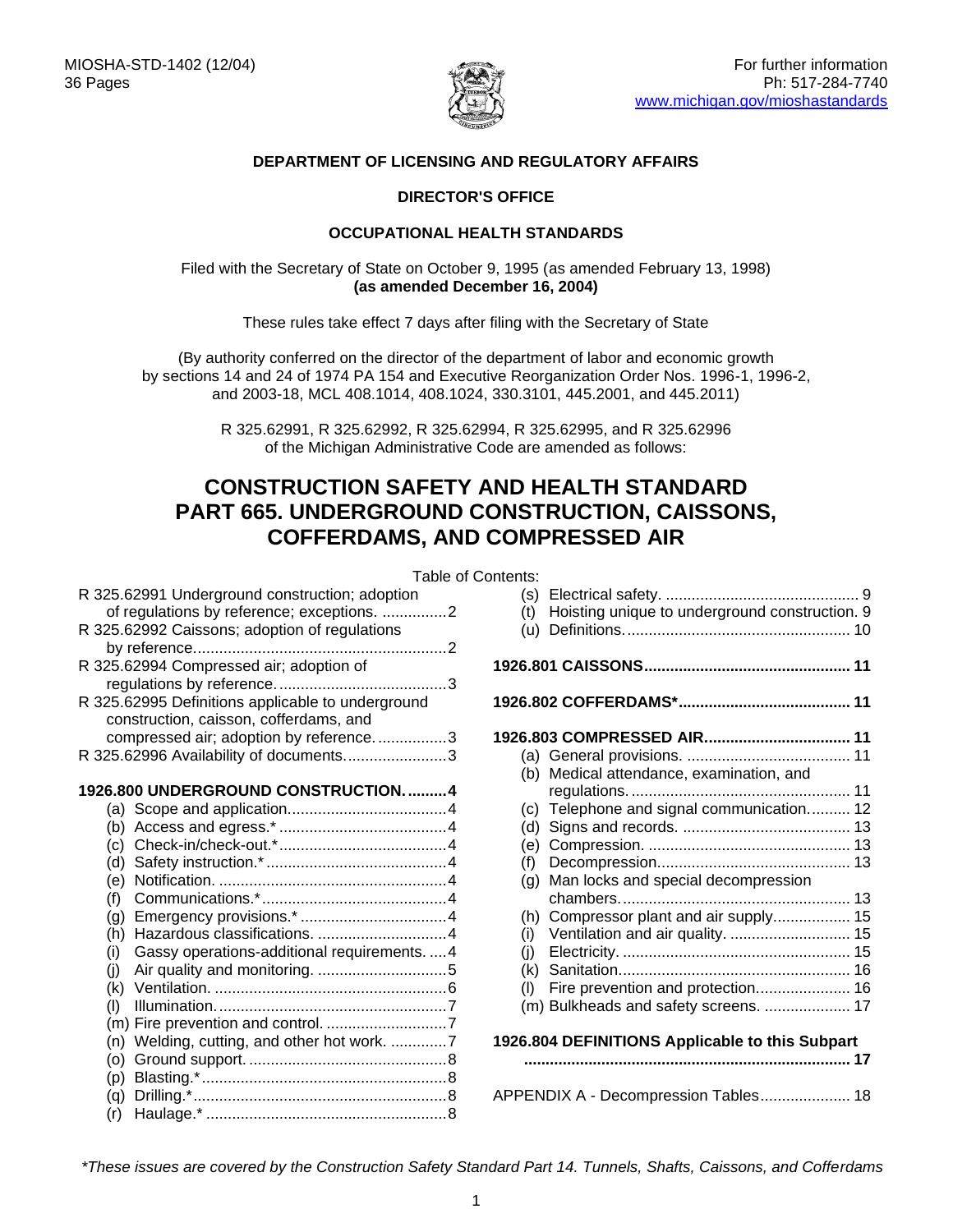#### **R 325.62991 Underground construction; adoption of regulations by reference; exceptions.**

**Rule 1.** (1) The federal occupational safety and health administration's regulations on underground construction that have been promulgated by the United States department of labor and codified at 29 C.F.R. §1926.800, are adopted by reference in these rules as of the effective date of these rules, except for the following regulations and except as provided in subrule (2) of this rule:

- (a) Section 1926.800(b)(1) to (3).
- (b) Section 1926.800(c).
- (c) Section 1926.800(d).
- (d) Section 1926.800(e)(2).
- (e) Section 1926.800(f)(1) to (5).
- (f) Section 1926.800(g)(1) to (5).
- (g) Section 1926.800(i)(4) and (5).

(h) Section 1926.800(j)(1)(viii) and (2)(iv) and (v).

(i) Section 1926.800(m)(1) to (8) and (10) to  $(12).$ 

(j) Section 1926.800(n)(2).

(k) Section 1926.800(o)(1) and (2), (3)(i) to (iv), and  $(4)(i)$  and  $(ii)$ .

- (l) Section 1926.800(p).
- (m) Section 1926.800(q).

(n) Section 1926.800(r)(1) to (3), (5), (6)(i)(A) and (C), (7) to (13)(i), and (14) to (17).

(o) Section 1926.800(s)(1) to (2).

(p) Section 1926.800(t)(1)(ii), (iv)(A) and (B), (vi), (2), (3)(i), (ii), (viii), (ix), (xi), (xviii) to (xxiii), and (4)(ii) to (iv) and (vii).

(2) The following references in 29 C.F.R. §1926.800 have the following meanings:

(a) A reference to 29 C.F.R. §§1926.650 to 1926.652, subpart P, excavations, means construction safety standard Part 9. Excavation, Trenching, and Shoring, being R 408.40901 et seq. of the Michigan Administrative Code.

(b) A reference to 29 C.F.R. §§1926.950 to 1926.960, subpart V, power transmission and distribution, means construction safety standard Part 16. Power Transmission and Distribution, being R 408.41601 et seq. of the Michigan Administrative Code.

(c) A reference to 29 C.F.R. §1926.55, gases, vapors, fumes, dusts, and mists, in subpart D means occupational health standard Part 601. Air Contaminants for Construction, being R 325.60151 et seq. of the Michigan Administrative Code.

(d) A reference to 29 C.F.R. §1910.20 (redesignated as 1910.1020), access to employee exposure and medical records, in subpart Z means occupational health standard Part 470. Employee Medical Records and Trade Secrets, being R 325.3451 et seq. of the Michigan Administrative Code.

(e) A reference to 29 C.F.R. §1926.65, hazardous waste operations and emergency response, in subpart D means occupational health standard Part 432. Hazardous Waste Operations and Emergency Response, being R 325.52101 et seq. of the Michigan Administrative Code.

(f) A reference to 29 C.F.R. §1926.56, illumination, in subpart D means construction safety standard Part 1. General Rules, R 408.40133 Illumination of the Michigan Administrative Code.

(g) A reference to 29 C.F.R. §§1926.150 to 1926.159, subpart F, fire prevention and protection, means construction safety standard Part 18. Fire Protection and Prevention, being R 408.41801 et seq. of the Michigan Administrative Code.

(h) A reference to 29 C.F.R. §§1926.350 to 1926.354, subpart J, welding and cutting, means construction safety standard Part 7. Welding and Cutting, being R 408.40701 et seq. of the Michigan Administrative Code.

(i) A reference to 29 C.F.R. §1926.400 to 1926.449, subpart K, electrical, means construction safety standard Part 17. Electrical Installations, being R 408.41701 et seq. of the Michigan Administrative Code.

(j) A reference to 29 C.F.R. §§1926.550 to 1926.556, subpart N, cranes, derricks, hoists, elevators, and conveyors, means construction safety standard Part 10. Lifting and Digging Equipment, being R 408.41001a et seq. of the Michigan Administrative Code.

(k) A reference to 29 C.F.R. §1926.550, cranes and derricks, in subpart N means construction safety standard Part 10. Lifting and Digging Equipment, being R 408.41001a et seq. of the Michigan Administrative Code.

(l) A reference to 29 C.F.R. §1926.552, material hoists, personnel hoists and elevators, in subpart N means construction safety standard Part 10. Lifting and Digging Equipment, being R 408.41065a of the Michigan Administrative Code.

(3) The adopted federal regulations shall have the same force and effect as a rule promulgated under 1974 PA 154, being §408.1001 et seq. of the Michigan Compiled Laws.

#### <span id="page-1-0"></span>**R 325.62992 Caissons; adoption of regulations by reference.**

**Rule 2.** (1) The federal occupational safety and health administration's regulations on caissons that have been promulgated by the United States department of labor and codified at 29 C.F.R. §1926.801 are adopted by reference in these rules as of the effective date of these rules, except for the following sections:

- (a) §1926.801(b).
- (b) §1926.801(c).

<span id="page-1-1"></span>(2) The adopted federal regulations shall have the same force and effect as a rule promulgated under 1974 PA 154, being §408.1001 et seq. of the Michigan Compiled Laws.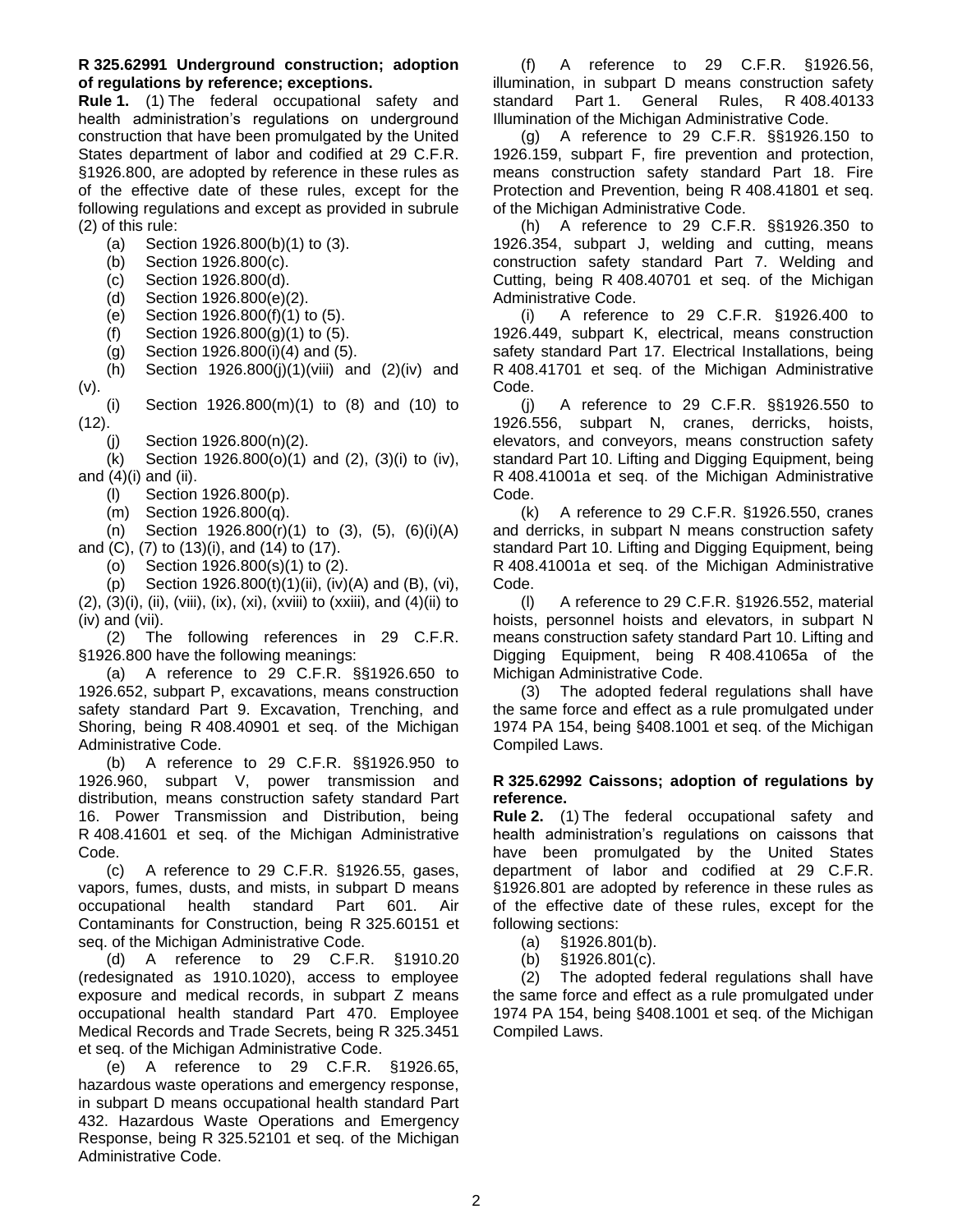#### **R 325.62994 Compressed air; adoption of regulations by reference.**

**Rule 4.** (1) The federal occupational safety and health administration's regulations on compressed air that have been promulgated by the United States department of labor and codified at 29 C.F.R. §1926.803 are adopted by reference in these rules as of the effective date of these rules.

(2) The following references in 29 C.F.R. §1926.803 have the following meanings:

(a) A reference to 29 C.F.R. §1926.800, subpart D, occupational health and environmental controls, means occupational health construction standards.

(b) A reference to 29 C.F.R. §§1926.400 to 449, subpart K, electrical, means construction safety standard Part 17. Electrical Installations, being R 408.41701 et seq. of the Michigan Administrative Code.

(c) A reference to 29 C.F.R. §§1926.900 to 1926.914, subpart U, blasting and use of explosives, means construction safety standard Part 27. Blasting and Use of Explosives, being R 408.42701 et seq. of the Michigan Administrative Code.

(d) A reference to 29 C.F.R. §§1926.500 to 1926.503, subpart M, fall protection, means construction safety standard Part 45. Fall Protection, being R 408.44501 et seq. of the Michigan Administrative Code.

(e) A reference to 29 C.F.R. §1926.800 to 1926.804, subpart S, underground construction, caissons, cofferdams, and compressed air, means construction safety standard Part 14. Tunnels, Shafts, Caissons, and Cofferdams, being R 408.41401 et seq. of the Michigan Administrative Code and occupational health standard Part 665. Underground Construction, Caissons, Cofferdams, and Compressed Air, being R 325.62991 et seq. of the Michigan Administrative Code.

(3) The adopted federal regulations shall have the same force and effect as a rule promulgated under 1974 PA 154, being §408.1001 et seq. of the Michigan Compiled Laws.

#### <span id="page-2-0"></span>**R 325.62995 Definitions applicable to underground construction, caisson, cofferdams, and compressed air; adoption by reference.**

**Rule 5.** (1) The federal occupational safety and health administration's definitions applicable to underground construction, caissons, cofferdams, and compressed air that have been promulgated by the United States department of labor and codified at 29 C.F.R. §1926.804 are adopted by reference in these rules as of the effective date of these rules.

<span id="page-2-1"></span>(2) The adopted federal regulations shall have the same force and effect as a rule promulgated under 1974 PA 154, being §408.1001 et seq. of the Michigan Compiled Law.

## **R 325.62996 Availability of documents.**

**Rule 6.** The federal regulations adopted by reference in these rules are available without cost as of the time of adoption of these rules from the United States Department of Labor, OSHA, 801 South Waverly, Room 306, Lansing, Michigan 48917, or via the internet at website: www.osha.gov, or from the Michigan Department of Labor and Economic Growth, MIOSHA Standards Section, P.O. Box 30643, Lansing, Michigan 48909.

(2) The following Michigan occupational safety and health standards are referenced in these rules. Up to 5 copies of these standards may be obtained at no charge from the Michigan Department of Labor and Economic Growth, MIOSHA Standards Section, 7150 Harris Drive, P.O. Box 30643, Lansing, Michigan, 48909-8143 or via the internet at web-site: [www.michigan.gov/mioshastandards.](http://www.michigan.gov/MIOSHASTANDARDS) greater than 5, the cost, as of the time of adoption of these rules, is 4 cents per page.

(a) Construction Safety Standard Part 1. General Rules, R 408.40133.

(b) Construction Safety Standard Part 7. Welding and Cutting, R 408.40701 et seq.

(c) Construction Safety Standard Part 9. Excavation, Trenching, and Shoring, R 408.40901 et seq.

(d) Construction Safety Standard Part 10. Lifting and Digging Equipment, R 408.41001a et seq.

(e) Construction Safety Standard Part 14. Tunnels, Shafts, Caissons, and Cofferdams, R 408.41401 et seq.

(f) Construction Safety Standard Part 16. Power Transmission and Distribution, R 408.41601 et seq.

(g) Construction Safety Standard Part 17. Electrical Installations, R 408.41701 et seq.

(h) Construction Safety Standard Part 18. Fire Protection and Prevention, R 408.41801 et seq.

(i) Construction Safety Standard Part 27. Blasting and Use of Explosives, R 408.42701 et seq.

(j) Construction Safety Standard Part 45. Fall Protection, R 408.44501 et seq.

(k) Occupational Health Standard Part 432. Hazardous Waste Operations and Emergency Response, R 325.52101 et seq.

(l) Occupational Health Standard Part 470. Employee Medical Records and Trade Secrets, R 325.3451 et seq.

(m) Occupational Health Standard Part 601. Air Contaminants for Construction, R 325.60151 et seq.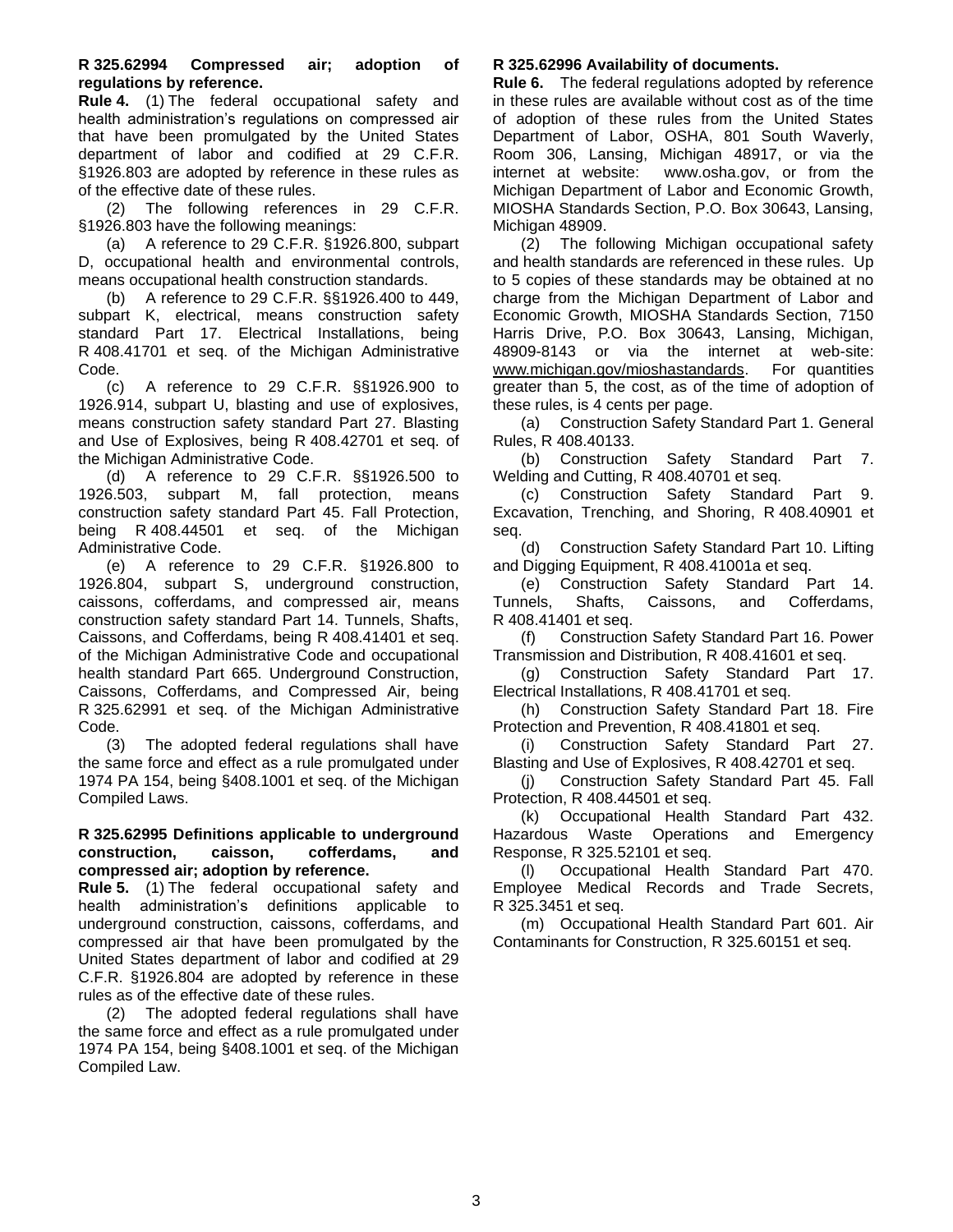## **1926.800 UNDERGROUND CONSTRUCTION.**

#### <span id="page-3-1"></span><span id="page-3-0"></span>**(a) Scope and application.**

(1) This section applies to the construction of underground tunnels, shafts, chambers, and passageways. This section also applies to cut-and-cover excavations which are both physically connected to ongoing underground construction operations within the scope of this section, and covered in such a manner as to create conditions characteristic of underground construction.

(2) This section does not apply to the following:

(i) Excavation and trenching operations covered by Subpart P of this part, such as foundation operations for above-ground structures that are not physical connected to underground construction operations, and surface excavation: nor

(ii) Underground electrical transmission and distribution lines, as addressed in Subpart V of this part.

#### <span id="page-3-2"></span>**(b) Access and egress.\***

#### <span id="page-3-3"></span>**(c) Check-in/check-out.\***

#### <span id="page-3-4"></span>**(d)Safety instruction.\***

#### <span id="page-3-5"></span>**(e) Notification.**

(1) Oncoming shifts shall be informed of any hazardous occurrences or conditions that have affected or might affect employee safety, including liberation of gas, equipment failures, earth or rock slides, cave-ins, floodings, fires or explosions.

(2)**\***

#### <span id="page-3-6"></span>**(f) Communications.\***

#### <span id="page-3-7"></span>**(g)Emergency provisions.\***

#### <span id="page-3-8"></span>**(h) Hazardous classifications.**

(1) Potentially gassy operations. Underground construction operations shall be classified as potentially gassy if either:

(i) Air monitoring discloses 10 percent or more of the lower explosive limit for methane or other flammable gases measured at 12 inches (304.8 mm) to  $+$  or  $-$  0.25 inch (6.35 mm) from the roof, face, floor or walls in any underground work area for more than a 24-hour period: or

(ii) The history of the geographical area or geological formation indicates that 10 percent or more of the lower explosive limit for methane or other flammable gases is likely to be encountered in such underground operations.

(2) Gassy operations. Underground construction operations shall be classified as gassy if:

(i) Air monitoring discloses 10 percent or more of the lower explosive limit for methane or other flammable gases measured at 12 inches (304.8 mm) + or – inch (6.35 mm) from the roof, face, floor or walls in any underground work area for three consecutive days: or

(ii) There has been an ignition of methane or of other flammable gases emanating from the strata that indicates the presence of such gases: or

(iii) The underground construction operation is both connected to an underground work area which is currently classified as gassy and is also subject to a continuous course of air containing the flammable gas concentration.

(3) Declassification to potentially gassy operations. Underground construction gassy operations may be declassified to Potentially Gassy when air monitoring results remain under 10 percent of the lower explosive limit for methane or other flammable gases for three consecutive days.

#### <span id="page-3-9"></span>**(i) Gassy operations-additional requirements.**

(1) Only acceptable equipment, maintained in suitable condition, shall be used in gassy operations.

(2) Mobile diesel-powered equipment used in gassy operation shall be either approved in accordance with the requirement of 30 C.F.R. Part 36 (formerly Schedule 31) by MSHA, or shall be demonstrated by the employer to be fully equivalent to such MSHA-approved equipment, and shall be operated in accordance with that part.

(3) Each entrance to a gassy operation shall be prominently posted with signs notifying all entrants of the gassy classification.

(4)**\***

(5)**\***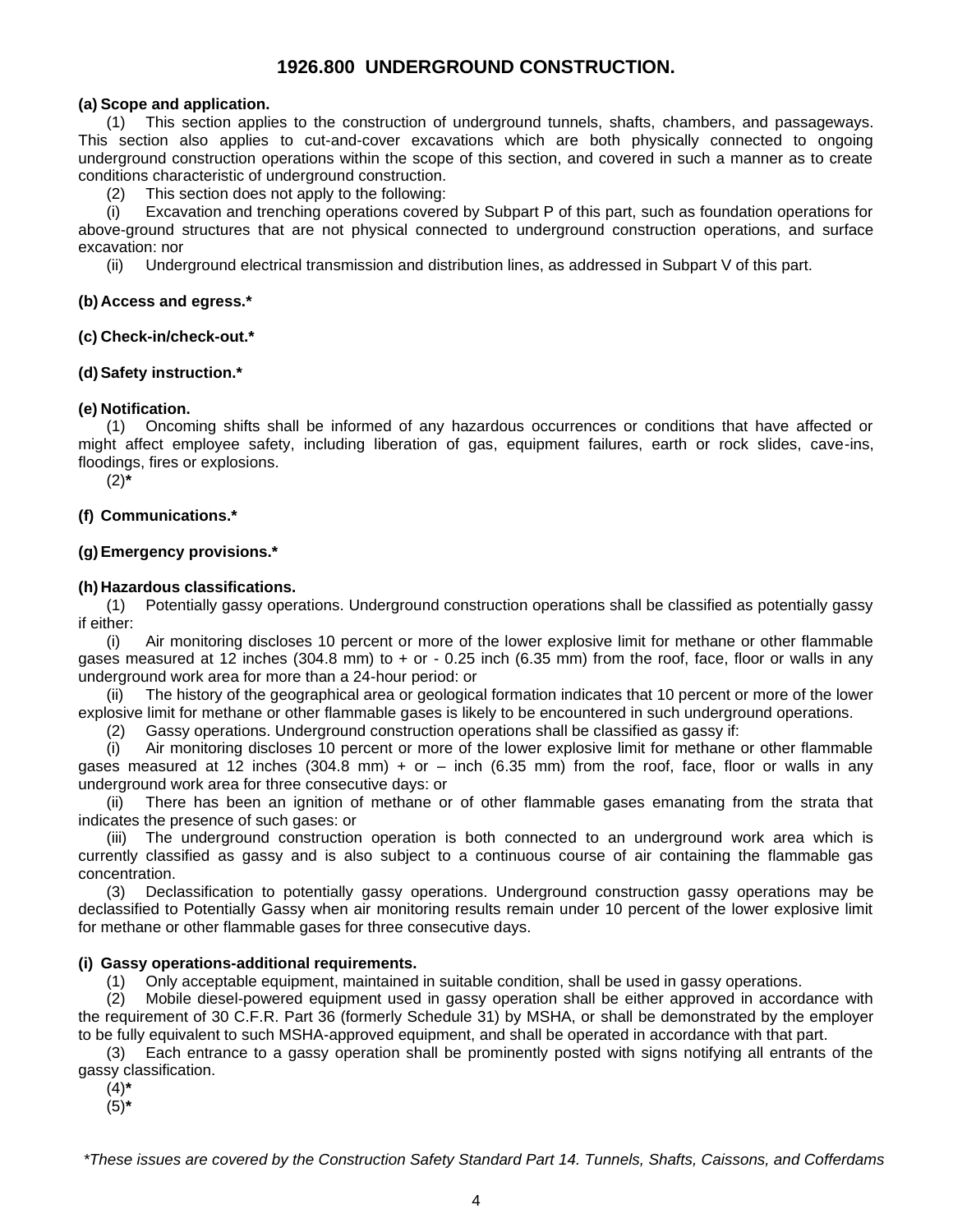(6) Once an operation has met the criteria in paragraph (h)(2) warranting classification as gassy, all operations in the affected area, except the following shall be discontinued until the operation either is in compliance with all of the gassy operation requirements or has been declassified in accordance with paragraph (h)(3) of this section:

(i) Operations related to the control of the gas concentration.

(ii) Installation of new equipment, or conversion of existing equipment to comply with this paragraph (i): and

(iii) Installation of above-ground controls for reversing the air flow.

#### <span id="page-4-0"></span>**(j) Air quality and monitoring.**

(1) General. Air quality limits and control requirements for construction are found in 1926.55, except as modified by this section.

(i)

(A) The employer shall assign a competent person who shall perform all air monitoring required by this section.

(B) Where this paragraph requires monitoring of airborne contaminants "as often as necessary," the competent person shall make a reasonable determination as to which substances to monitor and how frequently to monitor, considering at least the following factors:

(1) Location of jobsite: proximity to fuel tanks, sewers, gas lines, old landfills, coal deposits, and swamps;

(2) Geology: geological studies of the jobsite, particularly involving the soil type and its permeability;

(3) History: presence of air contaminants in nearby jobsites, changes in levels of substances monitored on the prior shift; and

(4) Work practices and job site conditions: the use of diesel engines, use of explosives, use of fuel gas, volume and flow of ventilation, visible atmospheric conditions, decompression of the atmosphere, welding, cutting and hot work, and employees' physical reactions to working underground.

(ii)

(A) The atmosphere in an underground work areas shall be tested as often as necessary to assure that the atmosphere at normal atmospheric pressure contains at least 19.5 percent oxygen and no more than 22 percent oxygen.

(B) Tests of oxygen content shall be made before tests for air contaminants.

(iii)

(A) The atmosphere in all underground work areas shall be tested quantitatively for carbon monoxide, nitrogen dioxide, hydrogen sulfide, and other toxic gases, dusts, vapors, mists, and fumes as often as necessary to ensure that the permissible exposure limits prescribed in 1926.55 are not exceeded.

(B) The atmosphere in all underground work areas shall be tested quantitatively for methane and other flammable gases as often as necessary to determine:

(1) Whether action is to be taken under paragraphs  $(j)(1)(vii)$ ,  $(viii)$ , and  $(ix)$  of this section; and

(2) Whether an operation is to be classified potentially gassy or gassy under paragraph (h) of this section.

(C) If diesel-engine or gasoline-engine driven ventilating fans or compressors are used, an initial test shall be made of the inlet air of the fan or compressor, with the engines operating, to ensure that the air supply is not contaminated by engine exhaust.

(D) Testing shall be performed as often as necessary to ensure that the ventilation requirements of paragraph (k) of this section are met.

(iv) When rapid excavation machines are used, a continuous flammable gas monitor shall be operated at the face with the sensor(s) placed as high and close to the front of the machine's cutter head as practicable.

(v)

(A) Whenever air monitoring indicates the presence of 5 ppm or more of hydrogen sulfide, a test shall be conducted in the affected underground work area(s), at least at the beginning and midpoint of each shift, until the concentration of hydrogen sulfide has been less than 5 ppm or 3 consecutive days.

(B) Whenever hydrogen sulfide is detected in an amount exceeding 10 ppm, a continuous sampling and indicating hydrogen sulfide monitor shall be used to monitor the affected work area.

(C) Employees shall be informed when a concentration of 10 ppm hydrogen sulfide is exceeded.

(D) The continuous sampling and indicating hydrogen sulfide monitor shall be designed, installed, and maintained to provide a visual and aural alarm when the hydrogen sulfide concentration reaches 20 ppm to signal that additional measures, such as respirator use, increased ventilation, or evacuation, might be necessary to maintain hydrogen sulfide exposure below the permissible exposure limit.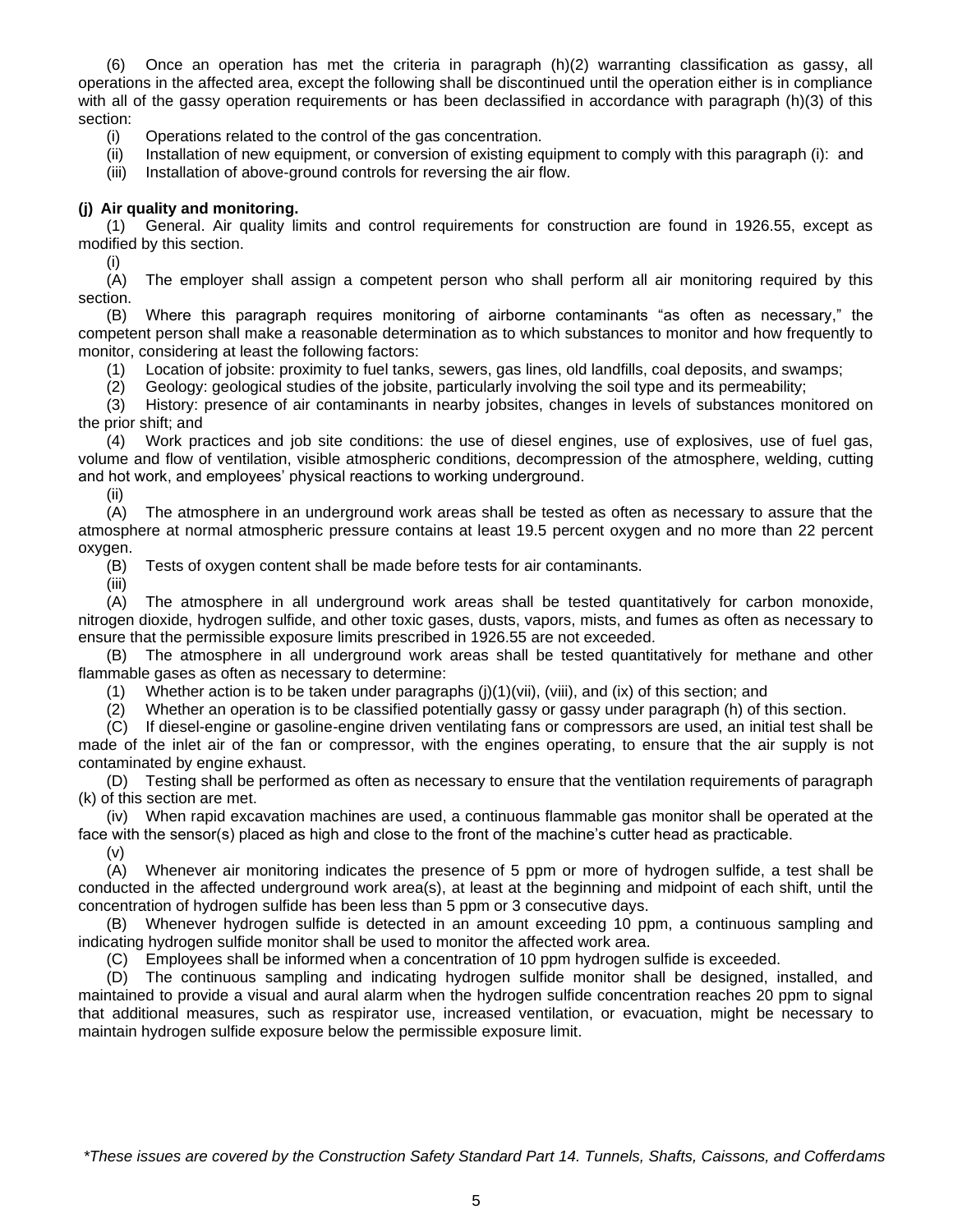(vi) When the competent person determines, on the basis of air monitoring results or other information, that air contaminants may be present in sufficient quantity to be dangerous to life, the employer shall:

(A) Prominently post a notice at all entrances to the underground jobsite to inform all entrants of the hazardous condition; and

(B) Ensure that the necessary precautions are taken.

(vii) Whenever five percent or more of the lower explosive limit for methane or other flammable gases is detected in any underground work area(s) or in the air return, steps shall be taken to increase ventilation air volume or otherwise control the gas concentration, unless the employer is operating in accordance with the potentially gassy or gassy operation requirements. Such additional ventilation controls may be discontinued when gas concentrations are reduced below five percent of the lower explosive limit, but shall be reinstituted whenever the five percent level is exceeded.

(viii)**\***

(ix) Whenever 20 percent or more of the lower explosive limit for methane or other flammable gases is detected in any underground work area(s) or in the air return:

(A) All employees, except those necessary to eliminate the hazard, shall be immediately withdrawn to a safe location above ground; and

(B) Electrical power, except for acceptable pumping and ventilation equipment, shall be cut off to the area endangered by the flammable gas until the concentration of such gas is reduced to less than 20 percent of the lower explosive limit.

(2) Additional monitoring for potentially gassy and gassy operation. Operations which meet the criteria for potentially gassy and gassy operations set forth in paragraph (h) of this section shall be subject to the additional monitoring requirements of this paragraph.

A test for oxygen content shall be conducted in the affected underground work areas and work areas immediately adjacent to such areas at least at the beginning and midpoint of each shift.

(ii) When using rapid excavation machines, continuous automatic flammable gas monitoring equipment shall be used to monitor the air at the heading, on the rib, and in the return air duct. The continuous monitor shall signal the heading, and shut down electric power in the affected underground work area, except for acceptable pumping and ventilation equipment, when 20 percent or more of the lower explosive limit for methane or other flammable gases encountered.

(iii) A manual flammable gas monitor shall be used as needed, but at least at the beginning and midpoint of each shift, to ensure that the limits prescribed in paragraphs (h) and (j) are not exceeded. In addition a manual electrical shut down control shall be provided near the heading.

(iv)**\*** (v)**\***

(3) Recordkeeping. A record of all air quality tests shall be maintained above ground at the worksite and be made available to the Secretary of Labor upon request. The record shall include the location, date, time, substance and amount monitored. Records of exposures to toxic substances shall be retained in accordance with 1910.20 of this chapter. All other air quality test records shall be retained until completion of the project.

## <span id="page-5-0"></span>**(k) Ventilation.**

(1)

(i) Fresh air shall be supplied to all underground work areas in sufficient quantities to prevent dangerous or harmful accumulation of dusts, fumes, mists, vapors or gases.

(ii) Mechanical ventilation shall be provided in all underground work areas except when the employer can demonstrate that natural ventilation provides the necessary air quality through sufficient air volume and air flow.

(2) A minimum of 200 cubic feet  $(5.7 \text{ m}^3)$  of fresh air per minute shall be supplied for each employee underground.

(3) The linear velocity of air flow in the tunnel bore, in shafts, and in all other underground work areas shall be at least 30 feet (9.15 m) per minute where blasting or rock drilling is conducted, or where other conditions likely to produce dust, fumes, mists, vapors, or gases in harmful or explosive quantities are present.

(4) The direction of mechanical air flow shall be reversible.

(5) Following blasting, ventilation systems shall exhaust smoke and fumes to the outside atmosphere before work is resumed in affected areas.

(6) Ventilation doors shall be designed and installed so that they remain closed when in use, regardless of the direction of the air flow.

(7) When ventilation has been reduced to the extent that hazardous levels of methane or flammable gas may have accumulated, a competent person shall test all affected areas after ventilation has been restored and shall determine whether the atmosphere is within flammable limits before any power, other than for acceptable equipment, is restored or work is resumed.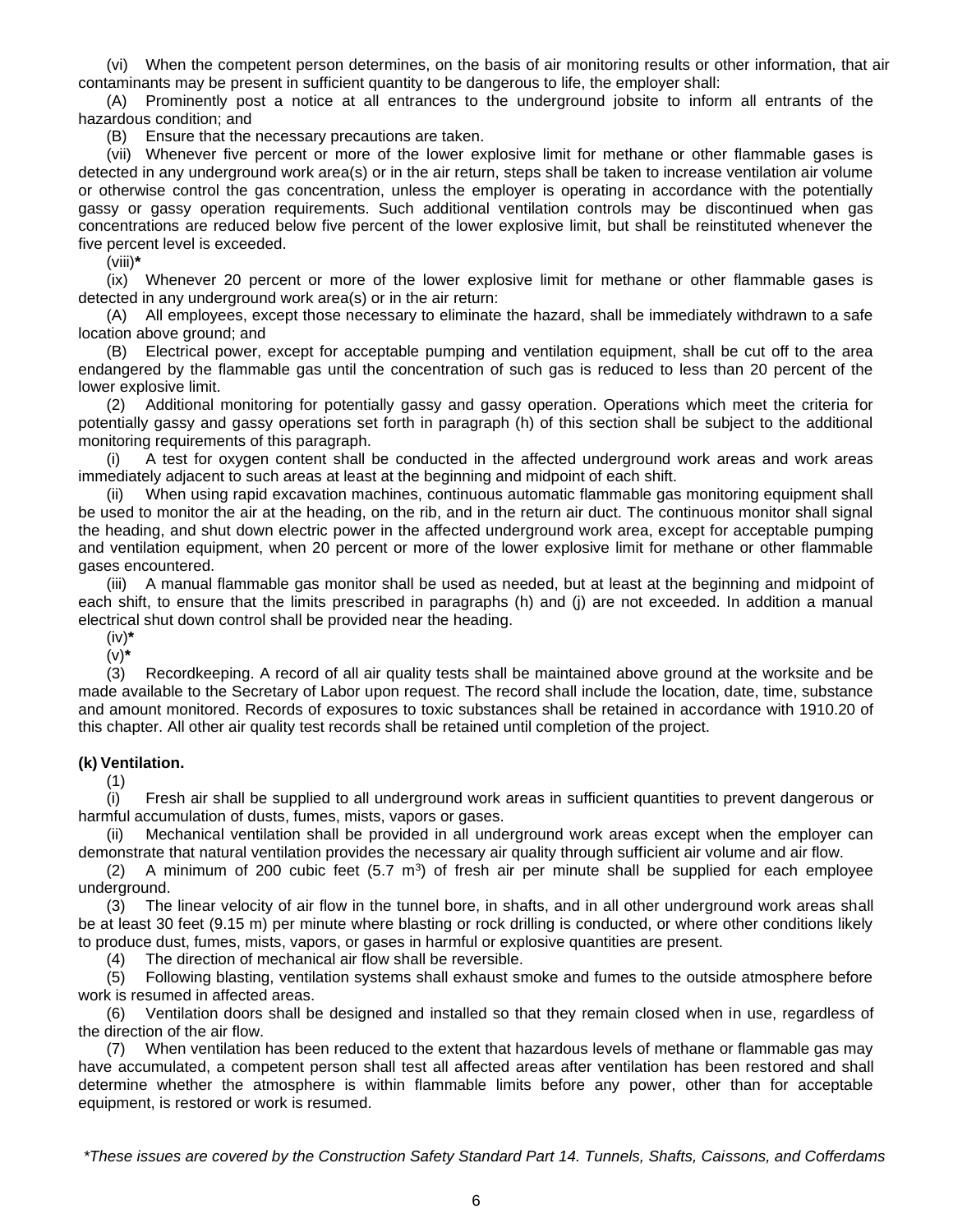(8) Whenever the ventilation system has been shut down with all employees out of the underground area, only competent persons authorized to test for air contaminants shall be allowed underground until the ventilation has been restored and all affected areas have been tested for air contaminants and declared safe.

(9) When drilling rock or concrete, appropriate dust control measures shall be taken to maintain dust levels within limits set in 1926.65. Such measures may include, but are not limited to, wet drilling, the use of vacuum collectors, and water mix spray systems.

(10)

(i) Internal combustion engines, except diesel-powered engines on mobile equipment, are prohibited underground.

(ii) Mobile diesel-powered equipment used underground in atmospheres other than gassy operations shall be either approved by MSHA in accordance with the provisions of 30 CFR Part 32 (formerly Schedule 24), or shall be demonstrated by the employer to be fully equivalent to such MSHA-approved equipment, and shall be operated in accordance with that Part. (Each brake horsepower of a diesel engine requires at least 100 cubic feet (28.32 m<sup>3</sup>) of air per minute for suitable operation in addition to the air requirements for personnel. Some engines may require a greater amount of air to ensure that the allowable levels of carbon monoxide, nitric oxide, and nitrogen dioxide are not exceeded.)

(11) Potentially gassy or gassy operations shall have ventilation systems installed which shall:

(i) Be constructed of fire-resistant materials; and

(ii) Have acceptable electrical systems, including fan motors.

(12) Gassy operations shall be provided with controls located above ground for reversing the air flow of ventilation systems.

(13) In potentially gassy or gassy operations, wherever mine-type ventilation systems using an offset main fan installed on the surface are used, they shall be equipped with explosion-doors or a weak-wall having an area at least equivalent in the cross-sectional area of the airway.

## <span id="page-6-0"></span>**(l) Illumination.**

(1) Illumination requirements applicable to underground construction operations are found in Table D-3 of 1926.56 of this part.

(2) Only acceptable portable lighting equipment shall be used within 50 feet (15.24 m) of any underground heading during explosives handling.

#### <span id="page-6-1"></span>**(m) Fire prevention and control.**

Fire prevention and protection requirements applicable to underground construction operations are found in Subpart F of this part, except as modified by the following additional standards.

- (1)**\***
- (2)**\***
- (3)**\***
- (4)**\***
- (5)**\***
- (6)**\***

(7)**\***

(8)**\***

(9)

(i) Electrical installations in underground areas where oil, grease, or diesel fuel are stored shall be used only for lighting fixtures.

(ii) Lighting fixtures in storage areas, or within 25 feet (7.62 m) of underground areas where oil, grease, or diesel fuel are stored, shall be approved for Class I, Division 2 locations, in accordance with Subpart K of this part.

(10)**\***

(11)**\***

(12)**\***

## <span id="page-6-2"></span>**(n) Welding, cutting, and other hot work.**

In addition to the requirements of Subpart J of this part, the following requirements shall apply to underground welding, cutting, and other how work.

(1) No more than the amount of fuel gas and oxygen cylinders necessary to perform welding, cutting, or other hot work during the next 24-hour period shall be permitted underground.

(2)**\***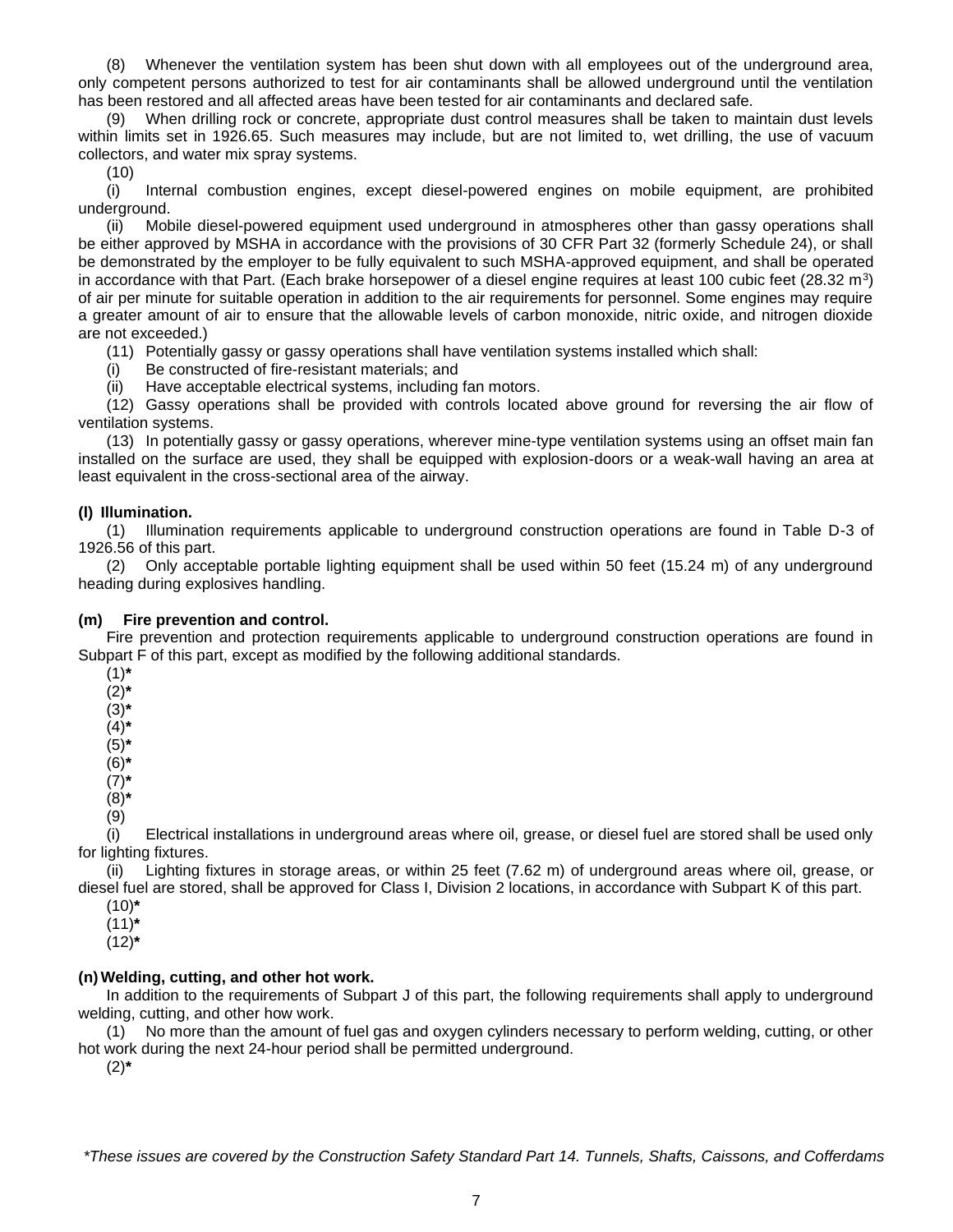#### <span id="page-7-0"></span>**(o) Ground support.**

(1)**\***

(2)**\***

(3) Underground areas.

(3)

(i-iv)**\***

(v) Suitable protection shall be provided for employees exposed to the hazard of loose ground while installing ground support systems.

(vi) Support sets shall be installed so that the bottoms have sufficient anchorage to prevent ground pressures from dislodging the support base of the sets. Lateral bracing (collar bracing, tie rods, or spreaders) shall be provided between immediately adjacent sets to ensure added stability.

(vii) Damaged or dislodged ground supports that create a hazardous condition shall be promptly repaired or replaced. When replacing supports, the new supports shall be installed before the damaged supports are removed.

(viii) A shield or other type of support shall be used to maintain a safe travelway for employees working in dead-end areas ahead of any support replacement operation.

(4) Shafts.

(i)**\***

(ii)(A)**\***

(ii)(B)**\***

(iii) After blasting operations in shafts, a competent person shall determine if the walls, ladders, timbers, blocking, or wedges have loosened. If so, necessary repairs shall be made before employees other than those assigned to make the repairs are allowed in or below the affected areas.

<span id="page-7-1"></span>**(p) Blasting.\***

## <span id="page-7-2"></span>**(q) Drilling.\***

## <span id="page-7-3"></span>**(r) Haulage.\***

(1)**\***

(2)**\***

(3)**\***

(4) In those cabs where glazing is used, the glass shall be safety glass, or its equivalent, and shall be maintained and cleaned so that vision is not obstructed.

(5)**\***

(6)(i)(A)**\***

(B) Endless belt type manlifts are prohibited in underground construction.

(C)**\***

(ii) No employee shall ride haulage equipment unless it is equipped with seating for each passenger and protects passengers from being struck, crushed, or caught between other equipment or surfaces, Members of train crews may ride on a locomotive if it is equipped with handholds and nonslip steps or footboards. Requirements applicable to Underground Construction for motor vehicle transportation of employees are found in 1926.601 of this part.

(7)**\*** (8)**\*** (9)**\*** (10)**\*** (11)**\*** (12)**\***

(13)(i)**\***

(ii) When the grade exceeds one percent and there is a potential for runaway cars, safety chains or other connections shall be used in addition to couplers to connect haulage cars or, as an alternative, the locomotive must be downhill of the train.

(iii) Such safety chains or other connections shall be capable of maintaining connection between cars in the event of either coupler disconnect, failure or breakage.

(14)**\***

(15)**\***

(16)**\***

(17)**\***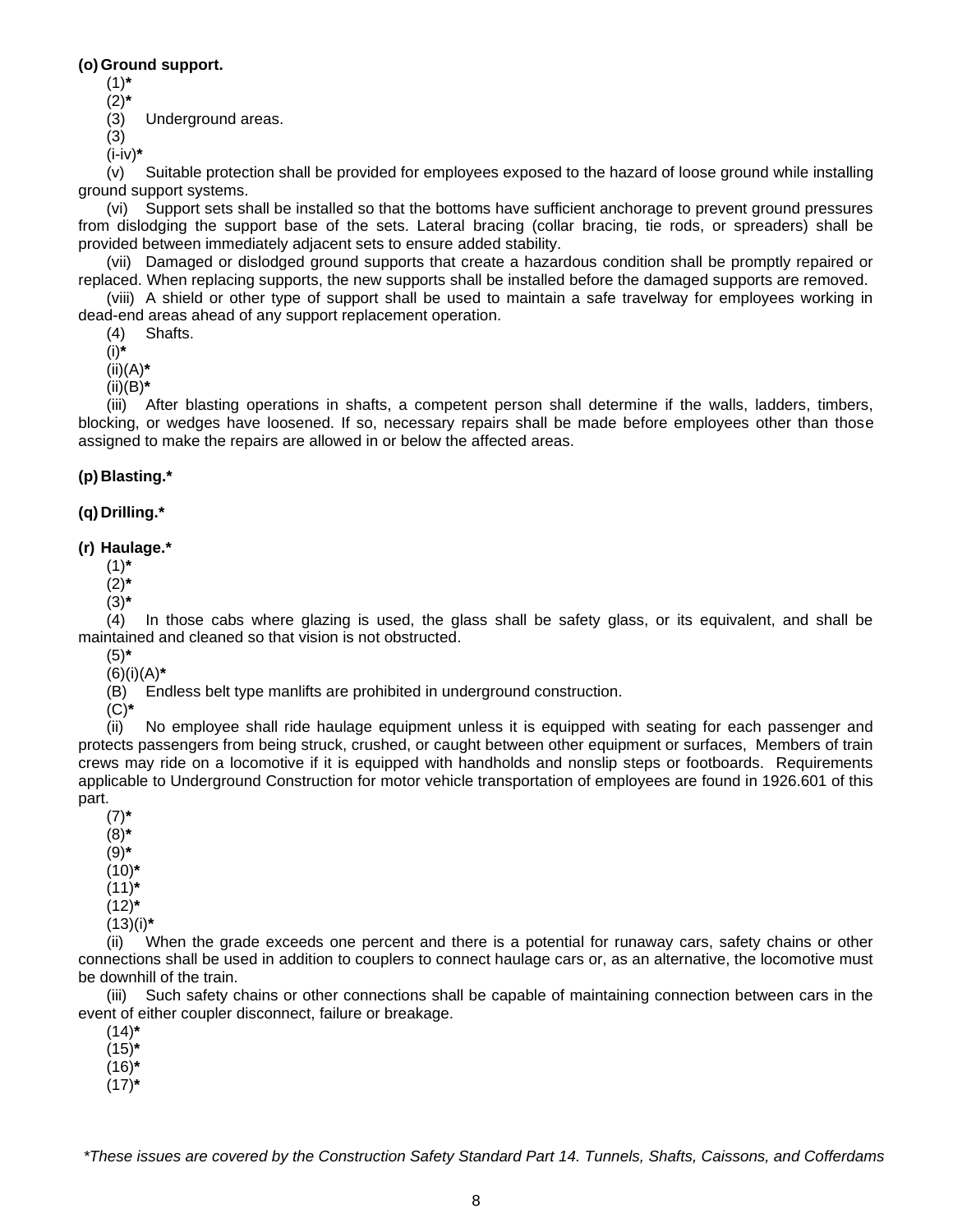(18)(i) Where switching facilities are available, occupied personnel-cars shall be pulled, not pushed. If personnel-cars must be pushed and visibility of the track ahead is hampered, then a qualified person shall be stationed in the lead car to give signals to the locomotive operator.

(ii) Crew trips shall consist of personnel-loads only.

## <span id="page-8-0"></span>**(s) Electrical safety.**

Electrical safety. This paragraph applied in addition to the general requirements for electrical safety which are found in Subpart K of this part.

(1)**\***

(2)**\***

(3) Oil-filled transformers shall not be used underground unless they are located in a fire-resistant enclosure suitably vented to the outside and surrounded by a dike to retain the contents of the transformers in the event of rupture.

## <span id="page-8-1"></span>**(t) Hoisting unique to underground construction.**

Except as modified by this paragraph (t), the following provisions of Subpart N of this part apply: Requirements for cranes are found in 1926.550 of this part. Paragraph (g) of 1926.550 applies to crane-hoisting of personnel, except that the limitation in paragraph (g)(2) does not apply to the routine access of employees to the underground via a shaft. Requirements for material hoists are found in 1926.552(a) and (b) of this part. Requirements for personnel hoists are found in the personnel hoist requirements of 1926.552(a) and (c) of this part and in the elevator requirements of 1926.552(a) and (d) of this part.

(1) General requirements for cranes and hoists.

(i) Materials, tools, and supplies being raised or lowered, whether within a cage or otherwise, shall be secured or stacked in a manner to prevent the load from shifting, snagging or falling into the shaft.

(ii)**\***

(iii) Whenever a hoistway is not fully enclosed and employees are at the shaft bottom, conveyances or equipment shall be stopped at least 15 feet (4.57 m) above the bottom of the shaft and held there until the signalman at the bottom of the shaft directs the operator to continue lowering the load, except that the load may be lowered without stopping if the load or conveyance is within full view of a bottom signalman who is in constant voice communication with the operator.

(iv)**\***

(v) Any connection between the hoisting rope and the cage or skip shall be compatible with the type of wire rope used for hoisting.

 $(vi)^*$ 

(vii) Cage, skip, and load connections to the hoist rope shall be made so that the force of the hoist pull, vibration, misalignment, release of lift force, or impact will not disengage the connection. Moused or latched openthroat hooks do not meet this requirement.

(viii) When using wire rope wedge sockets, means shall be provided to prevent wedge escapement and to ensure that the wedge is properly seated.

(2)**\***

(3)**\***

(i)**\***

(ii)**\***

(iii) When a hoist is used for both personnel hoisting and material hoisting, load and speed ratings for personnel and for materials shall be assigned to the equipment.

(iv) Material hoisting may be performed at speeds higher than the rated speed for personnel hoisting if the hoist and components have been designed for such higher speeds and if shaft conditions permit.

(v) Employees shall not ride on top of any cage, skip or bucket except when necessary to perform inspection or maintenance of the hoisting system, in which case they shall be protected by a body belt/harness system to prevent falling.

(vi) Personnel and materials (other than small tools and supplies secured in a manner that will not create a hazard to employees) shall not be hoisted together in the same conveyance. However, if the operator is protected from the shifting of materials, then the operator may ride with materials in cages or skips which are designed to be controlled by an operator within the cage or skip.

(vii) Line speed shall not exceed the design limitations of the systems.

(viii)**\***

(ix)**\***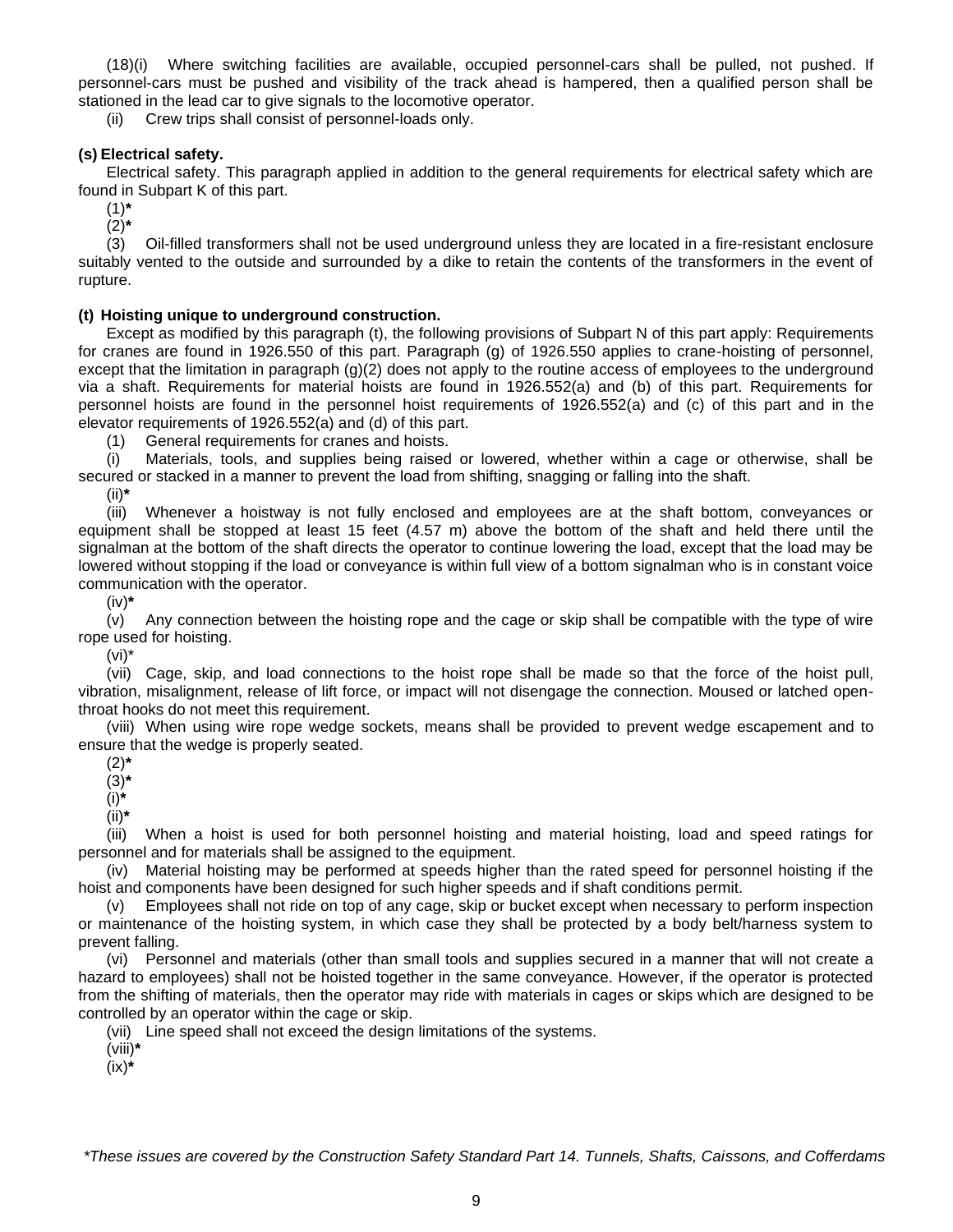(x) A fire extinguisher that is rated at least 2A:10B:C (multipurpose, dry chemical) shall be mounted in each hoist house.

(xi)**\***

(xii) Hoists shall be equipped with limit switches to prevent overtravel at the top and bottom of the hoistway.

(xiii) Limit switches are to be used only to limit travel of loads when operational controls malfunction and shall not be used as a substitute for other operational controls.

(xiv) Hoist operators shall be provided with a closed-circuit voice communication system to each landing station, with speaker microphones so located that the operator can communicate with individual landing stations during hoist use.

(xv) When sinking shafts 75 feet (22.86 m) or less in depth, cages, skips, and buckets that may swing, bump, or snag against shaft sides or other structural protrusions shall be guided by fenders, rails, ropes, or a combination of those means.

(xvi) When sinking shafts more than 75 feet (22.86 m) in depth, all cages, skips, and buckets shall be rope or rail guided to within a rail length from the sinking operation.

(xvii) Cages, skips, and buckets in all completed shafts, or in all shafts being used as completed shafts, shall be rope or rail-guided for the full length of their travel.

(xviii)**\***

(xix)**\***

(xx)**\***

(xxi) **\***

(xxii)**\***

(xxiii) **\***

(4) Additional requirements for personnel hoists.

(i) Hoist drum systems shall be equipped with at least two means of stopping the load, each of which shall be capable of stopping and holding 150 percent of the hoist's rated line pull. A broken-rope safety, safety catch, or arrestment device is not a permissible means of stopping under this paragraph.

(ii) **\***

(iii)**\***

(iv)**\***

(v) All personnel cages shall be provided with a protective canopy. The canopy shall be made of steel plate, at least 8/16-inch (4.763 mm) in thickness, or material of equivalent strength and impact resistance. The canopy shall be sloped to the outside, and so designed that a section may be readily pushed upward to afford emergency egress. The canopy shall cover the top in such a manner as to protect those inside from objects falling in the shaft.

(vi) Personnel platforms operating on guide rails or guide ropes shall be equipped with broken-rope safety devices, safety catches or arrestment devices that will stop and hold 150 percent of the weight of the personnel platform and its maximum rated load.

(vii)**\***

(viii) The personnel platform may travel over the controlled length of the hoistway at rated speeds up to 600 feet (182.86 m) per minute during sinking operations in shafts where guides and safeties are used.

(ix) The personnel platform may travel at rated speeds greater than 600 feet (182.86 m) per minute in completed shafts.

#### <span id="page-9-0"></span>**(u) Definitions.**

"Accept" - Any device, equipment, or appliance that is either approved by MSHA and maintained in permissible condition, or is listed or labeled for the class and location under Subpart K of this part.

"Rapid Excavation Machine" - Tunnel boring machines, shields, roadheaders, or any other similar excavation machine.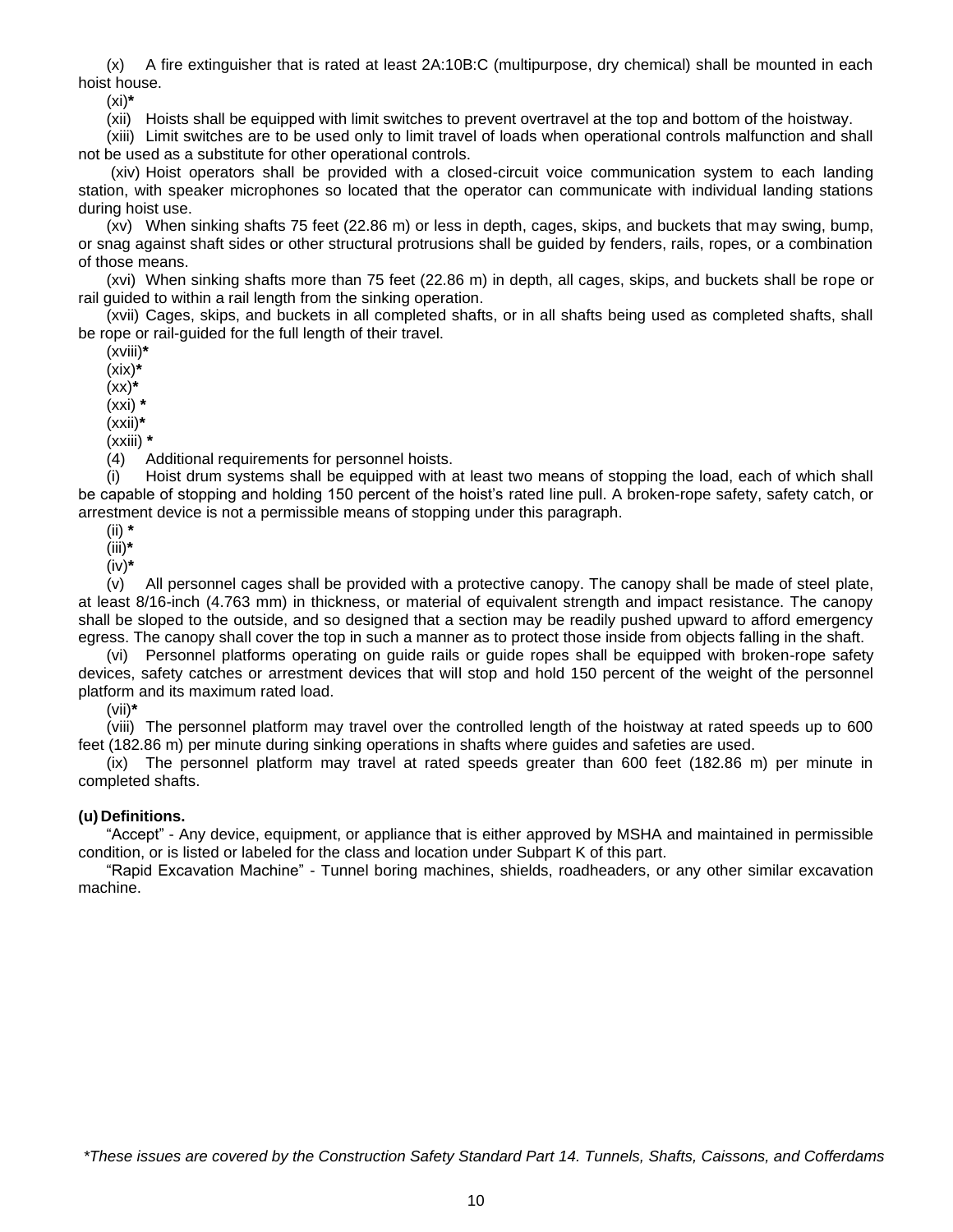## **1926.801 CAISSONS**

<span id="page-10-0"></span>(a) Wherever, in caisson work in which compressed air is used, and the working chamber is less than 11 feet in length, and when such caissons are at any time suspended or hung while work is in progress so that the bottom of the excavation is more than 9 feet below the deck of the working chamber, a shield shall be erected therein for the protection of the employees.

(b)**\*** (c)**\***

(d) All caissons having a diameter or side greater than 10 feet shall be provided with a man lock and shaft for the exclusive use of employees.

(e) In addition to the gauge in the locks, an accurate gauge shall be maintained on the outer and inner side of each bulkhead. These gauges shall be accessible at all times and kept in accurate working order.

(f) In caisson operations where employees are exposed to compressed air working environments, the requirements contained in 1926.803 shall be complied with.

## **1926.802 COFFERDAMS\***

<span id="page-10-1"></span>(a)**\*** (b)**\*** (c)**\*** (d)**\***

## **1926.803 COMPRESSED AIR**

#### <span id="page-10-3"></span><span id="page-10-2"></span>**(a) General provisions.**

(1) There shall be present, at all times, at least one competent person designated by and representing the employer, who shall be familiar with this subpart in all respects, and responsible for full compliance with these and other applicable subparts.

(2) Every employee shall be instructed in the rules and regulation which concern his safety or the safety of others.

#### <span id="page-10-4"></span>**(b) Medical attendance, examination, and regulations.**

(1) There shall be retained one or more licensed physicians familiar with and experienced in the physical requirements and the medical aspects of compressed air work and the treatment of decompression illness. He shall be available at all times while work is in progress in order to provide medical supervision of employees employed in compressed air work. He shall himself be physically qualified and be willing to enter a pressurized environment.

(2) No employee shall be permitted to enter a compressed air environment until he has been examined by the physician and reported by him to be physically qualified to engage in such work.

(3) In the event an employees absent from work for 10 days, or is absent due to sickness or injury, he shall not resume work until he is reexamined by the physician, and his physical condition reported, as provided in this paragraph, to be such as to permit him to work in compressed air.

(4) After an employee has been employed continuously in compressed air for a period designated by the physician, but not to exceed 1 year, he shall be reexamined by the physician to determine if he is still physically qualified to engage in compressed air work.

(5) Such physician shall at all times keep a complete and full record of examinations made by him. The physician shall also keep an accurate record of any decompression illness or other illness or injury incapacitating any employee for work, and of all loss of life that occurs in the operation of a tunnel, caisson, or other compartment in which compressed air is used.

(6) Records shall be available for the inspection by the Secretary or his representatives, and a copy thereof shall be forwarded to OSHA within 48 hours following the occurrence of the accident, death, injury, or decompression illness. It shall state as fully as possible the cause of said death or decompression illness, and the place where the injured or sick employee was taken, and such other relative information as may be required by the Secretary.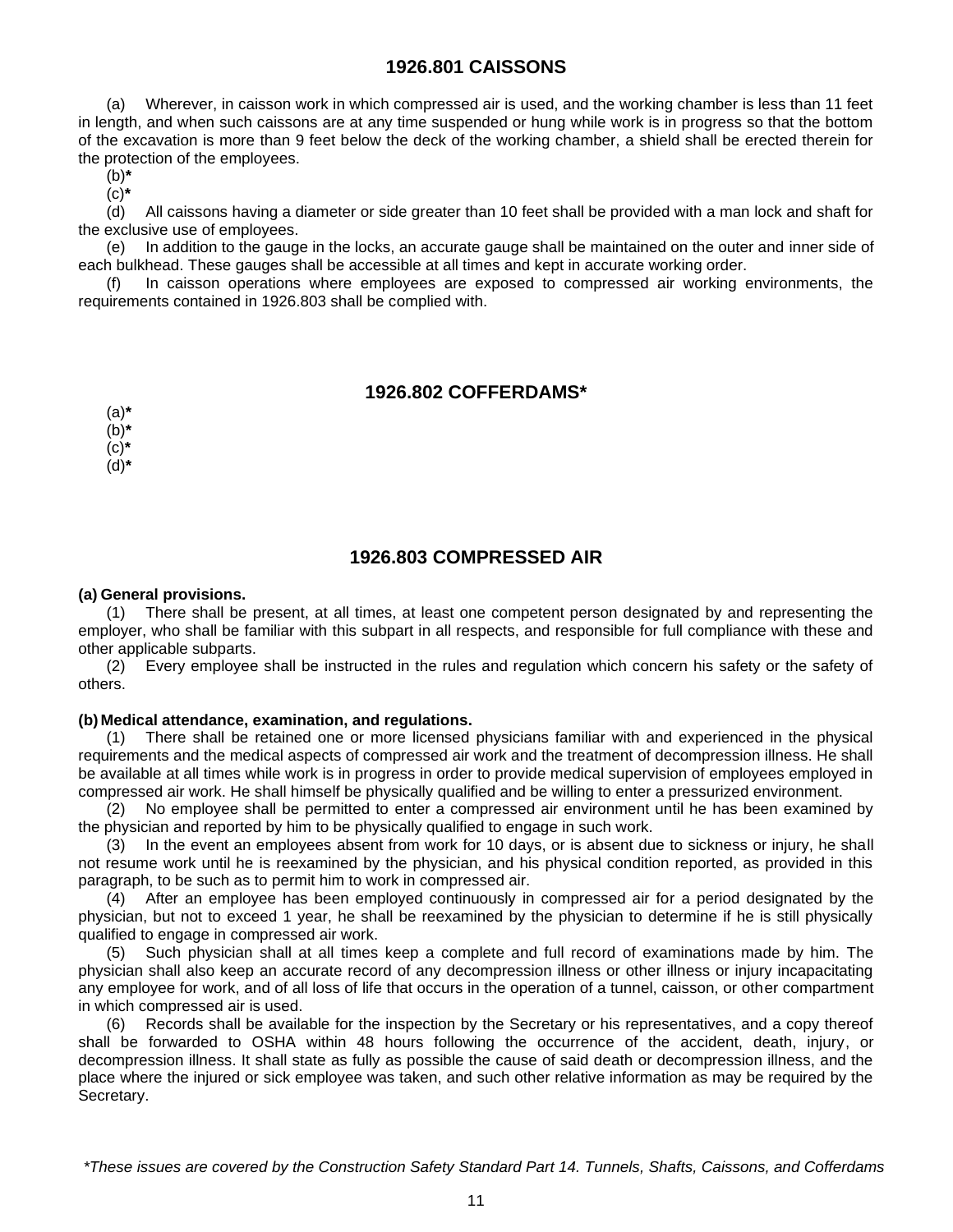(7) A fully equipped first aid station shall be provided at each tunnel project regardless of the number of persons employed. An ambulance or transportation suitable for a litter case shall be at each project.

(8) Where tunnels are being excavated from portals more than 5 road miles apart, a first aid station and transportation facilities shall be provided at each portal.

(9) A medical lock shall be established and maintained in immediate working order whenever air pressure in the working chamber is increased above the normal atmosphere.

(10) The medical lock shall:

(i) Have at least 6 feet of clear headroom at the center, and be subdivided into not less than two compartments;

(ii) Be readily accessible to employees working under compressed air;

(iii) Be kept ready for immediate use for at least 5 hours subsequent to the emergence of any employee from the working chamber;

(iv) Be properly heated, lighted and ventilated;

(v) Be maintained in a sanitary condition;

(vi) Have a nonshatterable port through which the occupant(s) may be kept under constant observation;

(vii) Be designed for a working pressure of 75 p.s.i.g.

(viii) Be equipped with internal controls which may be overridden by external controls;

(ix) Be provided with air pressure gauges to show the air pressure within each compartment to observers inside and outside the medical lock.

(x) Be equipped with a manual type sprinkler system that can be activated inside the lock or by the outside lock tender.

(xi) Be provided with oxygen lines and fittings leading into external tanks. The lines shall be fitted with check valves to prevent reverse flow. The oxygen system inside the chamber shall be of a closed circuit design and be so designed as to automatically shut off the oxygen supply whenever the fire system is activated.

(xii) Be in constant charge of an attendant under the direct control of the retained physician. The attendant shall be trained in the use of the lock and suitably instructed regarding steps to be taken in the treatment of employee exhibiting symptoms compatible with a diagnosis of decompression illness;

(xiii) Be adjacent to an adequate emergency medical facility;

(xiv) The medical facility shall be equipped with demand-type oxygen inhalation equipment approved by the U.S. Bureau of Mines.

(xv) Be capable of being maintained at a temperature, in use, not to exceed 90 degrees Fahrenheit nor be less than 70 degrees Fahrenheit; and

(xvi) Be provided with sources of air, free of oil and carbon monoxide, for normal and emergency use, which are capable of raising the air pressure in the lock from 0 to 75 p.s.i.g. in 5 minutes.

(11) Identification badges shall be furnished to all employees, indicating that the wearer is a compressed air worker. A permanent record shall be kept of all identification badges issued. The badge shall give the employee's name, address of the medical lock, the telephone number of the licensed physician for the compressed air project, and contain instructions that in case of emergency of unknown or doubtful cause or illness, the wearer shall be rushed to the medical lock. The badge shall be worn at all times--off the job, as well as on the job.

#### <span id="page-11-0"></span>**(c) Telephone and signal communication.**

(1) Effective and reliable means of communication, such as bells, whistles, or telephones, shall be maintained, at all times between all of the following locations:

- (i) The working chamber face;
- (ii) The working chamber side of the man lock near the door;
- (iii) The interior of the man lock;
- (iv) Lock attendant's station;
- (v) The compressor plant;
- (vi) The first-aid station;
- (vii) The emergency lock (if one is required); and
- (viii) The special decompression chamber (if one is required).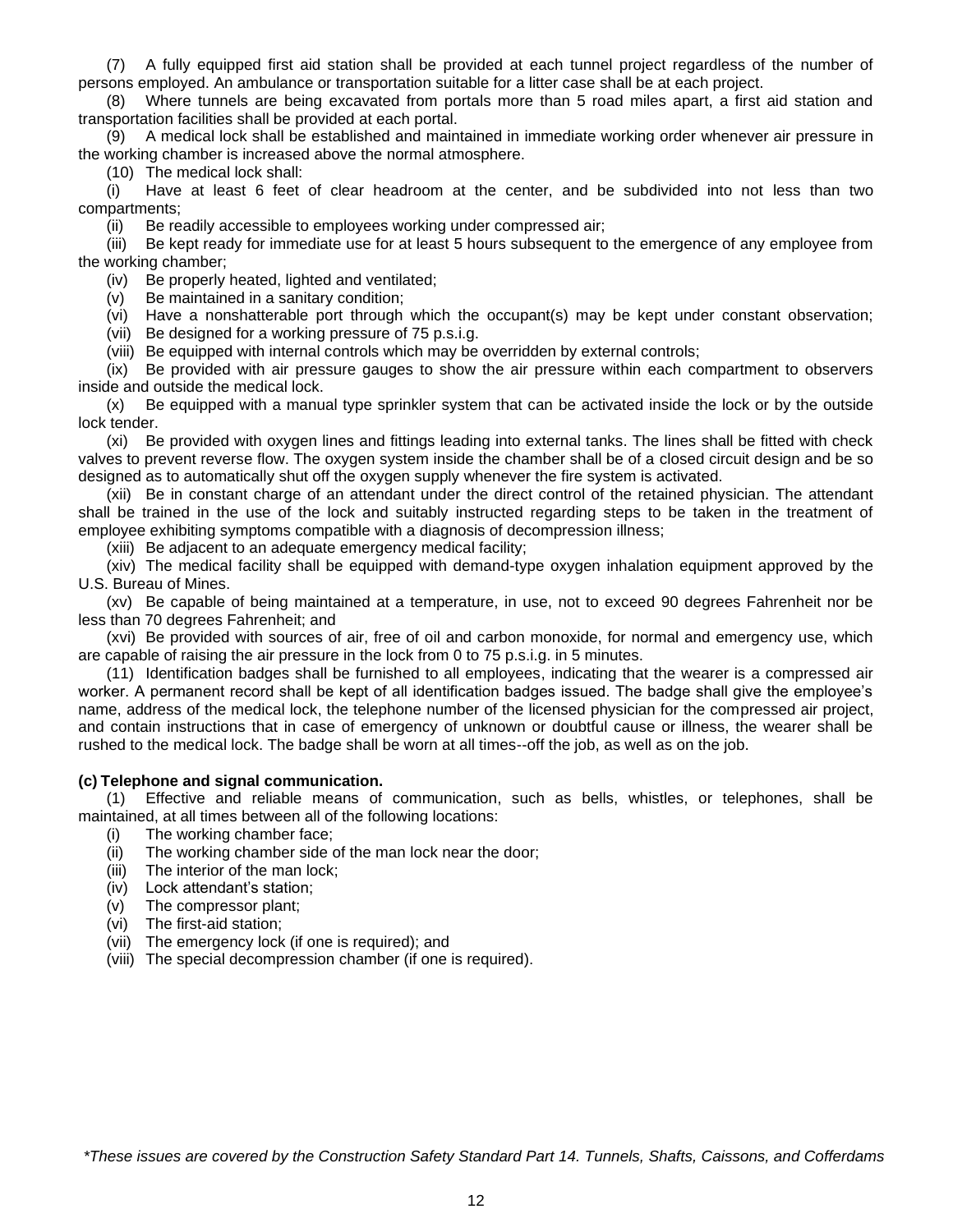#### <span id="page-12-0"></span>**(d)Signs and records.**

(1) The time of decompression shall be posted in each man lock as follows:

| Time of Decompression for This Lock                     |                                            |          |  |  |  |  |  |
|---------------------------------------------------------|--------------------------------------------|----------|--|--|--|--|--|
|                                                         | pounds to ____________ pounds in _________ | minutes. |  |  |  |  |  |
|                                                         | pounds to ____________pounds in __________ | minutes. |  |  |  |  |  |
| (Signed by)                                             |                                            |          |  |  |  |  |  |
| (Superintendent)                                        |                                            |          |  |  |  |  |  |
| This form shall be posted in the Man Lock at all times. |                                            |          |  |  |  |  |  |

(2) Any code of signals used shall be conspicuously posted near workplace entrances and such other locations as may be necessary to bring them to the attention of all employees concerned.

(3) For each 8-hour shift, a record of employees employed under air pressure shall be kept by an employee who shall remain outside the lock near the entrance. This record shall show the period each employee spends in the air chamber and the time taken from decompression. A copy shall be submitted to the appointed physician after each shift.

#### <span id="page-12-1"></span>**(e) Compression.**

(1) Every employee going under air pressure for the first time shall be instructed on how to avoid excessive discomfort.

(2) During the compression of employees, the pressure shall not be increased to more than 3 p.s.i.g. within the first minute. The pressure shall be held at 3 p.s.i.g. and again at 7 p.s.i.g. sufficiently long to determine if any employees are experiencing discomfort.

(3) After the first minute the pressure shall be raised uniformly and at a rate not to exceed 10 p.s.i. per minute.

(4) If any employee complains of discomfort, the pressure shall be held to determine if the symptoms are relieved. If, after 5 minutes the discomfort does not disappear, the lock attendant shall gradually reduce the pressure until the employee signals that the discomfort has ceased. If he does not indicate that the discomfort has disappeared, the lock attendant shall reduce the pressure to atmospheric and the employee shall be released from the lock.

(5) No employee shall be subjected to pressure exceeding 50 pounds per square inch except in emergency.

#### <span id="page-12-2"></span>**(f) Decompression.**

(1) Decompression to normal condition shall be in accordance with the Decompression Tables in Appendix A of this subpart.

(2) In the event it is necessary for an employee to be in compressed air more than once in a 24-hour period, the appointed physician shall be responsible for the establishment of methods and procedures of decompression applicable to repetitive exposures.

(3) If decanting is necessary, the appointed physician shall establish procedures before any employee is permitted to be decompressed by decanting methods. The period of time that the employees spend at atmospheric pressure between the decompression following the shift and recompression shall not exceed 5 minutes.

#### <span id="page-12-3"></span>**(g) Man locks and special decompression chambers.**

(1) Man locks.

(i) Except in emergency, no employees employed in compressed air shall be permitted to pass from the working chamber to atmospheric pressure until after decompression, in accordance with the procedures in this subpart.

(ii) The lock attendant in charge of a man lock shall be under the direct supervision of the appointed physician. He shall be stationed at the lock controls on the free air side during the period of compression and decompression and shall remain at the lock control station whenever there are men in the working chamber or in the man lock.

(iii) Except where air pressure in the working chamber is below 12 p.s.i.g., each man lock shall be equipped with automatic controls which, through taped programs, cams, or similar apparatus, shall automatically regulate decompressions. It shall also be equipped with manual controls to permit the lock attendant to override the automatic mechanism in the event of an emergency, as provided in paragraph (g)(1)(viii) of this section.

(iv) A manual control, which can be used in the event of an emergency, shall be placed inside the man lock.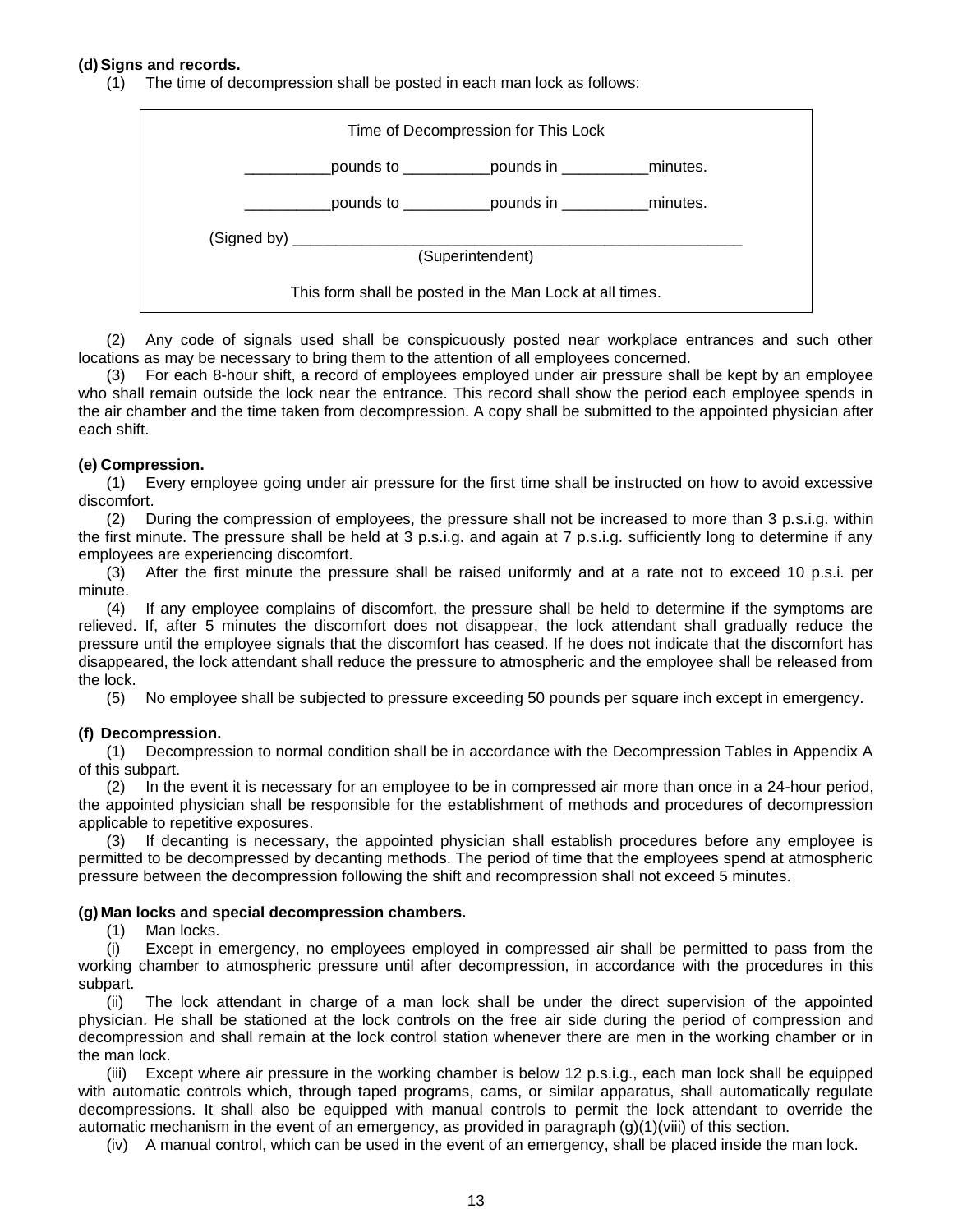(v) A clock, thermometer, and continuous recording pressure gauge with a 4-hour graph shall be installed outside of each man lock and shall be changed prior to each shift's decompression. The chart shall be of sufficient size to register a legible record of variations in pressure within the man lock and shall be visible to the lock attendant. A copy of each graph shall be submitted to the appointed physician after each shift. In addition, a pressure gauge clock, and thermometer shall also be installed in each man lock. Additional fittings shall be provided so that test gauges may be attached whenever necessary.

(vi) Except where air pressure is below 12 p.s.i.g. and there is no danger of rapid flooding, all caissons having a working area greater than 150 square feet, and each bulkhead in tunnels of 14 feet or more in diameter, or equivalent area, shall have at least two locks in perfect working condition, one of which shall be used exclusively as a man lock, the other, as a materials lock.

(vii) Where only a combination man-and-materials lock is required, this signal lock shall be of sufficient capacity to hold the employees constituting two successive shifts.

(viii) Emergency locks shall be large enough to hold an entire heading shift and a limit maintained of 12 p.s.i.g. There shall be a chamber available for oxygen decompression therapy to 28 p.s.i.g.

(ix) The man lock shall be large enough so that those using it are not compelled to be in a cramped position, and shall not have less than 5 feet clear head room at the center and a minimum of 30 cubic feet of air space per occupant.

(x) Locks on caissons shall be so located that the bottom door shall be not less than 3 feet above the water level surrounding the caisson on the outside. (The water level, where it is affected by tides, is construed to mean high tide.)

(xi) In addition to the pressure gauge in the locks, an accurate pressure gauge shall be maintained on the outer and inner side of each bulkhead. These gauges shall be accessible at all times and shall be kept in accurate working order.

(xii) Man locks shall have an observation port at least 4 inches in diameter located in such a position that all occupants of the man lock may be observed from the working chamber and from the free air side of the lock.

(xiii) Adequate ventilation in the lock shall be provided.

(xiv) Man locks shall be maintained at a minimum temperature of 70 degrees Fahrenheit.

(xv) When locks are not in use and employees are in the working chamber, lock doors shall be kept open to the working chamber, where practicable.

(xvi) Provision shall be made to allow for rescue parties to enter the tunnel if the working force is disabled.

(xvii) A special decompression chamber of sufficient size to accommodate the entire force of employees being decompressed at the end of a shift shall be provided whenever the regularly established working period requires a total time of decompression exceeding 75 minutes.

(2) Special decompression chamber.

(i) The headroom in the special decompression chamber shall be not less than a minimum 7 feet and the cubical content shall provide at least 50 cubic feet of airspace for each employee. For each occupant, there shall be provided 4 square feet of free walking area and 3 square feet of seating space, exclusive of area required for lavatory and toilet facilities. The rated capacity shall be based on the stated minimum space per employee and shall be posted at the chamber entrance. The posted capacity shall not be exceeded, except in case of emergency.

(ii) Each special decompression chamber shall be equipped with the following:

(a) A clock or clocks suitably placed so that the attendant and the chamber occupants can readily ascertain the time;

(b) Pressure gauges which will indicate to the attendants and to the chamber occupants the pressure in the chamber;

(c) Valves to enable the attendant to control the supply and discharge of compressed air into and from the chamber;

(d) Valves and pipes, in connection with the air supply and exhaust, arranged so that the chamber pressure can be controlled from within and without;

(e) Effective means of oral intercommunication between the attendant, occupants of the chamber, and the air compressor plant; and

(f) An observation port at the entrance to permit observation of the chamber occupants.

(iii) Seating facilities in special decompression chambers shall be so arranged as to permit a normal sitting posture without cramping. Seating space, not less than 18 inches by 24 inches wide, shall be provided per occupant.

(iv) Adequate toilet and washing facilities, in a screened or enclosed recess, shall be provided. Toilet bowls shall have a built-in protector on the rim so that an air space is created when the seat lid is closed.

(v) Fresh and pure drinking water shall be available. This may be accomplished by either piping water into the special decompression chamber and providing drinking fountains, or by providing individual canteens, or by some other sanitary means. Community drinking vessels are prohibited.

(vi) No refuse or discarded material of any kind shall be permitted to accumulate, and the chamber shall be kept clean.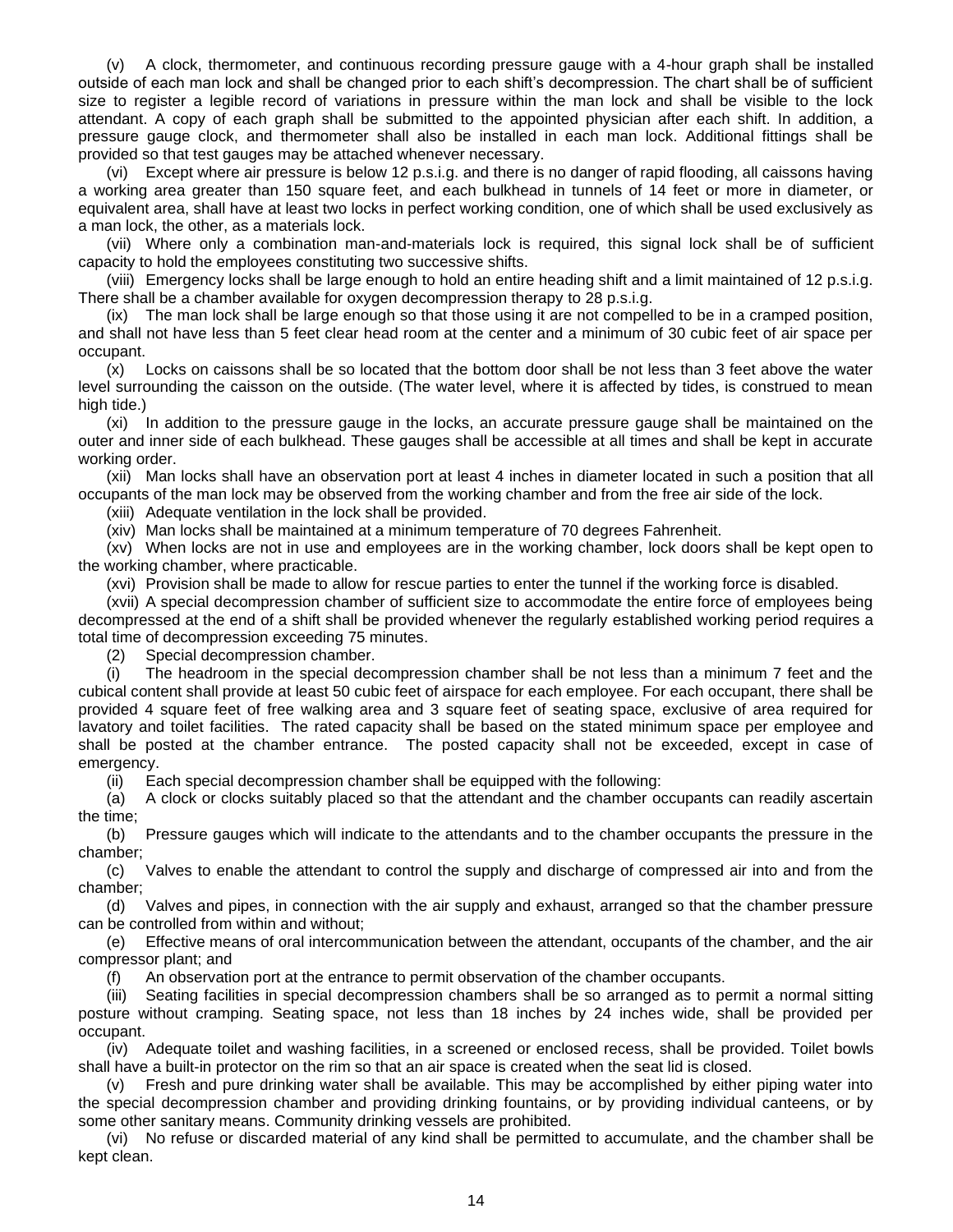(vii) Unless the special decompression chamber is serving as the man lock to atmospheric pressure, the special decompression chamber shall be situated, where practicable, adjacent to the man lock on the atmospheric pressure side of the bulkhead. A passageway shall be provided, connecting the special chamber with the man lock, to permit employees in the process of decompression to move from the man lock to the special chamber without a reduction in the ambient pressure from that designated for the next stage of decompression. The passageway shall be so arranged as to not interfere with the normal operation of the man lock, nor with the release of the occupants of the special chamber to atmospheric pressure upon the completion of the decompression procedure.

#### <span id="page-14-0"></span>**(h) Compressor plant and air supply.**

(1) At all times there shall be a thoroughly experienced, competent, and reliable person on duty at the air control valves as a gauge tender who shall regulate the pressure in the working areas. During tunneling operations, one gauge tender may regulate the pressure in not more than two headings; provided, that the gauge and controls are all in one location. In caisson work, there shall be a gauge tender for each caisson.

(2) The low air compressor plant shall be of sufficient capacity to not only permit the work to be done safely, but shall also provide a margin to meet emergencies and repairs.

(3) Low air compressor units shall have at least two independent and separate sources of power supply and each shall be capable of operating the entire low air plant and its accessory systems.

(4) The capacity, arrangement, and number of compressors shall be sufficient to maintain the necessary pressure without overloading the equipment and to assure maintenance of such pressure in the working chamber during periods of breakdown, repair, or emergency.

(5) Switching from one independent source of power supply to the other shall be done periodically to ensure the workability of the apparatus in an emergency.

(6) Duplicate low-pressure air feadlines and regulating valves shall be provided between the source of air supply and a point beyond the locks with one of the lines extending to within 100 feet of the working face.

(7) All high- and low-pressure air supply lines shall be equipped with check valves.

(8) Low-pressure air shall be regulated automatically. In addition manually operated valves shall be provided for emergency conditions.

(9) The air intakes for all air compressors shall be located at a place where fumes, exhaust, gases, and other air contaminants will be at a minimum.

(10) Gauges indicating the pressure in the working chamber shall be installed in the compressor building, the lock attendant's station, and at the employer's field office.

#### <span id="page-14-1"></span>**(i) Ventilation and air quality.**

(1) Exhaust valves and exhaust pipes shall be provided and operated so that the working chamber shall be well ventilated, and there shall be no pockets of dead air. Outlets may be required at intermediate points along the main low-pressure air supply line to the heading to eliminate such pockets of dead air. Ventilating air shall be not less than 30 cubic feet per minute.

(2) The air in the workplace shall be analyzed by the employer not less than once each shift, and records of such tests shall be kept on file at the place where the work is in progress. The test results shall be within the threshold limit values specified in Subpart D of this part, for hazardous gases, and within 10 percent of the lower explosive limit of flammable gases. If these limits are not met, immediate action to correct the situation shall be taken by the employer.

(3) The temperature of all working chambers which are subjected to air pressure shall, by means of aftercoolers or other suitable devices, be maintained at a temperature not to exceed 85 degrees Fahrenheit.

(4) Forced ventilation shall be provided during decompression. During the entire decompression period, forced ventilation through chemical or mechanical air purifying devices that will ensure a source of fresh air shall be provided.

(5) Whenever heat-producing machines (moles, shields) are used in compressed air tunnel operations, a positive means of removing the heat build-up at the heading shall be provided.

#### <span id="page-14-2"></span>**(j) Electricity.**

(1) All lighting in compressed-air chambers shall be by electricity exclusively, and two independent electriclighting systems with independent sources of supply shall be used. The emergency source shall be arranged to become automatically operative in the event of failure of the regularly used source.

(2) The minimum intensity of light on any walkway, ladder, stairway, or working level shall be not less than 10 foot-candles, and in all workplaces the lighting shall at all times be such as to enable employees to see clearly.

(3) All electrical equipment and wiring for light and power circuits shall comply with the requirements of Subpart K of this part for use in damp, hazardous, high temperature, and compressed air environments.

(4) External parts of lighting fixtures and all other electrical equipment, when within 8 feet of the floor, shall be constructed of noncombustible, nonabsorptive, insulating materials, except that metal may be used if it is effectively grounded.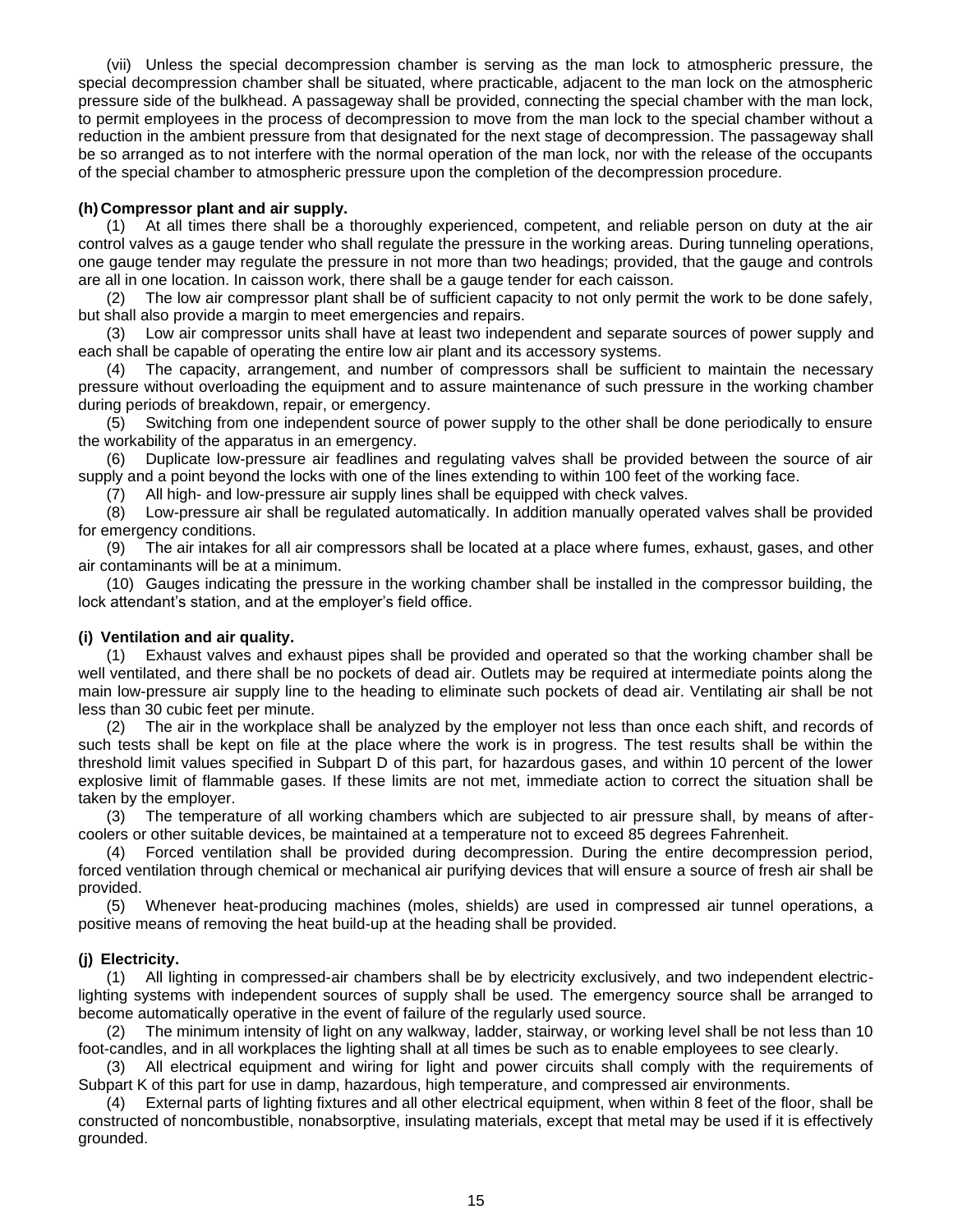(5) Portable lamps shall be equipped with noncombustible, nonabsorptive, insulating sockets, approved handles, basket guards, and approved cords.

(6) The use of worn or defective portable and pendant conductors is prohibited.

## <span id="page-15-0"></span>**(k) Sanitation.**

(1) Sanitary, heated, lighted, and ventilated dressing rooms and drying rooms shall be provided for all employees engaged in compressed air work. Such rooms shall contain suitable benches and lockers. Bathing accommodations (showers at the ratio of one to 10 employees per shift), equipped with running hot and cold water, and suitable and adequate toilet accommodations, shall be provided. One toilet for each 15 employees, or fractional part thereof, shall be provided.

(2) When the toilet bowl is shut by a cover, there should be an air space so that the bowl or bucket does not implode when pressure is increased.

(3) All parts of caissons and other working compartments shall be kept in a sanitary condition.

#### <span id="page-15-1"></span>**(l) Fire prevention and protection.**

(1) Firefighting equipment shall be available at all times and shall be maintained in working condition.

(2) While welding or flame-cutting is being done in compressed air a firewatch with a fire hose or approved extinguisher shall stand by until such operation is completed.

(3) Shafts and caissons containing flammable material of any kind, either above or below ground, shall be provided with a waterline and a fire hose connected thereto, so arranged that all points of the shaft or caisson are within reach of the hose stream.

(4) Fire hose shall be at least 1 1/2 inches in nominal diameter; the water pressure shall at all times be adequate for efficient operation of the type of nozzle used; and the water supply shall be such as to ensure an uninterrupted flow. Fire hose, when not in use shall be located or guarded to prevent injury thereto.

(5) The power house, compressor house, and all buildings housing ventilating equipment, shall be provided with at least one hose connection in the water line, with a fire hose connected thereto. A fire hose shall be maintained within reach of structures of wood over or near shafts.

(6) Tunnels shall be provided with a 2-inch minimum diameter water line extending into the working chamber and to within 100 feet of the working face. Such line shall have hose outlets with 100 feet of fire hose attached and maintained as follows: One at the working face; one immediately inside of the bulkhead of the working chamber and one immediately outside such bulkhead. In addition, hose outlets shall be provided at 200-foot intervals throughout the length of the tunnel, and 100 feet of fire hose shall be attached to the outlet nearest to any location where flammable material is being kept or stored or where any flame is being used.

(7) In addition to fire hose protection required by this subpart, on every floor of every building not under compressed air, but used in connection with the compressed air work, there shall be provided at least one approved fire extinguisher of the proper type for the hazard involved. At least two approved fire extinguishers shall be provided in the working chamber as follows: One at the working face and one immediately inside the bulkhead (pressure side). Extinguishers in the working chamber shall use water as the primary extinguishing agent and shall not use any extinguishing agent which could be harmful to the employees in the working chamber. The fire extinguisher shall be protected from damage.

(8) Highly combustible materials shall not be used or stored in the working chamber. Wood, paper, and similar combustible material shall not be used in the working chamber in quantities which could cause a fire hazard. The compressor building shall be constructed of non-combustible material.

(9) Man locks shall be equipped with a manual type fire extinguisher system that can be activated inside the man lock and also by the outside lock attendant. In addition, a fire hose and portable fire extinguisher shall be provided inside and outside the man lock. The portable fire extinguisher shall be the dry chemical type.

(10) Equipment, fixtures, and furniture in man locks and special decompression chambers shall be constructed of noncombustible materials. Bedding, etc., shall be chemically treated so as to be fire resistant.

(11) Head frames shall be constructed of structural steel or open frame-work fireproofed timber. Head houses and other temporary surface buildings or structures within 100 feet of the shaft, caisson, or tunnel opening shall be built of fire-resistant materials.

(12) No oil, gasoline, or other combustible material shall be stored within 100 feet of any shaft, caisson, or tunnel opening, except that oils may be stored in suitable tanks in isolated fireproof buildings, provided such buildings are not less than 50 feet from any shaft, caisson, or tunnel opening, or any building directly connected thereto.

(13) Positive means shall be taken to prevent leaking flammable liquids from flowing into the areas specifically mentioned in the preceding paragraph.

(14) All explosives used in connection with compressed air work shall be selected, stored, transported, and used as specified in Subpart U of this part.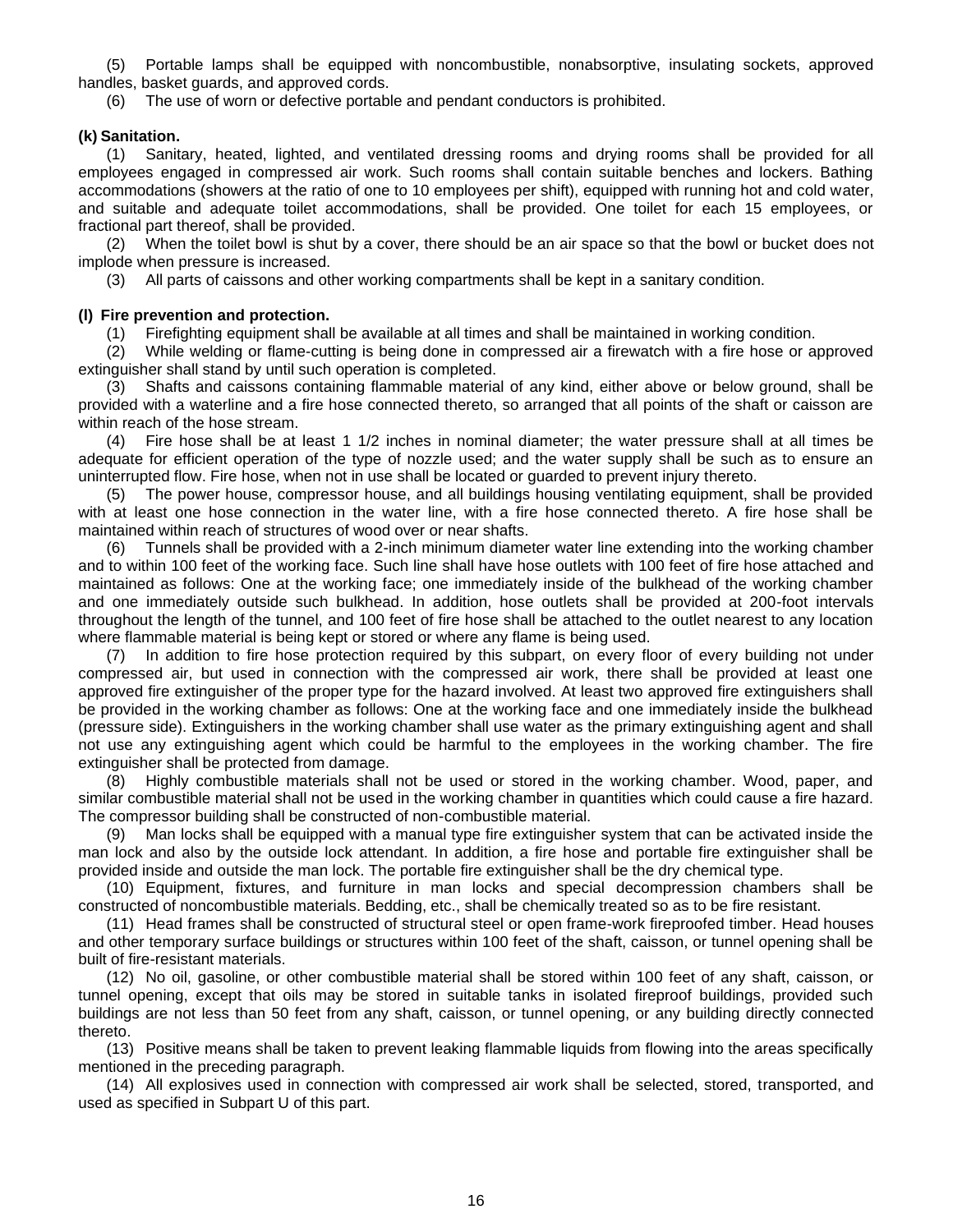#### <span id="page-16-0"></span>**(m) Bulkheads and safety screens.**

(1) Intermediate bulkheads with locks, or intermediate safety screens or both, are required where there is a danger of rapid flooding.

(2) In tunnels 16 feet or more in diameter, hanging walkways shall be provided from the face to the man lock as high in the tunnel as practicable, with at least 6 feet of head room. Walkways shall be constructed of noncombustible material. Standard railings shall be securely installed throughout the length of all walkways on open sides in accordance with Subpart M of this part. Where walkways are ramped under safety screens, the walkway surface shall be skidproofed by cleats or by equivalent means.

(3) Bulkheads used to contain compressed air shall be tested, where practicable, to prove their ability to resist the highest air pressure which may be expected to be used.

#### **1926.804 DEFINITIONS Applicable to this Subpart**

<span id="page-16-1"></span>(a) "Bulkhead" - An airtight structure separating the working chamber from free air or from another chamber under a lesser pressure than the working pressure.

(b) "Caisson" - A wood, steel, concrete or reinforced concrete, air- and water-tight chamber in which it is possible for men to work under air pressure greater than atmospheric pressure to excavate material below water level.

(c) "Decanting" - A method used for decompressing under emergency circumstances. In this procedure, the employees are brought to atmospheric pressure with a very high gas tension in the tissues and then immediately recompressed in a second and separate chamber or lock.

(d) "Emergency locks" - A lock designed to hold and permit the quick passage of an entire shift of employees.

(e) "High air" - Air pressure used to supply power to pneumatic tools and devices.

(f) "Low air" - Air supplied to pressurize working chambers and locks.

(g) "Man lock" - A chamber through which men pass from one air pressure environment into another.

(h) "Materials lock" - A chamber through which materials and equipment pass from one air pressure environment into another.

(i) "Medical lock" - A special chamber in which employees are treated for decompression illness. It may also be used in preemployment physical examinations to determine the adaptability of the prospective employee to changes in pressure.

(j) "Normal condition" - One during which exposure to compressed air is limited to a single continuous working period followed by a single decompression in any given 24- hour period; the total time of exposure to compressed air during the single continuous working period is not interrupted by exposure to normal atmospheric pressure, and a second exposure to compressed air does not occur until at least 12 consecutive hours of exposure to normal atmospheric pressure has elapsed since the employee has been under pressure.

(k) "Pressure" - A force acting on a unit area. Usually shown as pounds per square inch (p.s.i.).

(l) "Absolute pressure" (p.s.i.a.) - The sum of the atmospheric pressure and gauge pressure (p.s.i.g.).

(m) "Atmospheric pressure" - The pressure of air at sea level, usually 14.7 p.s.i.a. (1 atmosphere), or 0 p.s.i.g.

(n) "Gauge pressure" (p.s.i.g.) - Pressure measured by a gauge and indicating the pressure exceeding atmospheric.

(o) "Safety screen" - An air- and water-tight diaphragm placed across the upper part of a compressed air tunnel between the face and bulkhead, in order to prevent flooding the crown of the tunnel between the safety screen and the bulkhead, thus providing a safe means of refuge and exit from a flooding or flooded tunnel.

(p) "Special decompression chamber" - A chamber to provide greater comfort of employees when the total decompression time exceeds 75 minutes.

<span id="page-16-2"></span>(q) "Working chamber" - The space or compartment under air pressure in which the work is being done.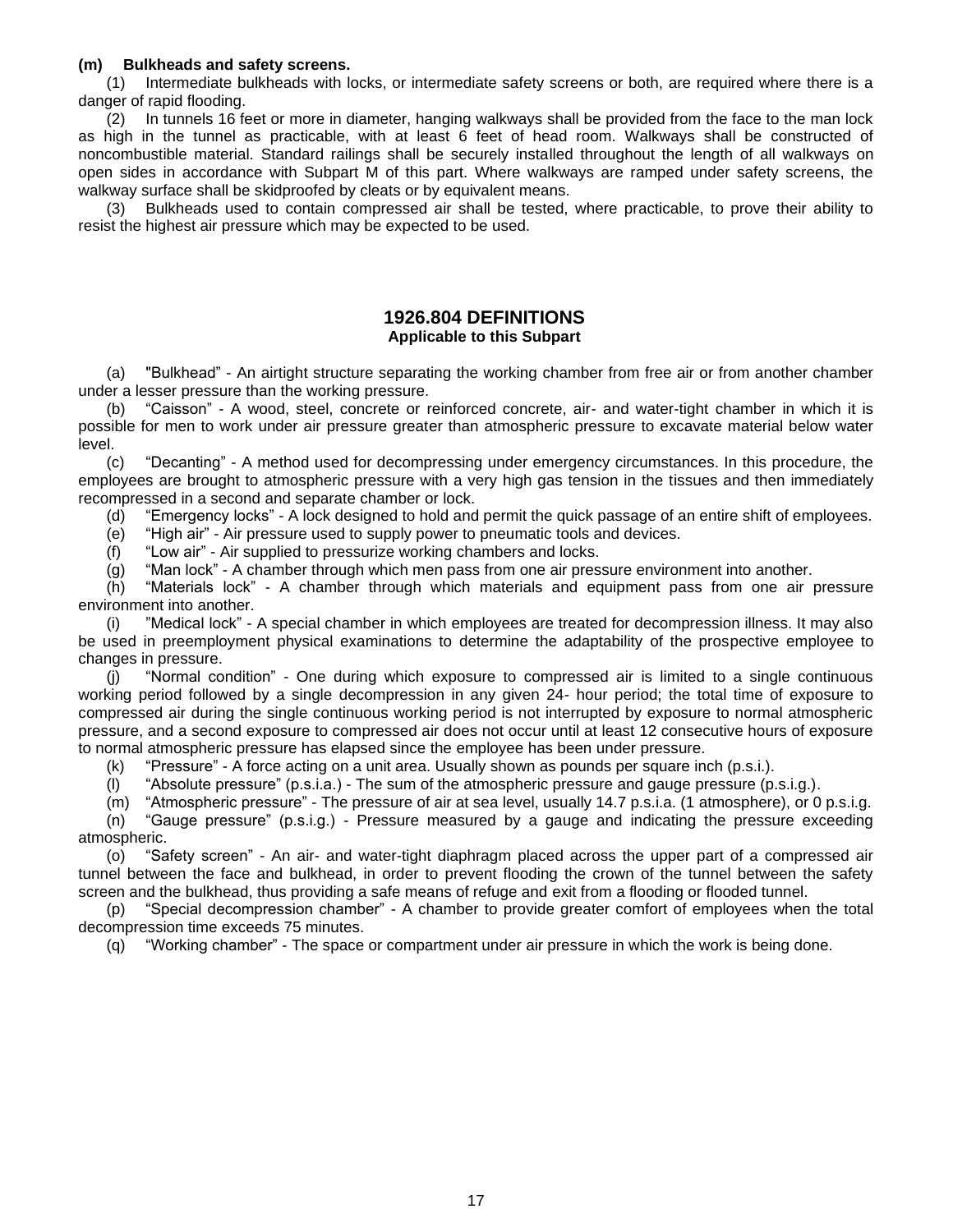## **APPENDIX A DECOMPRESSION TABLES**

1. Explanation. The decompression tables are computed for working chamber pressures from 0 to 14 pounds, and from 14 to 50 pounds per square inch gauge inclusive by 2-pound increments and for exposure times for each pressure extending from one-half to over 8 hours inclusive. Decompressions will be conducted by two or more stages with a maximum of four stages, the latter for a working chamber pressure of 40 pounds per square inch gauge or over.

Stage 1 consists of a reduction in ambient pressure ranging from 10 to a maximum of 16 pounds per square inch, but in no instance will the pressure be reduced below 4 pounds at the end of stage 1. This reduction in pressure in stage 1 will always take place at a rate not greater than 5 pounds per minute.

Further reduction in pressure will take place during stage 2 and subsequent stages as required at a slower rate, but in no event at a rate greater than 1 pound per minute.

Decompression Table No. 1 indicates in the body of the table the total decompression time in minutes for various combinations of working chamber pressure and exposure time.

Decompression Table No. 2 indicates for the same various combinations of working chamber pressure and exposure time the following:

- a. The number of stages required;
- b. The reduction in pressure and the terminal pressure for each required stage;
- c. The time in minutes through which the reduction in pressure is accomplished for each required state.

d. The pressure reduction rate in minutes per pound for each required stage;

**IMPORTANT NOTE**: The pressure reduction in each stage is accomplished at a uniform rate. Do not interpolate between values shown on the tables. Use the next higher value of working chamber pressure or exposure time should the actual working chamber pressure or the actual exposure time, respectively, fall between those for which calculated values are shown in the body of the tables.

| <b>EXAMPLES</b>                                                                                                                                                                                                                                                                                                                                                                   | <b>MINUTES</b> |
|-----------------------------------------------------------------------------------------------------------------------------------------------------------------------------------------------------------------------------------------------------------------------------------------------------------------------------------------------------------------------------------|----------------|
| Example No. 1: 4 hours working period at 20 pounds gauge.<br>Decompression Table No. 1: 20 pounds for 4 hours, total decompression time.                                                                                                                                                                                                                                          | 43             |
| Decompression Table No. 2:<br>Stage 1: Reduce pressure from 20 pounds to 4 pounds at the uniform rate of<br>5 pounds per minute.<br>Elapsed time stage 1: 16/5.                                                                                                                                                                                                                   | 3              |
| Stage 2 (final stage): Reduce pressure at a uniform rate from 4 pounds to 0-<br>pound gage over a period of 40 minutes.<br>Rate - 0.10 pound per minute or 10 minutes per pound.<br>Stage 2 (final) elapsed time.                                                                                                                                                                 | 40             |
| Total time.                                                                                                                                                                                                                                                                                                                                                                       | 43             |
|                                                                                                                                                                                                                                                                                                                                                                                   |                |
| Example No. 2: 5-hour working period at 24 pounds gage.<br>Decompression Table No. 1: 24 pounds for 5 hours, total decompression time.                                                                                                                                                                                                                                            | 117            |
| Decompression Table No. 2:<br>Stage 1: Reduce pressure from 24 pounds to 8 pounds at the uniform rate of<br>5 pounds per minute.<br>Elapsed time, stage 1: 16/5                                                                                                                                                                                                                   | 3              |
| Stage 2: Reduce pressure at a uniform rate from 8 pounds to 4 pounds over a<br>period of 4 minutes. Rate, 1 pound per minute.<br>Elapsed time, stage 2.                                                                                                                                                                                                                           | 4              |
| Transfer men to special decompression chamber maintaining the 4-pound<br>pressure during the transfer operation.<br>Stage 3 (final stage): In the special decompression chamber, reduce the<br>pressure at a uniform rate from 4 pounds to 0-pound gage over a period of<br>110 minutes. Rate, 0.037 pound per minute or 27.5 minutes per pound.<br>Stage 3 (final) elapsed time. | 110            |
| Total time.                                                                                                                                                                                                                                                                                                                                                                       | 117            |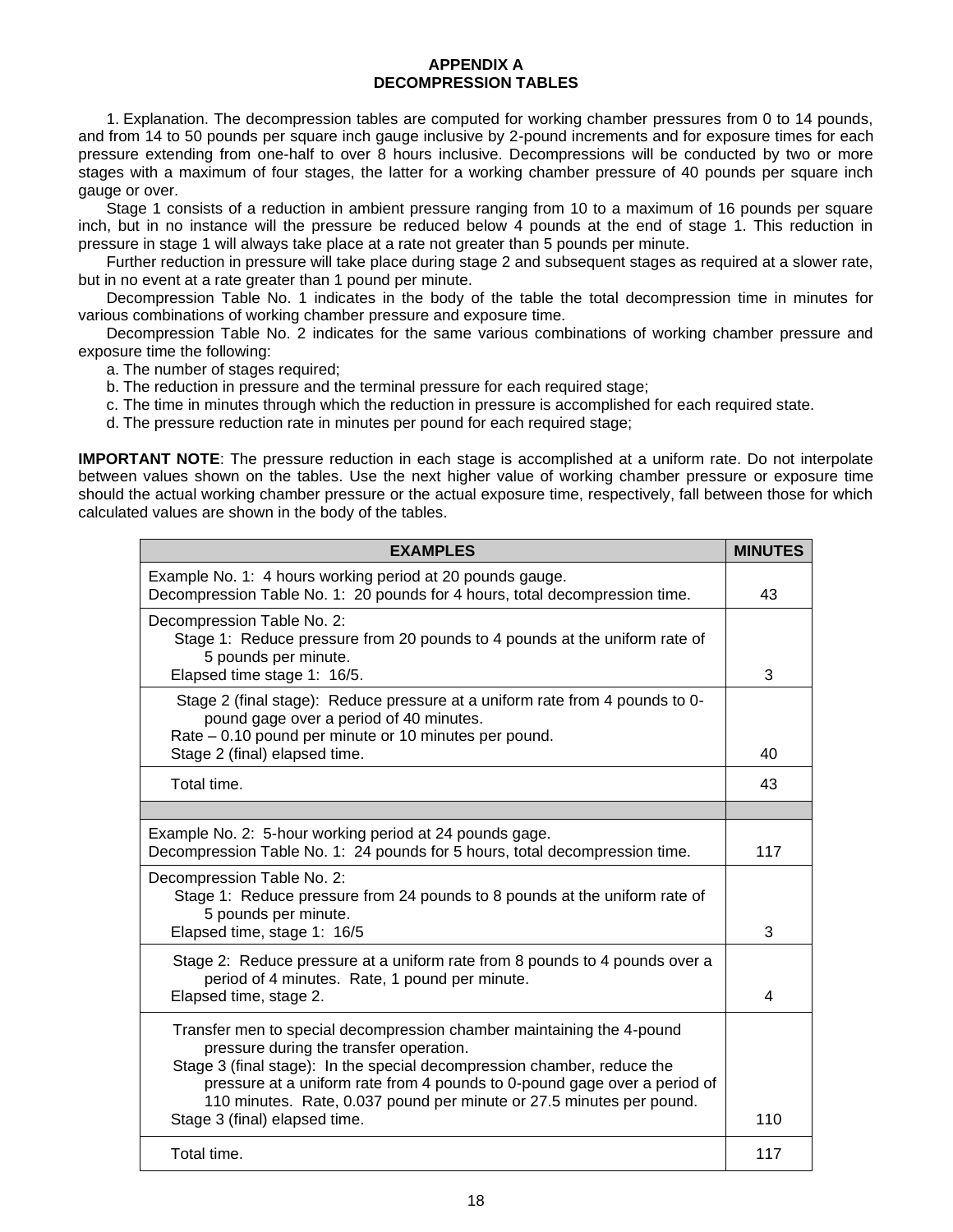## **DECOMPRESSION TABLE NO. 1 TOTAL DECOMPRESSION TIME**

| <b>Work Pressure</b> |                |                |                |                |                         | <b>Working Period Hours</b> |                |                |                |       |           |  |  |  |  |
|----------------------|----------------|----------------|----------------|----------------|-------------------------|-----------------------------|----------------|----------------|----------------|-------|-----------|--|--|--|--|
| p.s.i.g.             | 1/2            | $\mathbf{1}$   | 11/2           | $\overline{2}$ | $\overline{\mathbf{3}}$ | $\overline{\mathbf{4}}$     | $5\phantom{1}$ | $6\phantom{1}$ | $\overline{7}$ | 8     | Over<br>8 |  |  |  |  |
| 9 to 12              | 3              | 3              | 3              | 3              | 3                       | 3                           | 3              | 3              | 3              | 3     | 3         |  |  |  |  |
| 14                   | 6              | $\,6$          | 6              | 6              | 6                       | $\,6$                       | $\,6$          | 6              | 16             | 16    | 33        |  |  |  |  |
| 16                   | $\overline{7}$ | $\overline{7}$ | $\overline{7}$ | $\overline{7}$ | $\overline{7}$          | $\overline{7}$              | 17             | 33             | 48             | 48    | 62        |  |  |  |  |
| 18                   | $\overline{7}$ | $\overline{7}$ | $\overline{7}$ | 8              | 11                      | 17                          | 48             | 63             | 63             | 73    | 87        |  |  |  |  |
| 20                   | $\overline{7}$ | $\overline{7}$ | 8              | 15             | 15                      | 43                          | 63             | 73             | 83             | 103   | 113       |  |  |  |  |
| 22                   | 9              | 9              | 16             | 24             | 38                      | 68                          | 93             | 103            | 113            | 128   | 133       |  |  |  |  |
| 24                   | 11             | 12             | 23             | 27             | 52                      | 92                          | 117            | 122            | 127            | 137   | 151       |  |  |  |  |
| 26                   | 13             | 14             | 29             | 34             | 69                      | 104                         | 126            | 141            | 142            | 142   | 163       |  |  |  |  |
| 28                   | 15             | 23             | 31             | 41             | 98                      | 127                         | 143            | 153            | 153            | 165   | 183       |  |  |  |  |
| 30                   | 17             | 28             | 38             | 62             | 105                     | 143                         | 165            | 168            | 178            | 188   | 204       |  |  |  |  |
| 32                   | 19             | 35             | 43             | 85             | 126                     | 163                         | 178            | 193            | 203            | 213   | 226       |  |  |  |  |
| 34                   | 21             | 39             | 58             | 98             | 151                     | 178                         | 195            | 218            | 223            | 233   | 248       |  |  |  |  |
| 36                   | 24             | 44             | 63             | 113            | 170                     | 198                         | 223            | 233            | 243            | 253   | 273       |  |  |  |  |
| 38                   | 28             | 49             | 73             | 128            | 178                     | 203                         | 223            | 238            | 253            | 263   | 278       |  |  |  |  |
| 40                   | 31             | 49             | 84             | 143            | 183                     | 213                         | 233            | 248            | 258            | 278   | 288       |  |  |  |  |
| 42                   | 37             | 56             | 102            | 144            | 189                     | 215                         | 245            | 260            | 263            | 268   | 293       |  |  |  |  |
| 44                   | 43             | 64             | 118            | 154            | 199                     | 234                         | 254            | 264            | 269            | 269   | 293       |  |  |  |  |
| 46                   | 44             | 74             | 139            | 171            | 214                     | 244                         | 269            | 274            | 289            | 299   | 318       |  |  |  |  |
| 48                   | 51             | 89             | 144            | 189            | 229                     | 269                         | 299            | 309            | 319            | 319   |           |  |  |  |  |
| 50                   | 58             | 94             | 164            | 209            | 249                     | 279                         | 309            | 329            | -----          | ----- | -----     |  |  |  |  |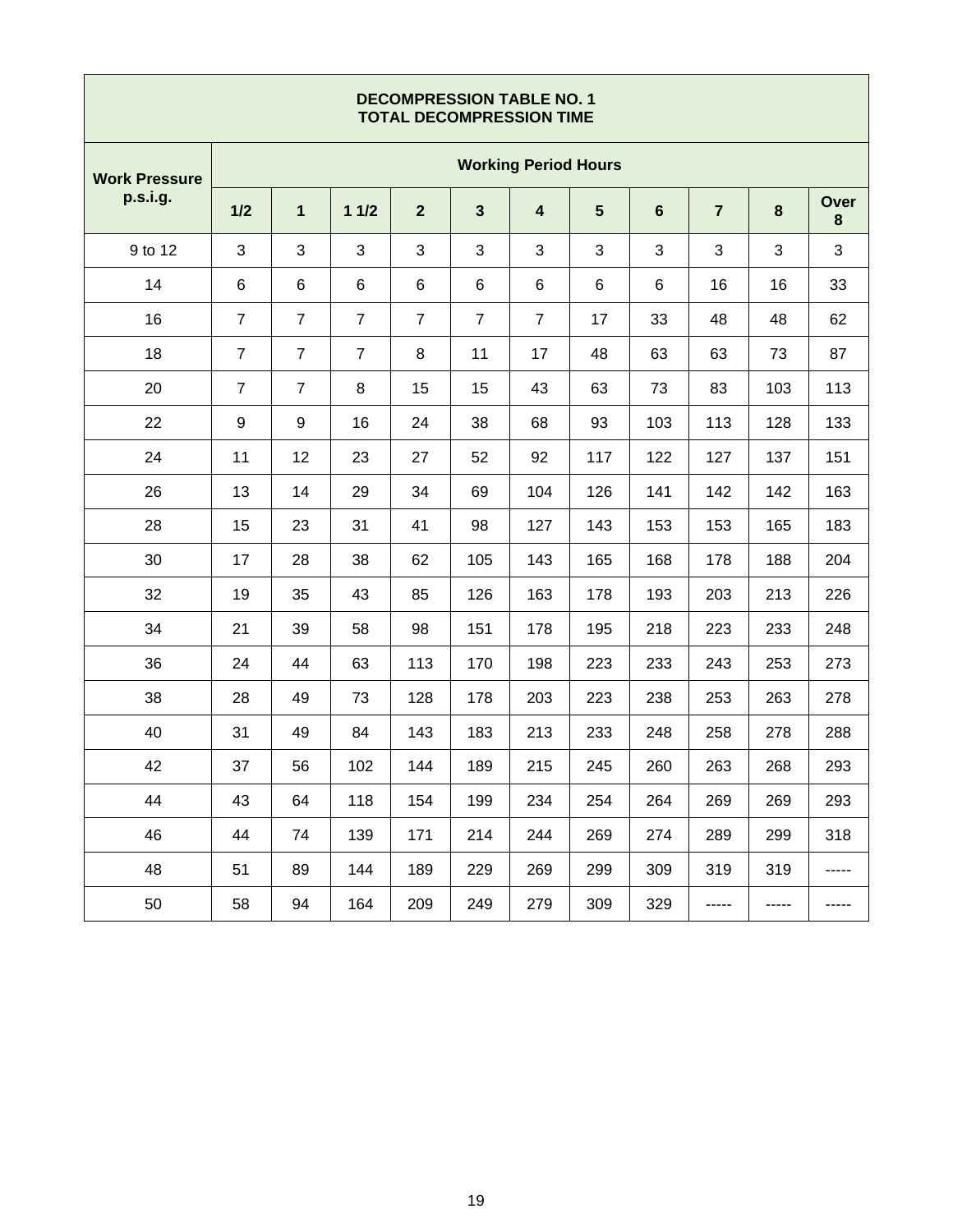| <b>DECOMPRESSION TABLE NO. 2</b> |                                   |                     |                             |                                        |                                                                         |                                |                                 |  |  |
|----------------------------------|-----------------------------------|---------------------|-----------------------------|----------------------------------------|-------------------------------------------------------------------------|--------------------------------|---------------------------------|--|--|
|                                  |                                   |                     |                             |                                        | (Do not interpolate, use next higher value for conditions not computed) |                                |                                 |  |  |
| <b>Working</b>                   |                                   |                     |                             |                                        | <b>Decompression data</b>                                               |                                |                                 |  |  |
| chamber<br>pressure              | <b>Working</b><br>period<br>hours | <b>Stage No.</b>    | Pressure reduc.<br>p.s.i.g. |                                        | Time in<br>stage                                                        | <b>Pressure</b><br>reduc. rate | <b>Total time</b><br>decompress |  |  |
| p.s.i.g.                         |                                   |                     | <b>From</b>                 | To                                     | minutes                                                                 | min/pound                      | minutes                         |  |  |
| 14                               | 1/2                               | 1                   | 14                          | $\overline{4}$                         | $\overline{2}$                                                          | 0.20                           | 6                               |  |  |
|                                  |                                   | $\overline{2}$      | 4                           | $\pmb{0}$                              | $\overline{\mathbf{4}}$                                                 | 1.00                           | $\,6\,$                         |  |  |
|                                  | 1                                 | 1                   | 14                          | $\overline{\mathbf{4}}$                | $\overline{2}$                                                          | 0.20                           | $\,6\,$                         |  |  |
|                                  |                                   | $\overline{2}$      | 4                           | $\mathbf 0$                            | $\overline{\mathbf{4}}$                                                 | 1.00                           | $\,6\,$                         |  |  |
|                                  | 11/2                              | 1<br>$\overline{2}$ | 14                          | $\overline{\mathbf{4}}$                | $\overline{2}$                                                          | 0.20                           | $\,6$                           |  |  |
|                                  | $\overline{2}$                    |                     | 4<br>14                     | $\mathbf 0$<br>$\overline{\mathbf{4}}$ | $\overline{\mathbf{4}}$<br>$\overline{2}$                               | 1.00<br>0.20                   | $\,6\,$<br>$\,6$                |  |  |
|                                  |                                   | 1<br>$\overline{2}$ | 4                           | $\mathbf 0$                            | $\overline{\mathbf{4}}$                                                 | 1.00                           | $\,6\,$                         |  |  |
|                                  | 3                                 | 1                   | 14                          | $\overline{\mathbf{4}}$                | $\overline{2}$                                                          | 0.20                           | $\,6\,$                         |  |  |
|                                  |                                   | $\overline{c}$      | 4                           | $\mathbf 0$                            | $\overline{\mathbf{4}}$                                                 | 1.00                           | $\,6$                           |  |  |
|                                  | $\overline{\mathbf{4}}$           | $\mathbf{1}$        | 14                          | $\mathbf 0$                            | $\overline{2}$                                                          | 0.20                           | $6\phantom{1}$                  |  |  |
|                                  |                                   | $\overline{2}$      | 4                           | $\mathbf 0$                            | $\overline{\mathbf{4}}$                                                 | 1.00                           | $\,6\,$                         |  |  |
|                                  | 5                                 | 1                   | 14                          | $\overline{\mathbf{4}}$                | $\overline{2}$                                                          | 0.20                           | 6                               |  |  |
|                                  |                                   | $\overline{c}$      | 4                           | $\pmb{0}$                              | 4                                                                       | 1.00                           | $\,6\,$                         |  |  |
|                                  | 6                                 | $\mathbf{1}$        | 14                          | $\overline{\mathbf{4}}$                | $\overline{2}$                                                          | 0.20                           | -----                           |  |  |
|                                  |                                   | $\overline{c}$      | 4                           | $\mathbf 0$                            | $\overline{\mathbf{4}}$                                                 | 1.00                           | 6                               |  |  |
|                                  | $\overline{7}$                    | $\mathbf{1}$        | 14                          | $\overline{\mathbf{4}}$                | $\overline{2}$                                                          | 0.20                           | -----                           |  |  |
|                                  |                                   | $\overline{2}$      | $\overline{\mathbf{4}}$     | $\pmb{0}$                              | 14                                                                      | 3.50                           | 16                              |  |  |
|                                  | 8                                 | $\mathbf{1}$        | 14                          | $\overline{\mathbf{4}}$                | $\overline{2}$                                                          | 0.20                           | -----                           |  |  |
|                                  | Over 8                            | $\overline{2}$      | $\overline{\mathbf{4}}$     | $\mathbf 0$                            | 14                                                                      | 3.50                           | 16                              |  |  |
|                                  |                                   | $\mathbf 1$         | 14                          | $\overline{\mathbf{4}}$                | $\overline{2}$                                                          | 0.20                           | -----                           |  |  |
|                                  |                                   | $\overline{2}$<br>1 | $\overline{\mathbf{4}}$     | $\boldsymbol{0}$                       | 30<br>3                                                                 | 7.50                           | 32                              |  |  |
| $16\,$                           | 1/2                               | $\overline{2}$      | 16<br>$\overline{4}$        | $\overline{\mathbf{4}}$<br>$\mathbf 0$ | $\overline{4}$                                                          | 0.20<br>1.00                   | -----<br>$\overline{7}$         |  |  |
|                                  | $\mathbf{1}$                      | $\mathbf{1}$        | 16                          | $\overline{4}$                         | $\mathbf{3}$                                                            | 0.20                           | $\overline{7}$                  |  |  |
|                                  |                                   | $\overline{2}$      | $\overline{4}$              | $\mathbf 0$                            | $\overline{\mathbf{4}}$                                                 | 1.00                           | $\overline{7}$                  |  |  |
|                                  | 11/2                              | $\mathbf{1}$        | 16                          | $\overline{4}$                         | $\mathfrak{B}$                                                          | 0.20                           | -----                           |  |  |
|                                  |                                   | $\overline{c}$      | $\overline{4}$              | $\pmb{0}$                              | $\overline{4}$                                                          | 1.00                           | $\overline{7}$                  |  |  |
|                                  | $\overline{2}$                    | $\mathbf{1}$        | 16                          | 4                                      | $\mathfrak{S}$                                                          | 0.20                           | -----                           |  |  |
|                                  |                                   | $\overline{2}$      | $\overline{4}$              | $\mathbf 0$                            | $\overline{\mathbf{4}}$                                                 | 1.00                           | $\overline{7}$                  |  |  |
|                                  | 3                                 | $\mathbf{1}$        | 16                          | $\overline{4}$                         | $\mathfrak{S}$                                                          | 0.20                           | -----                           |  |  |
|                                  |                                   | $\overline{c}$      | 4                           | $\pmb{0}$                              | $\overline{\mathbf{4}}$                                                 | 1.00                           | $\overline{7}$                  |  |  |
|                                  | $\overline{4}$                    | $\mathbf{1}$        | 14                          | $\overline{\mathcal{A}}$               | $\mathbf{3}$                                                            | 0.20                           | -----                           |  |  |
|                                  |                                   | $\overline{2}$      | $\overline{4}$              | $\pmb{0}$                              | $\overline{\mathbf{4}}$                                                 | 1.00                           | $\overline{7}$                  |  |  |
|                                  | 5                                 | $\mathbf{1}$        | 14                          | $\overline{\mathcal{A}}$               | $\mathfrak{S}$                                                          | 0.20                           | $\overline{7}$                  |  |  |
|                                  |                                   | $\overline{2}$      | $\overline{4}$              | $\pmb{0}$                              | $\overline{\mathbf{4}}$                                                 | 3.50                           | 17                              |  |  |
|                                  | $6\phantom{.}$                    | $\mathbf{1}$        | 14                          | $\overline{\mathcal{A}}$               | $\mathbf{3}$                                                            | 0.20                           | -----                           |  |  |
|                                  |                                   | $\overline{2}$      | $\overline{4}$              | $\mathbf 0$                            | 30                                                                      | 7.50                           | 33                              |  |  |
|                                  | $\overline{7}$                    | $\mathbf{1}$        | 14                          | $\overline{4}$                         | $\mathbf{3}$                                                            | 0.20                           | -----                           |  |  |
|                                  |                                   | $\overline{2}$      | $\overline{4}$              | $\pmb{0}$                              | 45                                                                      | 11.25                          | 48                              |  |  |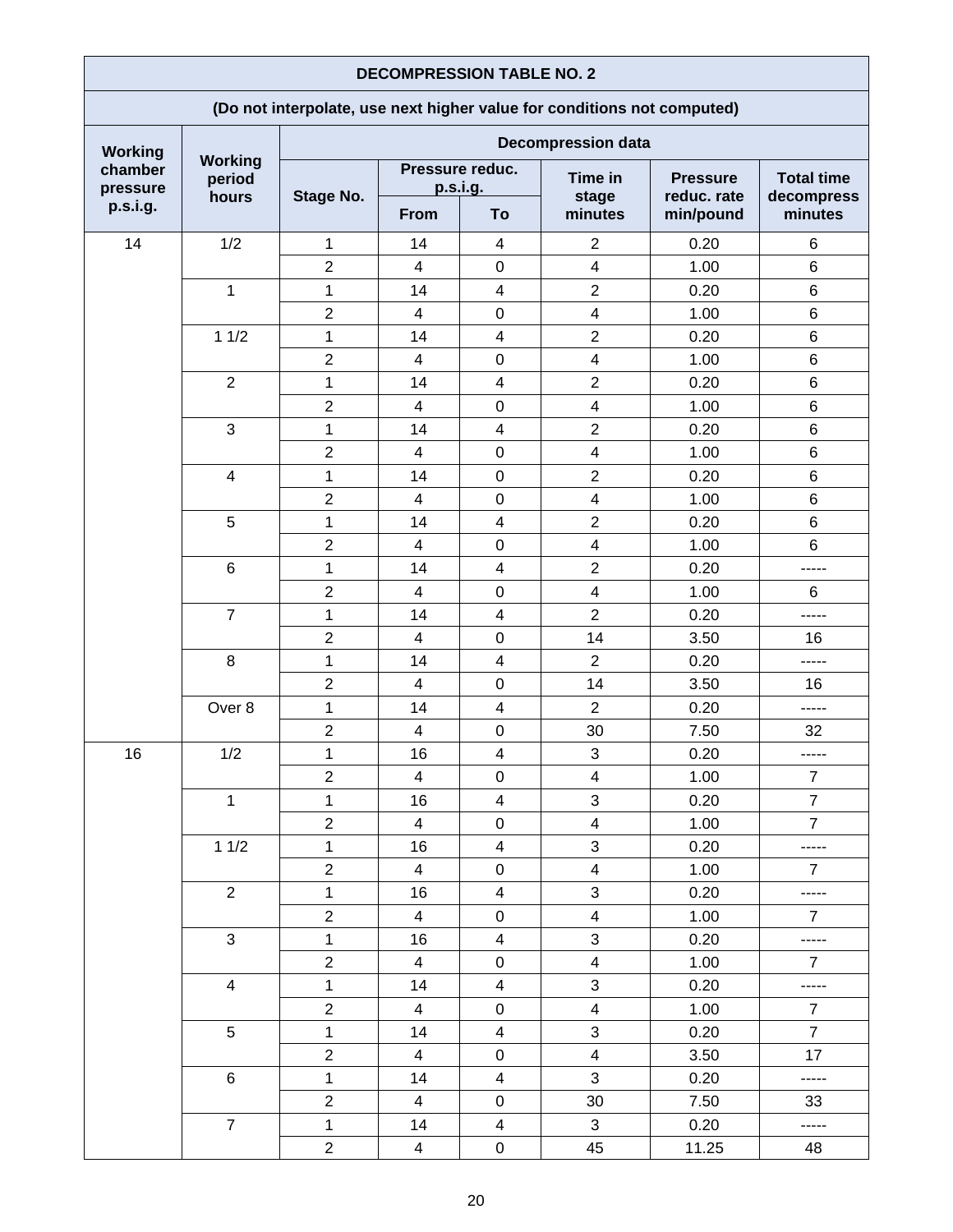|                     | <b>DECOMPRESSION TABLE NO. 2</b> |                               |                               |                                        |                                                                         |                          |                       |  |  |  |
|---------------------|----------------------------------|-------------------------------|-------------------------------|----------------------------------------|-------------------------------------------------------------------------|--------------------------|-----------------------|--|--|--|
|                     |                                  |                               |                               |                                        | (Do not interpolate, use next higher value for conditions not computed) |                          |                       |  |  |  |
| <b>Working</b>      |                                  |                               |                               |                                        | <b>Decompression data</b>                                               |                          |                       |  |  |  |
| chamber<br>pressure | <b>Working</b><br>period         |                               | Pressure reduc.<br>p.s.i.g.   |                                        | Time in                                                                 | <b>Pressure</b>          | <b>Total time</b>     |  |  |  |
| p.s.i.g.            | hours                            | <b>Stage No.</b>              | From                          | To                                     | stage<br>minutes                                                        | reduc. rate<br>min/pound | decompress<br>minutes |  |  |  |
| 16                  | 8                                | $\mathbf{1}$                  | 14                            | $\overline{\mathbf{4}}$                | $\mathbf{3}$                                                            | 0.20                     | -----                 |  |  |  |
|                     |                                  | $\overline{c}$                | 4                             | $\mathbf 0$                            | 45                                                                      | 11.25                    | 48                    |  |  |  |
|                     | Over 8                           | $\mathbf{1}$                  | 14                            | $\overline{\mathbf{4}}$                | 3                                                                       | 0.20                     | -----                 |  |  |  |
|                     |                                  | $\overline{2}$                | 4                             | $\mathbf 0$                            | 60                                                                      | 15.00                    | 63                    |  |  |  |
| 18                  | 1/2                              | $\mathbf{1}$                  | 18                            | $\overline{\mathbf{4}}$                | $\sqrt{3}$                                                              | 0.20                     | -----                 |  |  |  |
|                     |                                  | $\overline{c}$                | 4                             | $\boldsymbol{0}$                       | $\overline{\mathbf{4}}$                                                 | 1.00                     | $\overline{7}$        |  |  |  |
|                     | $\mathbf{1}$                     | $\mathbf{1}$                  | 18                            | $\overline{\mathbf{4}}$                | 3                                                                       | 0.20                     | -----                 |  |  |  |
|                     |                                  | $\overline{c}$                | 4                             | $\mathbf 0$                            | $\overline{\mathbf{4}}$                                                 | 1.00                     | $\overline{7}$        |  |  |  |
|                     | 11/2                             | 1                             | 18                            | $\overline{\mathbf{4}}$                | 3                                                                       | 0.20                     | -----                 |  |  |  |
|                     |                                  | $\overline{2}$                | 4                             | $\boldsymbol{0}$                       | $\overline{\mathbf{4}}$                                                 | 1.00                     | $\overline{7}$        |  |  |  |
|                     | $\overline{2}$                   | 1                             | 18                            | $\overline{\mathcal{A}}$               | $\mathbf{3}$                                                            | 0.20                     | -----                 |  |  |  |
|                     |                                  | $\overline{2}$                | 4                             | $\boldsymbol{0}$                       | $\overline{5}$                                                          | 1.25                     | 8                     |  |  |  |
|                     | 3                                | $\mathbf{1}$                  | 18                            | $\overline{\mathbf{4}}$                | 3                                                                       | 0.20                     | -----                 |  |  |  |
|                     | $\overline{\mathbf{4}}$          | $\overline{2}$                | $\overline{4}$                | $\mathbf 0$                            | $\bf 8$<br>3                                                            | 2.00                     | 11                    |  |  |  |
|                     |                                  | $\mathbf 1$<br>$\overline{2}$ | 18<br>$\overline{\mathbf{4}}$ | $\overline{\mathbf{4}}$<br>$\mathbf 0$ | 14                                                                      | 0.20                     | -----                 |  |  |  |
|                     | 5                                | $\mathbf{1}$                  | 18                            | $\overline{\mathcal{A}}$               | $\mathbf{3}$                                                            | 3.50<br>0.20             | 17<br>-----           |  |  |  |
|                     |                                  | $\overline{2}$                | $\overline{\mathbf{4}}$       | $\boldsymbol{0}$                       | 45                                                                      | 11.25                    | 48                    |  |  |  |
|                     | 6                                | $\mathbf{1}$                  | 18                            | $\overline{\mathbf{4}}$                | 3                                                                       | 0.20                     | -----                 |  |  |  |
|                     |                                  | $\overline{2}$                | $\overline{4}$                | $\mathbf 0$                            | 60                                                                      | 15.00                    | 63                    |  |  |  |
|                     | $\overline{7}$                   | $\mathbf{1}$                  | 18                            | $\overline{\mathcal{A}}$               | $\mathbf{3}$                                                            | 0.20                     | -----                 |  |  |  |
|                     |                                  | $\overline{2}$                | $\overline{\mathbf{4}}$       | $\boldsymbol{0}$                       | 60                                                                      | 15.00                    | 63                    |  |  |  |
|                     | 8                                | $\mathbf{1}$                  | 18                            | 4                                      | 3                                                                       | 0.20                     | -----                 |  |  |  |
|                     |                                  | $\overline{2}$                | $\overline{4}$                | $\mathbf 0$                            | 70                                                                      | 17.50                    | 73                    |  |  |  |
|                     | Over 8                           | 1                             | 18                            | 4                                      | 3                                                                       | 0.20                     | -----                 |  |  |  |
|                     |                                  | $\overline{2}$                | $\overline{4}$                | 0                                      | 84                                                                      | 21.00                    | 87                    |  |  |  |
| 20                  | 1/2                              | $\mathbf{1}$                  | 20                            | 4                                      | 3                                                                       | 0.20                     | -----                 |  |  |  |
|                     |                                  | $\overline{2}$                | 4                             | 0                                      | $\overline{4}$                                                          | 1.00                     | $\overline{7}$        |  |  |  |
|                     | $\mathbf{1}$                     | $\mathbf{1}$                  | 20                            | $\overline{\mathbf{4}}$                | $\mathfrak{S}$                                                          | 0.20                     | -----                 |  |  |  |
|                     |                                  | $\overline{2}$                | $\overline{4}$                | 0                                      | $\overline{\mathbf{4}}$                                                 | 1.00                     | $\overline{7}$        |  |  |  |
|                     | 11/2                             | $\mathbf{1}$                  | 20                            | $\overline{\mathbf{4}}$                | $\mathfrak{S}$                                                          | 0.20                     | -----                 |  |  |  |
|                     |                                  | $\overline{2}$                | $\overline{4}$                | $\boldsymbol{0}$                       | 5                                                                       | 1.25                     | 8                     |  |  |  |
|                     | $\overline{2}$                   | $\mathbf{1}$                  | 20                            | $\overline{\mathbf{4}}$                | 3                                                                       | 0.20                     | $---$                 |  |  |  |
|                     |                                  | $\overline{2}$                | $\overline{4}$                | $\mathbf 0$                            | 12                                                                      | 3.00                     | 15                    |  |  |  |
|                     | 3                                | $\mathbf{1}$                  | 20                            | $\overline{\mathbf{4}}$                | 3                                                                       | 0.20                     | -----                 |  |  |  |
|                     |                                  | $\overline{c}$                | $\overline{4}$                | $\pmb{0}$                              | 12                                                                      | 3.00                     | 15                    |  |  |  |
|                     | $\overline{4}$                   | $\mathbf{1}$                  | 20                            | $\overline{\mathbf{4}}$                | 3                                                                       | 0.20                     | -----                 |  |  |  |
|                     |                                  | $\overline{2}$                | $\overline{4}$                | 0                                      | 40                                                                      | 10.00                    | 43                    |  |  |  |
|                     | 5                                | $\mathbf{1}$                  | 20                            | $\overline{\mathbf{4}}$                | 3                                                                       | 0.20                     | -----                 |  |  |  |
|                     |                                  | $\overline{2}$                | 4                             | 0                                      | 60                                                                      | 15.00                    | 63                    |  |  |  |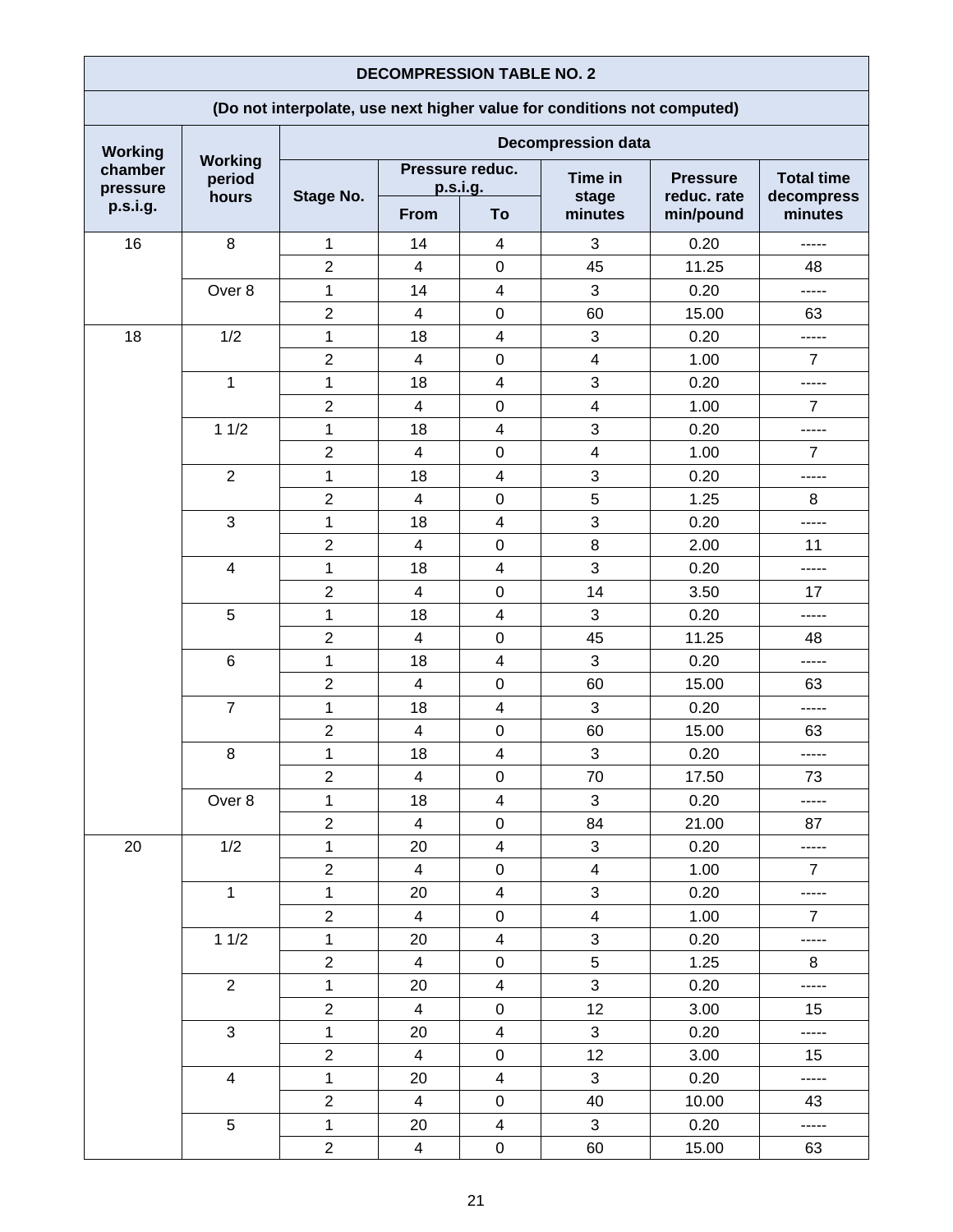| <b>DECOMPRESSION TABLE NO. 2</b> |                                   |                  |                             |                          |                                                                         |                                |                                 |  |  |  |
|----------------------------------|-----------------------------------|------------------|-----------------------------|--------------------------|-------------------------------------------------------------------------|--------------------------------|---------------------------------|--|--|--|
|                                  |                                   |                  |                             |                          | (Do not interpolate, use next higher value for conditions not computed) |                                |                                 |  |  |  |
| <b>Working</b>                   |                                   |                  | <b>Decompression data</b>   |                          |                                                                         |                                |                                 |  |  |  |
| chamber<br>pressure              | <b>Working</b><br>period<br>hours | <b>Stage No.</b> | Pressure reduc.<br>p.s.i.g. |                          | Time in<br>stage                                                        | <b>Pressure</b><br>reduc. rate | <b>Total time</b><br>decompress |  |  |  |
| p.s.i.g.                         |                                   |                  | From                        | To                       | minutes                                                                 | min/pound                      | minutes                         |  |  |  |
| 20                               | 6                                 | $\mathbf{1}$     | 20                          | $\overline{\mathbf{4}}$  | $\mathbf{3}$                                                            | 0.20                           | -----                           |  |  |  |
|                                  |                                   | $\overline{c}$   | 4                           | $\mathbf 0$              | 70                                                                      | 17.50                          | 73                              |  |  |  |
|                                  | $\overline{7}$                    | $\mathbf{1}$     | 20                          | $\overline{\mathbf{4}}$  | 3                                                                       | 0.20                           | -----                           |  |  |  |
|                                  |                                   | $\overline{2}$   | 4                           | $\mathbf 0$              | 80                                                                      | 20.00                          | 83                              |  |  |  |
|                                  | 8                                 | $\mathbf{1}$     | 20                          | $\overline{\mathbf{4}}$  | $\mathbf{3}$                                                            | 0.20                           | -----                           |  |  |  |
|                                  |                                   | $\overline{c}$   | 4                           | $\boldsymbol{0}$         | 100                                                                     | 25.00                          | 103                             |  |  |  |
|                                  | Over 8                            | $\mathbf{1}$     | 20                          | $\overline{\mathbf{4}}$  | 3                                                                       | 0.20                           | -----                           |  |  |  |
|                                  |                                   | $\overline{2}$   | 4                           | $\mathbf 0$              | 110                                                                     | 27.50                          | 113                             |  |  |  |
| 22                               | 1/2                               | 1                | 22                          | 6                        | 3                                                                       | 0.20                           | -----                           |  |  |  |
|                                  |                                   | $\overline{2}$   | $6\phantom{1}6$             | $\boldsymbol{0}$         | $\,6$                                                                   | 1.00                           | 9                               |  |  |  |
|                                  | 1                                 | 1                | 22                          | 6                        | $\mathbf{3}$                                                            | 0.20                           | -----                           |  |  |  |
|                                  |                                   | $\overline{2}$   | $6\phantom{1}6$             | $\boldsymbol{0}$         | $\,6$                                                                   | 1.00                           | $\boldsymbol{9}$                |  |  |  |
|                                  | 11/2                              | $\mathbf{1}$     | 22                          | 6                        | 3                                                                       | 0.20                           | -----                           |  |  |  |
|                                  |                                   | $\overline{2}$   | $6\phantom{1}$              | $\mathbf 0$              | 13                                                                      | 2.20                           | 16                              |  |  |  |
|                                  | $\overline{2}$                    | $\mathbf 1$      | 22                          | 6                        | 3                                                                       | 0.20                           | -----                           |  |  |  |
|                                  |                                   | $\overline{2}$   | $6\phantom{1}6$             | $\mathbf 0$              | 21                                                                      | 3.50                           | 24                              |  |  |  |
|                                  | 3                                 | $\mathbf{1}$     | 22                          | 6                        | 3                                                                       | 0.20                           | -----                           |  |  |  |
|                                  |                                   | $\overline{2}$   | $6\phantom{1}6$             | $\boldsymbol{0}$         | 35                                                                      | 5.85                           | 38                              |  |  |  |
|                                  | $\overline{\mathbf{4}}$           | $\mathbf{1}$     | 22                          | 6                        | 3                                                                       | 0.20                           | -----                           |  |  |  |
|                                  |                                   | $\overline{2}$   | $6\phantom{1}6$             | $\mathbf 0$              | 65                                                                      | 10.83                          | 68                              |  |  |  |
|                                  | 5                                 | $\mathbf{1}$     | 22                          | 6                        | $\mathbf{3}$                                                            | 0.20                           | -----                           |  |  |  |
|                                  |                                   | $\overline{2}$   | 6                           | $\boldsymbol{0}$         | 90                                                                      | 15.00                          | 93                              |  |  |  |
|                                  | 6                                 | $\mathbf{1}$     | 22                          | $\,6$                    | 3                                                                       | 0.20                           | -----                           |  |  |  |
|                                  |                                   | $\overline{2}$   | 6                           | 0                        | 100                                                                     | 16.67                          | 103                             |  |  |  |
|                                  | $\overline{7}$                    | 1                | 22                          | 6                        | 3                                                                       | 0.20                           | -----                           |  |  |  |
|                                  |                                   | $\overline{2}$   | 6                           | 0                        | 110                                                                     | 18.35                          | 113                             |  |  |  |
|                                  | 8                                 | $\mathbf{1}$     | 22                          | 6                        | 3                                                                       | 0.20                           | -----                           |  |  |  |
|                                  |                                   | $\overline{2}$   | 6                           | 0                        | 125                                                                     | 20.80                          | 128                             |  |  |  |
|                                  | Over 8                            | $\mathbf{1}$     | 22                          | 6                        | 3                                                                       | 0.20                           | $- - - - -$                     |  |  |  |
|                                  |                                   | $\overline{2}$   | 6                           | $\pmb{0}$                | 130                                                                     | 21.70                          | 133                             |  |  |  |
| 24                               | 1/2                               | $\mathbf{1}$     | 24                          | 8                        | 3                                                                       | 0.20                           | -----                           |  |  |  |
|                                  |                                   | $\overline{2}$   | 8                           | $\overline{\mathcal{A}}$ | $\overline{\mathbf{4}}$                                                 | 1.00                           | -----                           |  |  |  |
|                                  |                                   | 3                | $\overline{4}$              | $\boldsymbol{0}$         | $\overline{\mathbf{4}}$                                                 | 1.00                           | 11                              |  |  |  |
|                                  | $\mathbf{1}$                      | $\mathbf{1}$     | 24                          | 8                        | 3                                                                       | 0.20                           | -----                           |  |  |  |
|                                  |                                   | $\overline{2}$   | 8                           | $\overline{\mathcal{A}}$ | $\overline{4}$                                                          | 1.00                           | -----                           |  |  |  |
|                                  |                                   | 3                | $\overline{4}$              | $\mathbf 0$              | 5                                                                       | 1.25                           | 12                              |  |  |  |
|                                  | 11/2                              | $\mathbf{1}$     | 24                          | 8                        | $\overline{3}$                                                          | 0.20                           | -----                           |  |  |  |
|                                  |                                   | $\overline{2}$   | 8                           | 4                        | $\overline{4}$                                                          | 1.00                           | -----                           |  |  |  |
|                                  |                                   | 3                | 4                           | $\pmb{0}$                | 16                                                                      | 4.00                           | 23                              |  |  |  |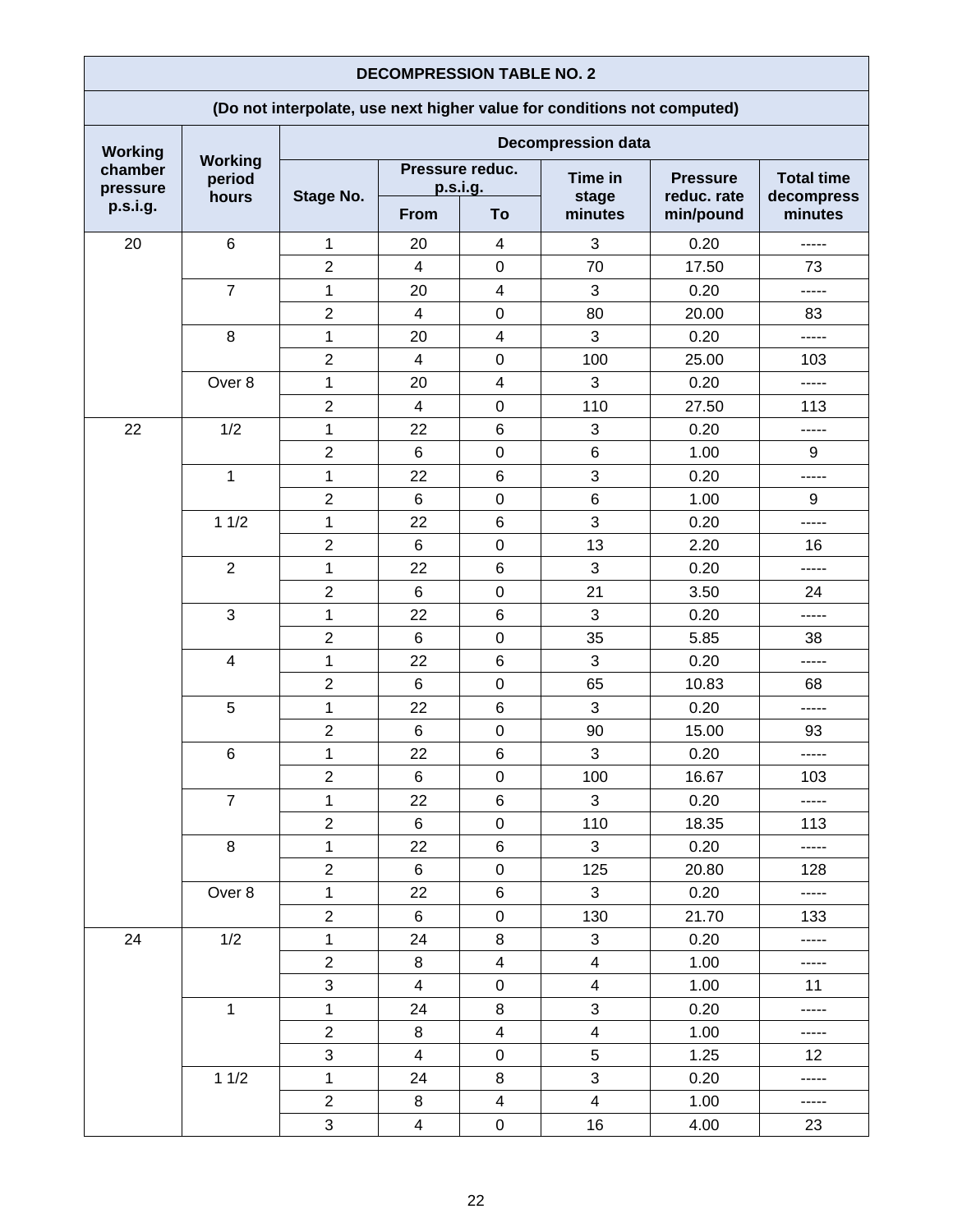|                     | <b>DECOMPRESSION TABLE NO. 2</b> |                  |                           |                             |                                                                         |                                |                       |  |  |  |  |  |
|---------------------|----------------------------------|------------------|---------------------------|-----------------------------|-------------------------------------------------------------------------|--------------------------------|-----------------------|--|--|--|--|--|
|                     |                                  |                  |                           |                             | (Do not interpolate, use next higher value for conditions not computed) |                                |                       |  |  |  |  |  |
| <b>Working</b>      |                                  |                  | <b>Decompression data</b> |                             |                                                                         |                                |                       |  |  |  |  |  |
| chamber<br>pressure | <b>Working</b><br>period         | <b>Stage No.</b> |                           | Pressure reduc.<br>p.s.i.g. | Time in<br>stage                                                        | <b>Pressure</b><br>reduc. rate | <b>Total time</b>     |  |  |  |  |  |
| p.s.i.g.            | hours                            |                  | <b>From</b>               | To                          | minutes                                                                 | min/pound                      | decompress<br>minutes |  |  |  |  |  |
| 24                  | $\overline{2}$                   | $\mathbf{1}$     | 24                        | 8                           | 3                                                                       | 0.20                           | -----                 |  |  |  |  |  |
|                     |                                  | $\overline{2}$   | 8                         | $\overline{4}$              | $\overline{\mathbf{4}}$                                                 | 1.00                           | -----                 |  |  |  |  |  |
|                     |                                  | 3                | $\overline{\mathbf{4}}$   | $\mathbf 0$                 | 20                                                                      | 5.00                           | 27                    |  |  |  |  |  |
|                     | 3                                | 1                | 24                        | 8                           | 3                                                                       | 0.20                           | -----                 |  |  |  |  |  |
|                     |                                  | $\overline{2}$   | 8                         | $\overline{\mathbf{4}}$     | 4                                                                       | 1.00                           | -----                 |  |  |  |  |  |
|                     |                                  | 3                | $\overline{4}$            | $\boldsymbol{0}$            | 45                                                                      | 11.25                          | 52                    |  |  |  |  |  |
|                     | 4                                | 1                | 24                        | 8                           | 3                                                                       | 0.20                           | -----                 |  |  |  |  |  |
|                     |                                  | $\boldsymbol{2}$ | 8                         | $\overline{\mathbf{4}}$     | 4                                                                       | 1.00                           | -----                 |  |  |  |  |  |
|                     |                                  | 3                | $\overline{\mathbf{4}}$   | $\mathbf 0$                 | 85                                                                      | 21.25                          | 92                    |  |  |  |  |  |
|                     | 5                                | $\mathbf 1$      | 24                        | 8                           | $\sqrt{3}$                                                              | 0.20                           | -----                 |  |  |  |  |  |
|                     |                                  | $\overline{2}$   | 8                         | $\overline{\mathbf{4}}$     | $\overline{4}$                                                          | 1.00                           | -----                 |  |  |  |  |  |
|                     |                                  | 3                | 4                         | $\boldsymbol{0}$            | 110                                                                     | 27.50                          | 117                   |  |  |  |  |  |
|                     | 6                                | 1                | 24                        | 8                           | $\sqrt{3}$                                                              | 0.20                           | -----                 |  |  |  |  |  |
|                     |                                  | $\overline{2}$   | 8                         | $\overline{\mathbf{4}}$     | $\overline{\mathbf{4}}$                                                 | 1.00                           | -----                 |  |  |  |  |  |
|                     |                                  | 3                | $\overline{4}$            | $\mathbf 0$                 | 115                                                                     | 28.80                          | 122                   |  |  |  |  |  |
|                     | $\overline{7}$                   | 1                | 24                        | 8                           | 3                                                                       | 0.20                           | -----                 |  |  |  |  |  |
|                     |                                  | $\overline{2}$   | 8                         | $\overline{4}$              | $\overline{\mathbf{4}}$                                                 | 1.00                           | -----                 |  |  |  |  |  |
|                     |                                  | 3                | $\overline{\mathbf{4}}$   | $\mathbf 0$                 | 120                                                                     | 30.00                          | 127                   |  |  |  |  |  |
|                     | 8                                | 1                | 24                        | 8                           | 3                                                                       | 0.20                           | -----                 |  |  |  |  |  |
|                     |                                  | $\boldsymbol{2}$ | 8                         | $\overline{\mathbf{4}}$     | $\overline{\mathbf{4}}$                                                 | 1.00                           | -----                 |  |  |  |  |  |
|                     |                                  | 3                | $\overline{4}$            | $\mathbf 0$                 | 130                                                                     | 32.50                          | 137                   |  |  |  |  |  |
|                     | Over 8                           | $\mathbf 1$      | 24                        | 8                           | 3                                                                       | 0.20                           | -----                 |  |  |  |  |  |
|                     |                                  | $\boldsymbol{2}$ | 8                         | $\overline{\mathbf{4}}$     | 8                                                                       | 2.00                           |                       |  |  |  |  |  |
|                     |                                  | $\mathfrak{S}$   | $\overline{\mathcal{A}}$  | $\mathsf 0$                 | 140                                                                     | 35.00                          | 151                   |  |  |  |  |  |
| 26                  | 1/2                              | $\mathbf{1}$     | 26                        | 10                          | 3                                                                       | 0.20                           | -----                 |  |  |  |  |  |
|                     |                                  | $\overline{c}$   | 10                        | $\overline{\mathbf{4}}$     | $\,6\,$                                                                 | 1.00                           | -----                 |  |  |  |  |  |
|                     |                                  | 3                | $\overline{4}$            | $\pmb{0}$                   | $\overline{4}$                                                          | 1.00                           | 13                    |  |  |  |  |  |
|                     | $\mathbf{1}$                     | $\mathbf{1}$     | 26                        | 10                          | $\mathfrak{S}$                                                          | 0.20                           | -----                 |  |  |  |  |  |
|                     |                                  | $\overline{2}$   | 10                        | $\overline{\mathbf{4}}$     | $\,6\,$                                                                 | 1.00                           | -----                 |  |  |  |  |  |
|                     |                                  | $\mathfrak{S}$   | $\overline{\mathbf{4}}$   | $\mathsf 0$                 | 5                                                                       | 1.25                           | 14                    |  |  |  |  |  |
|                     | 11/2                             | $\mathbf{1}$     | 26                        | 10                          | $\mathbf{3}$                                                            | 0.20                           | -----                 |  |  |  |  |  |
|                     |                                  | $\overline{2}$   | 10                        | $\overline{4}$              | $\,6\,$                                                                 | 1.00                           | -----                 |  |  |  |  |  |
|                     |                                  | $\mathfrak{S}$   | $\overline{4}$            | $\mathsf 0$                 | 20                                                                      | 5.00                           | 29                    |  |  |  |  |  |
|                     | $\overline{2}$                   | $\mathbf{1}$     | 26                        | 10                          | $\mathfrak{S}$                                                          | 0.20                           | -----                 |  |  |  |  |  |
|                     |                                  | $\overline{2}$   | 10                        | 4                           | 6                                                                       | 1.00                           | -----                 |  |  |  |  |  |
|                     |                                  | 3                | $\overline{4}$            | $\pmb{0}$                   | 25                                                                      | 6.25                           | 34                    |  |  |  |  |  |
|                     | 3                                | $\mathbf{1}$     | 26                        | 10                          | 3                                                                       | 0.20                           | -----                 |  |  |  |  |  |
|                     |                                  | $\overline{2}$   | 10                        | $\overline{\mathbf{4}}$     | 6                                                                       | 1.00                           | -----                 |  |  |  |  |  |
|                     |                                  | 3                | $\overline{4}$            | $\pmb{0}$                   | 60                                                                      | 15.00                          | 69                    |  |  |  |  |  |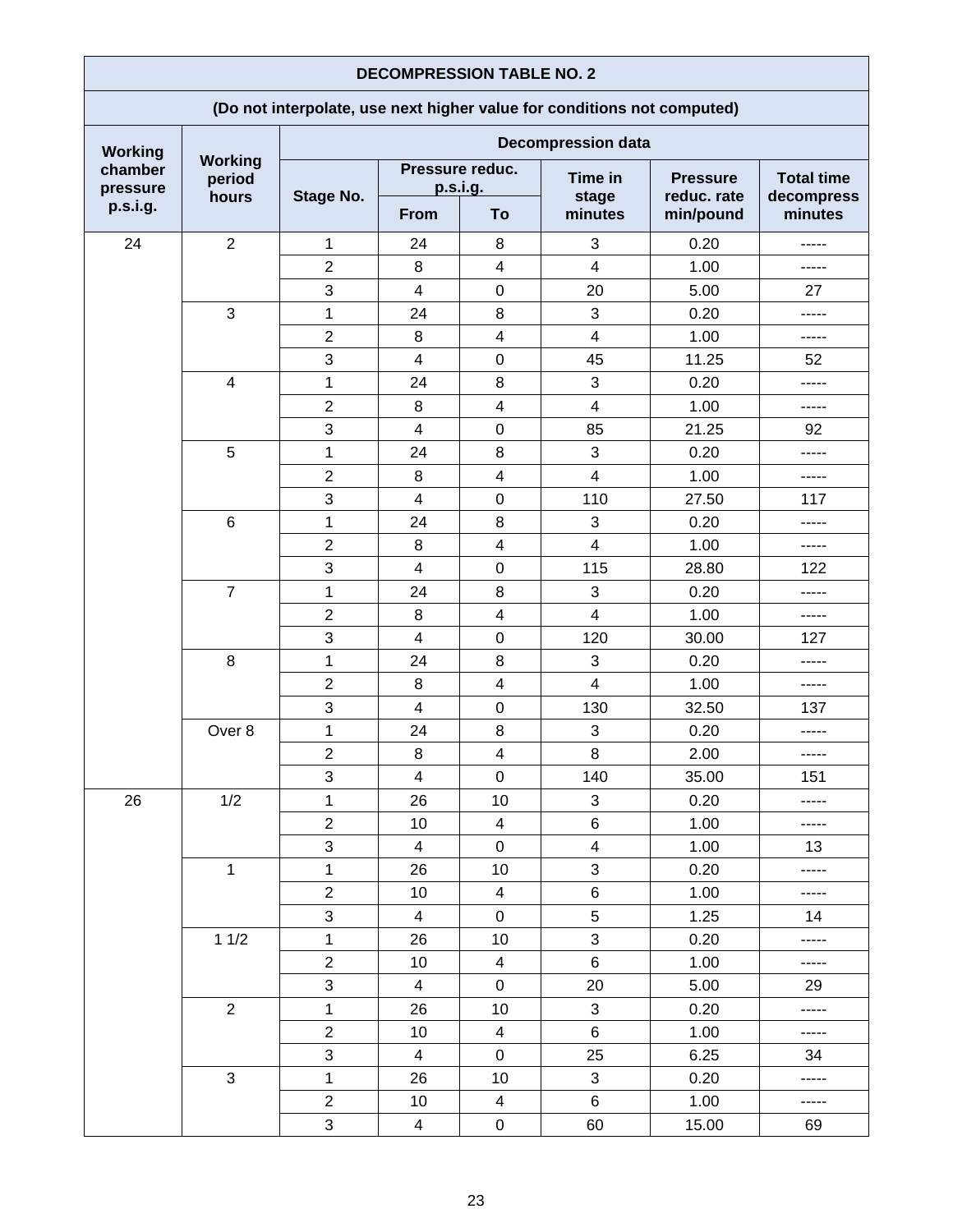|                     | <b>DECOMPRESSION TABLE NO. 2</b> |                  |                          |                             |                                                                         |                          |                       |  |  |  |
|---------------------|----------------------------------|------------------|--------------------------|-----------------------------|-------------------------------------------------------------------------|--------------------------|-----------------------|--|--|--|
|                     |                                  |                  |                          |                             | (Do not interpolate, use next higher value for conditions not computed) |                          |                       |  |  |  |
| Working             |                                  |                  |                          |                             | <b>Decompression data</b>                                               |                          |                       |  |  |  |
| chamber<br>pressure | <b>Working</b><br>period         |                  |                          | Pressure reduc.<br>p.s.i.g. | Time in                                                                 | <b>Pressure</b>          | <b>Total time</b>     |  |  |  |
| p.s.i.g.            | hours                            | <b>Stage No.</b> | <b>From</b>              | To                          | stage<br>minutes                                                        | reduc. rate<br>min/pound | decompress<br>minutes |  |  |  |
| 26                  | $\overline{\mathbf{4}}$          | 1                | 26                       | 10                          | $\sqrt{3}$                                                              | 0.20                     | -----                 |  |  |  |
|                     |                                  | $\overline{2}$   | 10                       | $\overline{4}$              | $\,6$                                                                   | 1.00                     | $- - - - -$           |  |  |  |
|                     |                                  | 3                | $\overline{\mathcal{A}}$ | $\mathbf 0$                 | 95                                                                      | 23.75                    | 104                   |  |  |  |
|                     | 5                                | 1                | 26                       | 10                          | 3                                                                       | 0.20                     | -----                 |  |  |  |
|                     |                                  | $\overline{2}$   | 10                       | $\overline{\mathcal{A}}$    | 8                                                                       | 1.33                     | -----                 |  |  |  |
|                     |                                  | 3                | 4                        | $\boldsymbol{0}$            | 115                                                                     | 28.80                    | 126                   |  |  |  |
|                     | $\,6$                            | 1                | 26                       | 10                          | 3                                                                       | 0.20                     | -----                 |  |  |  |
|                     |                                  | $\boldsymbol{2}$ | 10                       | 4                           | 8                                                                       | 1.33                     | -----                 |  |  |  |
|                     |                                  | 3                | 4                        | $\mathbf 0$                 | 130                                                                     | 32.50                    | 141                   |  |  |  |
|                     | $\overline{7}$                   | 1                | 26                       | 10                          | 3                                                                       | 2.20                     | -----                 |  |  |  |
|                     |                                  | $\overline{2}$   | 10                       | $\overline{\mathbf{4}}$     | $9\,$                                                                   | 1.50                     | -----                 |  |  |  |
|                     |                                  | 3                | 4                        | $\mathbf 0$                 | 130                                                                     | 32.50                    | 142                   |  |  |  |
|                     | 8                                | 1                | 26                       | 10                          | $\sqrt{3}$                                                              | 0.20                     | -----                 |  |  |  |
|                     |                                  | $\overline{2}$   | 10                       | $\overline{\mathbf{4}}$     | 9                                                                       | 1.50                     | -----                 |  |  |  |
|                     |                                  | 3                | $\overline{\mathcal{A}}$ | $\mathbf 0$                 | 130                                                                     | 32.50                    | 142                   |  |  |  |
|                     | Over 8                           | 1                | 26                       | 10                          | 3                                                                       | 0.20                     | -----                 |  |  |  |
|                     |                                  | $\overline{2}$   | 10                       | $\overline{4}$              | 30                                                                      | 5.00                     | -----                 |  |  |  |
|                     |                                  | 3                | $\overline{\mathcal{A}}$ | $\mathbf 0$                 | 30                                                                      | 32.50                    | 163                   |  |  |  |
| 28                  | 1/2                              | 1                | 28                       | 12                          | 3                                                                       | 0.20                     | -----                 |  |  |  |
|                     |                                  | $\overline{2}$   | 12                       | 4                           | 8                                                                       | 1.00                     | -----                 |  |  |  |
|                     |                                  | 3                | 4                        | $\mathbf 0$                 | 4                                                                       | 1.00                     | 15                    |  |  |  |
|                     | 1                                | 1                | 28                       | 12                          | 3                                                                       | 0.20                     | -----                 |  |  |  |
|                     |                                  | $\overline{c}$   | 12                       | $\overline{\mathcal{A}}$    | $\,8\,$                                                                 | 1.00                     |                       |  |  |  |
|                     |                                  | 3                | $\overline{4}$           | $\mathbf 0$                 | 12                                                                      | 3.00                     | 23                    |  |  |  |
|                     | 11/2                             | $\mathbf{1}$     | 28                       | 12                          | $\mathbf{3}$                                                            | 0.20                     | -----                 |  |  |  |
|                     |                                  | $\overline{2}$   | 12                       | $\overline{\mathbf{4}}$     | $\bf 8$                                                                 | 1.00                     | -----                 |  |  |  |
|                     |                                  | $\mathfrak{S}$   | $\overline{4}$           | $\mathbf 0$                 | 20                                                                      | 5.00                     | 31                    |  |  |  |
|                     | $\overline{2}$                   | $\mathbf 1$      | 28                       | 12                          | $\mathbf{3}$                                                            | 0.20                     | -----                 |  |  |  |
|                     |                                  | $\overline{2}$   | 12                       | $\overline{\mathbf{4}}$     | 8                                                                       | 1.00                     | $-----$               |  |  |  |
|                     |                                  | $\mathbf{3}$     | $\overline{4}$           | $\mathbf 0$                 | 30                                                                      | 7.50                     | 41                    |  |  |  |
|                     | 3                                | $\mathbf{1}$     | 28                       | 12                          | $\mathbf{3}$                                                            | 0.20                     | -----                 |  |  |  |
|                     |                                  | $\overline{2}$   | 12                       | $\overline{4}$              | 10                                                                      | 1.25                     | -----                 |  |  |  |
|                     |                                  | 3                | $\overline{4}$           | $\mathbf 0$                 | 85                                                                      | 21.20                    | 98                    |  |  |  |
|                     | $\overline{\mathbf{4}}$          | $\mathbf 1$      | 28                       | 12                          | $\mathbf{3}$                                                            | 0.20                     | -----                 |  |  |  |
|                     |                                  | $\overline{2}$   | 12                       | $\overline{4}$              | 14                                                                      | 1.75                     | $-----$               |  |  |  |
|                     |                                  | 3                | $\overline{\mathbf{4}}$  | $\pmb{0}$                   | 110                                                                     | 27.50                    | 127                   |  |  |  |
|                     | $\sqrt{5}$                       | 1                | 28                       | 12                          | 3                                                                       | 0.20                     | -----                 |  |  |  |
|                     |                                  | $\overline{2}$   | 12                       | $\overline{4}$              | 20                                                                      | 2.50                     | -----                 |  |  |  |
|                     |                                  | 3                | 4                        | $\pmb{0}$                   | 120                                                                     | 30.00                    | 143                   |  |  |  |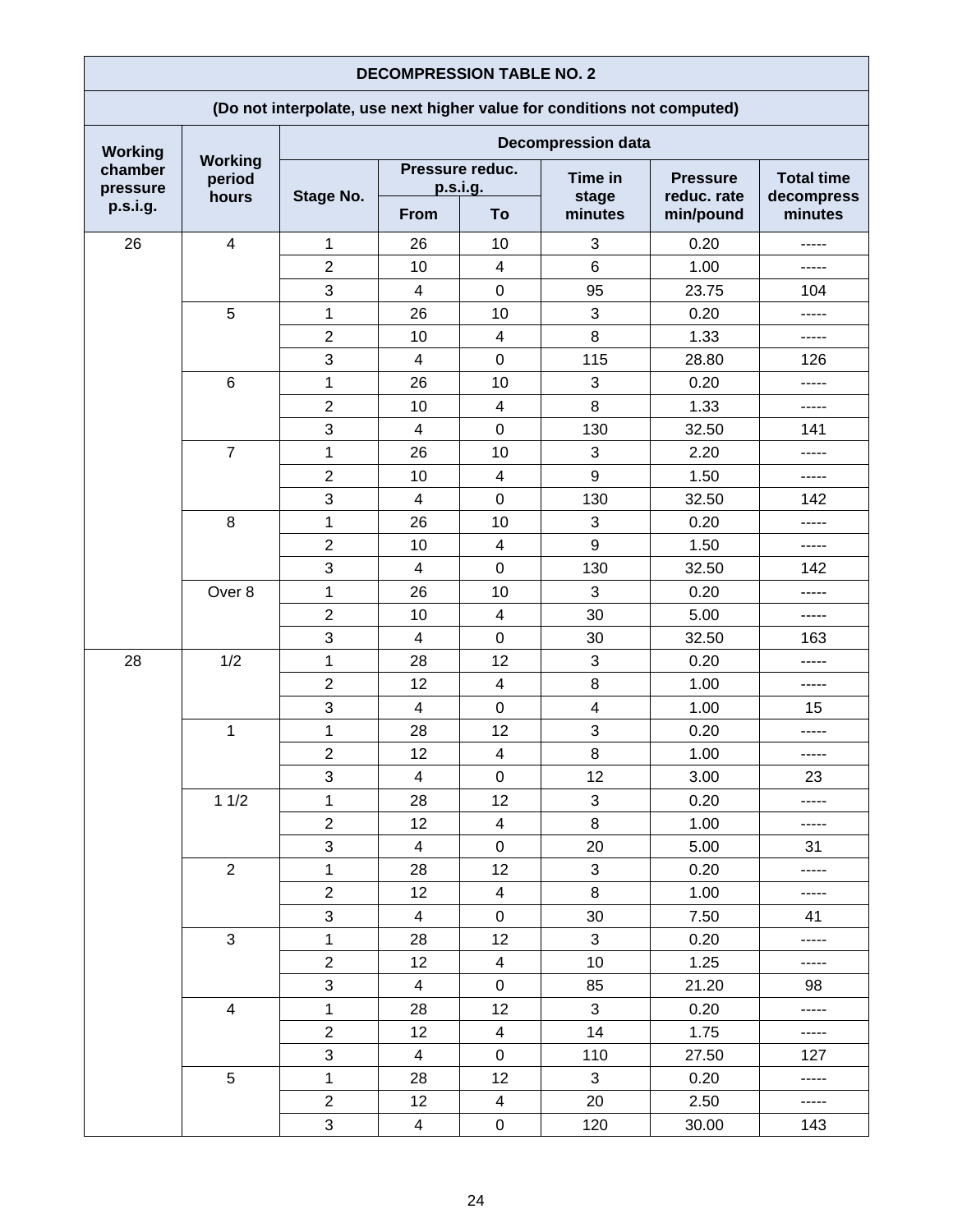| <b>DECOMPRESSION TABLE NO. 2</b> |                            |                  |                             |                         |                                                                         |                                |                                 |  |  |
|----------------------------------|----------------------------|------------------|-----------------------------|-------------------------|-------------------------------------------------------------------------|--------------------------------|---------------------------------|--|--|
|                                  |                            |                  |                             |                         | (Do not interpolate, use next higher value for conditions not computed) |                                |                                 |  |  |
| <b>Working</b>                   |                            |                  |                             |                         | <b>Decompression data</b>                                               |                                |                                 |  |  |
| chamber<br>pressure              | Working<br>period<br>hours | <b>Stage No.</b> | Pressure reduc.<br>p.s.i.g. |                         | Time in<br>stage                                                        | <b>Pressure</b><br>reduc. rate | <b>Total time</b><br>decompress |  |  |
| p.s.i.g.                         |                            |                  | <b>From</b>                 | To                      | minutes                                                                 | min/pound                      | minutes                         |  |  |
| 28                               | 6                          | $\mathbf{1}$     | 28                          | 12                      | 3                                                                       | 0.20                           | -----                           |  |  |
|                                  |                            | $\overline{2}$   | 12                          | $\overline{\mathbf{4}}$ | 20                                                                      | 2.50                           | -----                           |  |  |
|                                  |                            | 3                | 4                           | $\mathbf 0$             | 130                                                                     | 32.50                          | 153                             |  |  |
|                                  | $\overline{7}$             | $\mathbf 1$      | 28                          | 12                      | 3                                                                       | 0.20                           | -----                           |  |  |
|                                  |                            | $\overline{2}$   | 12                          | $\overline{\mathbf{4}}$ | 20                                                                      | 2.50                           | -----                           |  |  |
|                                  |                            | 3                | 4                           | $\boldsymbol{0}$        | 120                                                                     | 32.50                          | 153                             |  |  |
|                                  | 8                          | 1                | 28                          | 12                      | 3                                                                       | 0.20                           |                                 |  |  |
|                                  |                            | $\overline{2}$   | 12                          | $\overline{\mathbf{4}}$ | 32                                                                      | 4.00                           | -----                           |  |  |
|                                  |                            | 3                | $\overline{4}$              | $\mathbf 0$             | 130                                                                     | 32.50                          | 165                             |  |  |
|                                  | Over 8                     | $\mathbf{1}$     | 28                          | 12                      | $\mathbf{3}$                                                            | 0.20                           | -----                           |  |  |
|                                  |                            | $\overline{2}$   | 12                          | $\overline{\mathbf{4}}$ | 50                                                                      | 6.25                           | -----                           |  |  |
|                                  |                            | 3                | $\overline{4}$              | $\mathbf 0$             | 130                                                                     | 32.50                          | 183                             |  |  |
| 30                               | 1/2                        | $\mathbf{1}$     | 30                          | 14                      | 3                                                                       | 0.20                           | -----                           |  |  |
|                                  |                            | $\overline{2}$   | 14                          | $\overline{\mathbf{4}}$ | 10                                                                      | 1.00                           | -----                           |  |  |
|                                  |                            | 3                | $\overline{4}$              | $\mathbf 0$             | $\overline{\mathbf{4}}$                                                 | 1.00                           | 17                              |  |  |
|                                  | $\mathbf{1}$               | $\mathbf{1}$     | 30                          | 14                      | 3                                                                       | 0.20                           | -----                           |  |  |
|                                  |                            | $\overline{2}$   | 14                          | 4                       | 10                                                                      | 1.00                           | -----                           |  |  |
|                                  |                            | 3                | 4                           | $\mathbf 0$             | 15                                                                      | 3.75                           | 28                              |  |  |
|                                  | 11/2                       | $\mathbf{1}$     | 30                          | 14                      | $\mathbf{3}$                                                            | 0.20                           | -----                           |  |  |
|                                  |                            | $\overline{2}$   | 14                          | $\overline{\mathbf{4}}$ | 10                                                                      | 1.00                           | -----                           |  |  |
|                                  |                            | 3                | 4                           | $\mathbf 0$             | 25                                                                      | 6.25                           | 38                              |  |  |
|                                  | $\overline{2}$             | $\mathbf{1}$     | 30                          | 14                      | 3                                                                       | 0.20                           | -----                           |  |  |
|                                  |                            | $\overline{2}$   | 14                          | 4                       | 14                                                                      | 1.40                           | -----                           |  |  |
|                                  |                            | 3                | 4                           | $\mathbf 0$             | 45                                                                      | 11.25                          | 62                              |  |  |
|                                  | 3                          | $\mathbf{1}$     | 30                          | 14                      | $\mathbf{3}$                                                            | 0.20                           | -----                           |  |  |
|                                  |                            | $\overline{c}$   | 14                          | 4                       | 17                                                                      | 1.70                           | -----                           |  |  |
|                                  |                            | 3                | 4                           | $\pmb{0}$               | 85                                                                      | 21.20                          | 105                             |  |  |
|                                  | 4                          | 1                | 30                          | 14                      | $\mathbf{3}$                                                            | 0.20                           | -----                           |  |  |
|                                  |                            | $\overline{c}$   | 14                          | 4                       | 30                                                                      | 3.00                           | -----                           |  |  |
|                                  |                            | 3                | $\overline{4}$              | $\mathbf 0$             | 110                                                                     | 27.50                          | 143                             |  |  |
|                                  | 5                          | $\mathbf{1}$     | 30                          | 14                      | 3                                                                       | 0.20                           | -----                           |  |  |
|                                  |                            | $\overline{c}$   | 14                          | $\overline{4}$          | 35                                                                      | 3.50                           | -----                           |  |  |
|                                  |                            | 3                | $\overline{4}$              | $\pmb{0}$               | 130                                                                     | 32.50                          | 165                             |  |  |
|                                  | 6                          | 1                | 30                          | 14                      | 3                                                                       | 0.20                           | -----                           |  |  |
|                                  |                            | $\overline{c}$   | 14                          | 4                       | 35                                                                      | 3.50                           | -----                           |  |  |
|                                  |                            | 3                | 4                           | 0                       | 130                                                                     | 32.50                          | 168                             |  |  |
|                                  | $\overline{7}$             | $\mathbf{1}$     | 30                          | 14                      | 3                                                                       | 0.20                           | -----                           |  |  |
|                                  |                            | $\overline{2}$   | 14                          | 4                       | 45                                                                      | 4.50                           | -----                           |  |  |
|                                  |                            | 3                | $\overline{4}$              | $\pmb{0}$               | 130                                                                     | 32.50                          | 178                             |  |  |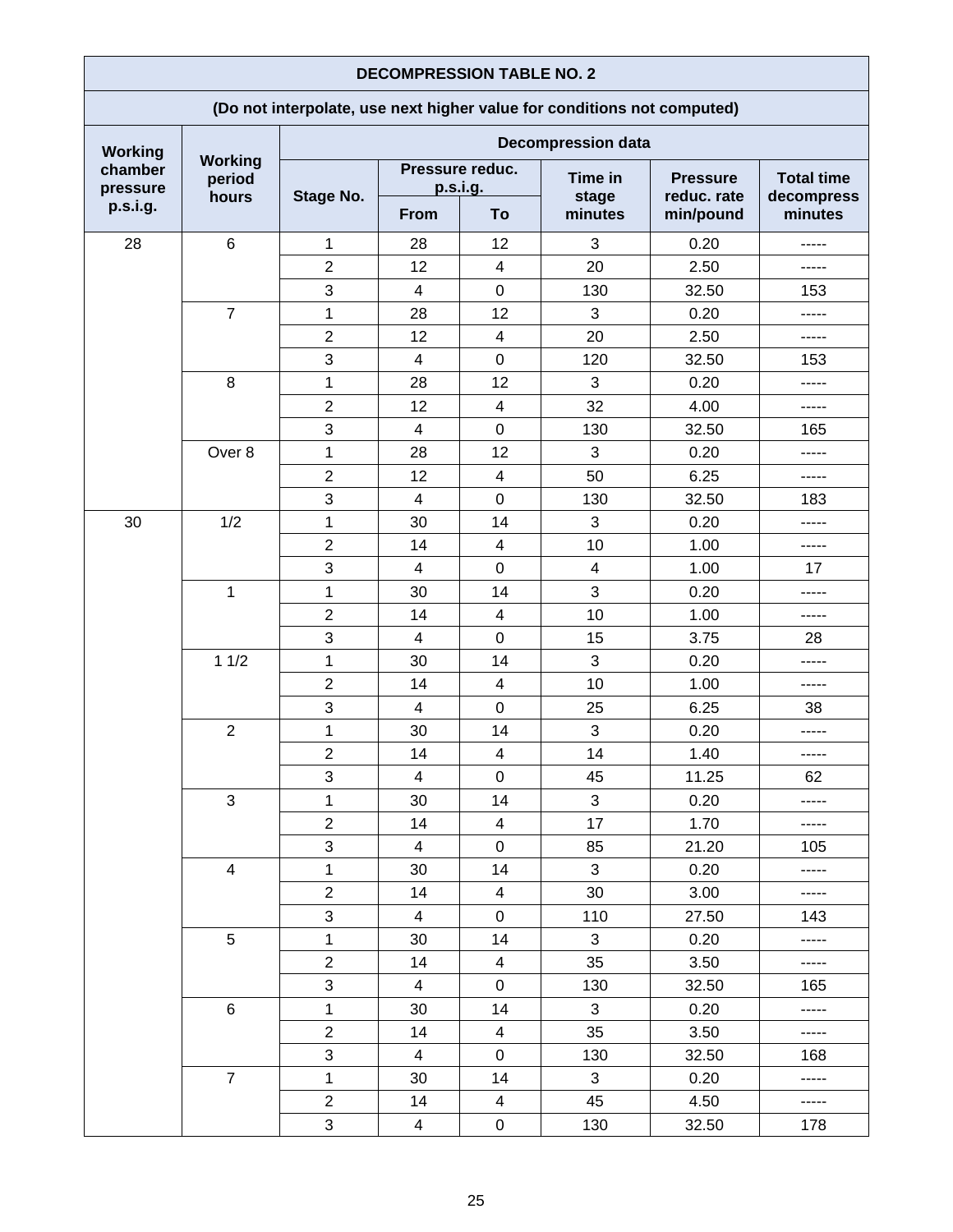| <b>DECOMPRESSION TABLE NO. 2</b>                                        |                          |                           |                             |                         |                          |                          |                       |  |  |  |
|-------------------------------------------------------------------------|--------------------------|---------------------------|-----------------------------|-------------------------|--------------------------|--------------------------|-----------------------|--|--|--|
| (Do not interpolate, use next higher value for conditions not computed) |                          |                           |                             |                         |                          |                          |                       |  |  |  |
| <b>Working</b>                                                          |                          | <b>Decompression data</b> |                             |                         |                          |                          |                       |  |  |  |
| chamber<br>pressure<br>p.s.i.g.                                         | <b>Working</b><br>period |                           | Pressure reduc.<br>p.s.i.g. |                         | Time in                  | <b>Pressure</b>          | <b>Total time</b>     |  |  |  |
|                                                                         | hours                    | <b>Stage No.</b>          | <b>From</b>                 | To                      | stage<br>minutes         | reduc. rate<br>min/pound | decompress<br>minutes |  |  |  |
| 30                                                                      | $\,8\,$                  | $\mathbf 1$               | 30                          | 14                      | 3                        | 0.20                     | -----                 |  |  |  |
|                                                                         |                          | $\overline{2}$            | 14                          | $\overline{\mathbf{4}}$ | 55                       | 5.50                     | -----                 |  |  |  |
|                                                                         |                          | 3                         | 4                           | 0                       | 130                      | 32.50                    | 188                   |  |  |  |
|                                                                         | Over 8                   | 1                         | 30                          | 14                      | $\mathbf{3}$             | 0.20                     | -----                 |  |  |  |
|                                                                         |                          | $\overline{2}$            | 14                          | $\overline{\mathbf{4}}$ | 71                       | 7.10                     | -----                 |  |  |  |
|                                                                         |                          | 3                         | 4                           | $\pmb{0}$               | 130                      | 32.50                    | 204                   |  |  |  |
| 32                                                                      | 1/2                      | 1                         | 32                          | 16                      | 3                        | 0.20                     | -----                 |  |  |  |
|                                                                         |                          | $\overline{c}$            | 16                          | 4                       | 12                       | 1.00                     | -----                 |  |  |  |
|                                                                         |                          | 3                         | 4                           | $\mathbf 0$             | $\overline{\mathcal{A}}$ | 1.00                     | 19                    |  |  |  |
|                                                                         | $\mathbf 1$              | 1                         | 32                          | 16                      | $\mathbf{3}$             | 0.20                     | -----                 |  |  |  |
|                                                                         |                          | $\overline{c}$            | 16                          | $\overline{4}$          | 12                       | 1.00                     | -----                 |  |  |  |
|                                                                         |                          | 3                         | 4                           | 0                       | 20                       | 5.00                     | 35                    |  |  |  |
|                                                                         | 11/2                     | 1                         | 32                          | 16                      | 3                        | 0.20                     | -----                 |  |  |  |
|                                                                         |                          | $\boldsymbol{2}$          | 16                          | 4                       | 15                       | 1.25                     | -----                 |  |  |  |
|                                                                         |                          | 3                         | 4                           | $\mathbf 0$             | 25                       | 6.25                     | 43                    |  |  |  |
|                                                                         | $\overline{2}$           | 1                         | 32                          | 16                      | $\mathbf{3}$             | 0.20                     | -----                 |  |  |  |
|                                                                         |                          | $\overline{2}$            | 16                          | $\overline{\mathbf{4}}$ | 22                       | 1.83                     | -----                 |  |  |  |
|                                                                         |                          | 3                         | 4                           | $\mathbf 0$             | 60                       | 15.00                    | 85                    |  |  |  |
|                                                                         | 3                        | 1                         | 32                          | 16                      | 3                        | 0.20                     | -----                 |  |  |  |
|                                                                         |                          | $\overline{c}$            | 16                          | 4                       | 28                       | 2.33                     | -----                 |  |  |  |
|                                                                         |                          | 3                         | 4                           | $\mathbf 0$             | 95                       | 23.75                    | 126                   |  |  |  |
|                                                                         | $\overline{\mathbf{4}}$  | 1                         | 32                          | 16                      | 3                        | 0.20                     | -----                 |  |  |  |
|                                                                         |                          | $\overline{\mathbf{c}}$   | 16                          | $\overline{\mathbf{4}}$ | 40                       | 3.33                     |                       |  |  |  |
|                                                                         |                          | 3                         | $\overline{\mathcal{A}}$    | $\mathbf 0$             | 120                      | 30.00                    | 163                   |  |  |  |
|                                                                         | 5                        | 1                         | 32                          | 16                      | $\mathbf{3}$             | 0.20                     | -----                 |  |  |  |
|                                                                         |                          | $\overline{2}$            | 16                          | $\overline{\mathbf{4}}$ | 45                       | 3.75                     | -----                 |  |  |  |
|                                                                         |                          | 3                         | $\overline{4}$              | 0                       | 130                      | 32.50                    | 178                   |  |  |  |
|                                                                         | $\,6$                    | $\mathbf{1}$              | 32                          | 16                      | 3                        | 0.20                     | -----                 |  |  |  |
|                                                                         |                          | $\overline{2}$            | 16                          | $\overline{\mathbf{4}}$ | 60                       | 5.00                     | -----                 |  |  |  |
|                                                                         |                          | 3                         | $\overline{\mathbf{4}}$     | $\mathbf 0$             | 130                      | 32.50                    | 193                   |  |  |  |
|                                                                         | $\overline{7}$           | $\mathbf{1}$              | 32                          | 16                      | $\mathbf{3}$             | 0.20                     | -----                 |  |  |  |
|                                                                         |                          | $\overline{c}$            | 16                          | $\overline{\mathbf{4}}$ | 70                       | 5.83                     | -----                 |  |  |  |
|                                                                         |                          | 3                         | $\overline{4}$              | $\pmb{0}$               | 130                      | 32.50                    | 203                   |  |  |  |
|                                                                         | 8                        | $\mathbf{1}$              | 32                          | 16                      | $\mathbf{3}$             | 0.20                     | -----                 |  |  |  |
|                                                                         |                          | $\overline{2}$            | 16                          | 4                       | 80                       | 6.67                     | -----                 |  |  |  |
|                                                                         |                          | 3                         | 4                           | 0                       | 130                      | 32.50                    | 213                   |  |  |  |
|                                                                         | Over 8                   | 1                         | 32                          | 16                      | 3                        | 0.20                     | -----                 |  |  |  |
|                                                                         |                          | $\overline{c}$            | 16                          | 4                       | 93                       | 7.75                     | -----                 |  |  |  |
|                                                                         |                          | 3                         | $\overline{\mathbf{4}}$     | $\pmb{0}$               | 130                      | 32.50                    | 226                   |  |  |  |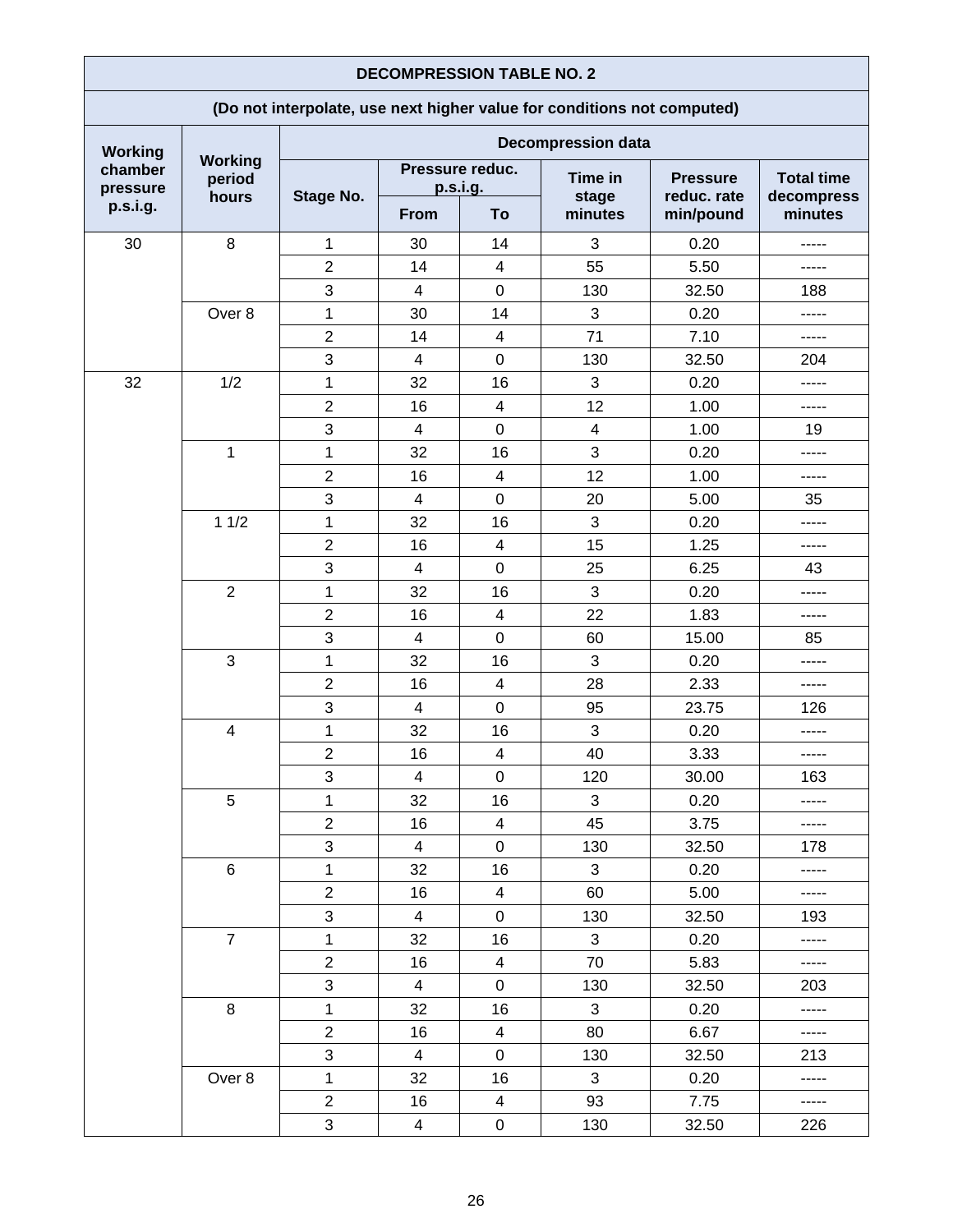#### **DECOMPRESSION TABLE NO. 2 (Do not interpolate, use next higher value for conditions not computed) Working chamber pressure p.s.i.g. Working period hours Decompression data Stage No. Pressure reduc. p.s.i.g. Time in stage minutes Pressure reduc. rate min/pound From To minutes Total time decompress**  34 | 1/2 | 1 | 34 | 18 | 3 | 0.20 | -----2 | 18 | 4 | 14 | 1.00 | -----3 4 0 4 1.00 21 1 | 1 | 34 | 18 | 3 | 0.20 | -----2 | 18 | 4 | 14 | 1.00 | -----3 4 0 22 5.50 39 1 1/2 | 1 | 34 | 18 | 3 | 0.20 | -----2 | 18 | 4 | 25 | 1.80 | -----3 4 0 30 7.50 58 2 | 1 | 34 | 18 | 3 | 0.20 | -----2 | 18 | 4 | 35 | 2.50 | -----3 4 0 60 15.00 98 3 | 1 | 34 | 18 | 3 | 0.20 | -----2 | 18 | 4 | 43 | 3.10 | -----3 4 0 105 26.25 151 4 | 1 | 34 | 18 | 3 | 0.20 | -----2 | 18 | 4 | 55 | 3.93 | -----3 4 0 120 30.00 178 5 | 1 | 34 | 18 | 3 | 0.20 | -----2 | 18 | 4 | 62 | 4.43 | -----3 | 4 | 0 | 130 | 32.50 | 195 6 | 1 | 34 | 18 | 3 | 0.20 | -----2 | 18 | 4 | 85 | 6.07 | -----3 4 0 130 32.50 218 7 | 1 | 34 | 18 | 3 | 0.20 | -----2 | 18 | 4 | 90 | 6.43 | -----3 4 0 130 32.50 223 8 | 1 | 34 | 18 | 3 | 0.20 | -----2 | 18 | 4 | 100 | 7.15 | -----3 4 0 130 32.50 233 Over 8 | 1 | 34 | 18 | 3 | 0.20 | -----2 | 18 | 4 | 115 | 8.23 | -----3 4 0 130 32.50 248 36 | 1/2 | 1 | 36 | 20 | 3 | 0.20 | -----2 | 20 | 4 | 16 | 1.00 | -----3 4 0 5 1.25 24 1 | 1 | 36 | 20 | 3 | 0.20 | -----2 | 20 | 4 | 16 | 1.00 | -----3 4 0 25 6.25 44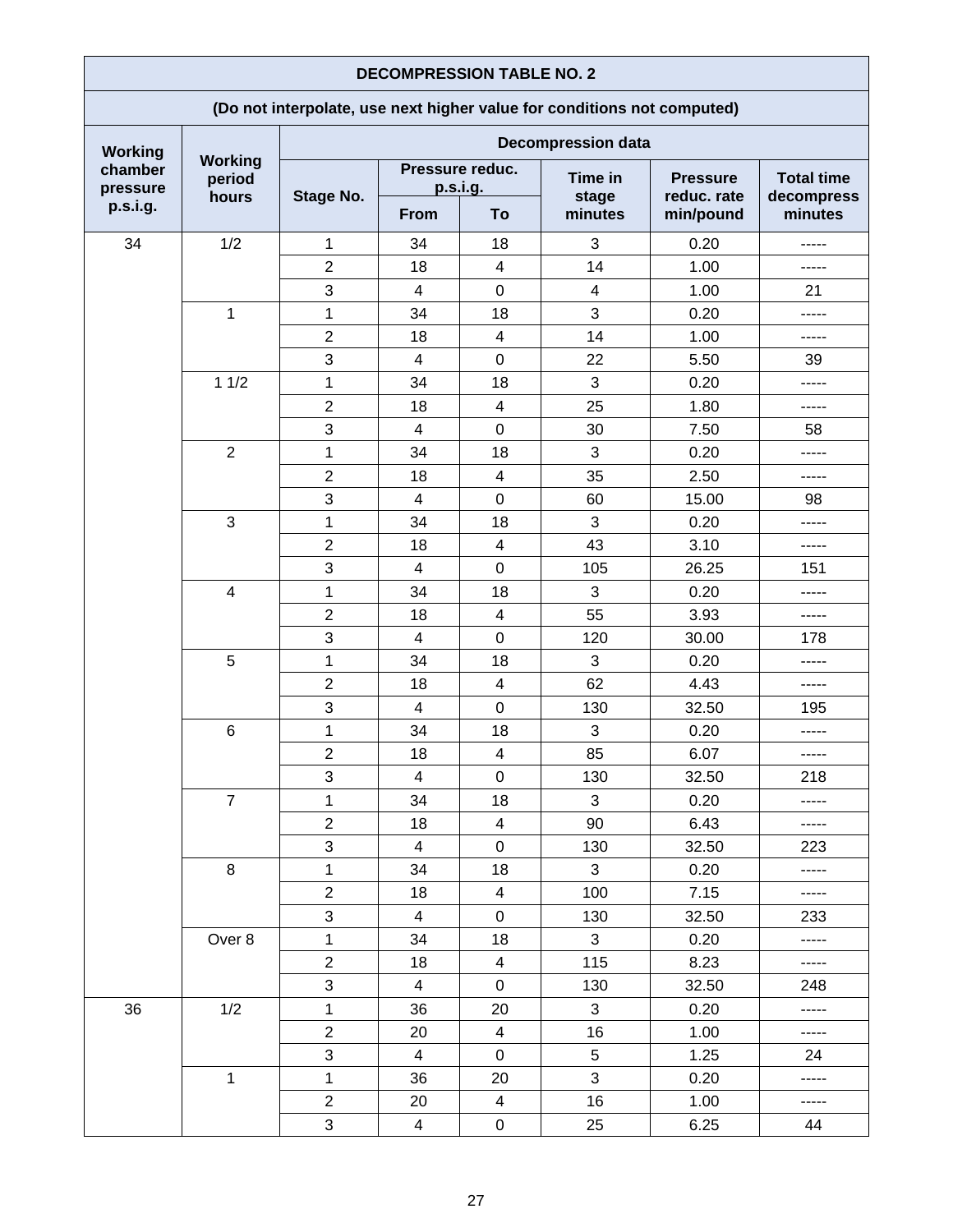#### **DECOMPRESSION TABLE NO. 2 (Do not interpolate, use next higher value for conditions not computed) Working chamber pressure p.s.i.g. Working period hours Decompression data Stage No. Pressure reduc. p.s.i.g. Time in stage minutes Pressure reduc. rate min/pound From To minutes Total time decompress**  36 | 1 1/2 | 1 | 36 | 20 | 3 | 0.20 | -----2 | 20 | 4 | 30 | 1.88 | -----3 4 0 30 7.50 63 2 | 1 | 36 | 20 | 3 | 0.20 | -----2 | 20 | 4 | 40 | 2.50 | -----3 | 4 | 0 | 70 | 17.50 | 113 3 | 1 | 36 | 20 | 3 | 0.20 | -----2 | 20 | 4 | 52 | 3.25 | -----3 | 4 | 0 | 115 | 28.75 | 170 4 | 1 | 36 | 20 | 3 | 0.20 | -----2 | 20 | 4 | 65 | 4.06 | -----3 4 0 130 32.50 198 5 | 1 | 36 | 20 | 3 | 0.20 | -----2 | 20 | 4 | 90 | 5.63 | -----3 4 0 130 32.50 223 6 | 1 | 36 | 20 | 3 | 0.20 | -----2 | 20 | 4 | 100 | 6.25 | -----3 4 0 130 32.50 233 7 | 1 | 36 | 20 | 3 | 0.20 | -----2 | 20 | 4 | 110 | 6.88 | -----3 4 0 130 32.50 243 8 | 1 | 36 | 20 | 3 | 0.20 | -----2 | 20 | 4 | 120 | 7.50 | -----3 4 0 130 32.50 253 Over 8 1 36 20 3 0.20 ----- 2 | 20 | 4 | 140 | 8.75 | -----3 4 0 130 32.50 273 38 | 1/2 | 1 | 38 | 22 | 3 | 0.20 | -----2 | 22 | 6 | 16 | 1.00 | -----3 6 0 9 1.50 28 1 | 1 | 38 | 22 | 3 | 0.20 | -----2 | 22 | 6 | 16 | 1.00 | -----3 6 0 30 5.00 49 1 1/2 | 1 | 38 | 22 | 3 | 0.20 | -----2 | 22 | 6 | 20 | 1.25 | -----3 6 0 50 8.34 73 2 | 1 | 38 | 22 | 3 | 0.20 | -----2 | 22 | 6 | 30 | 1.88 | -----3 6 0 95 15.83 128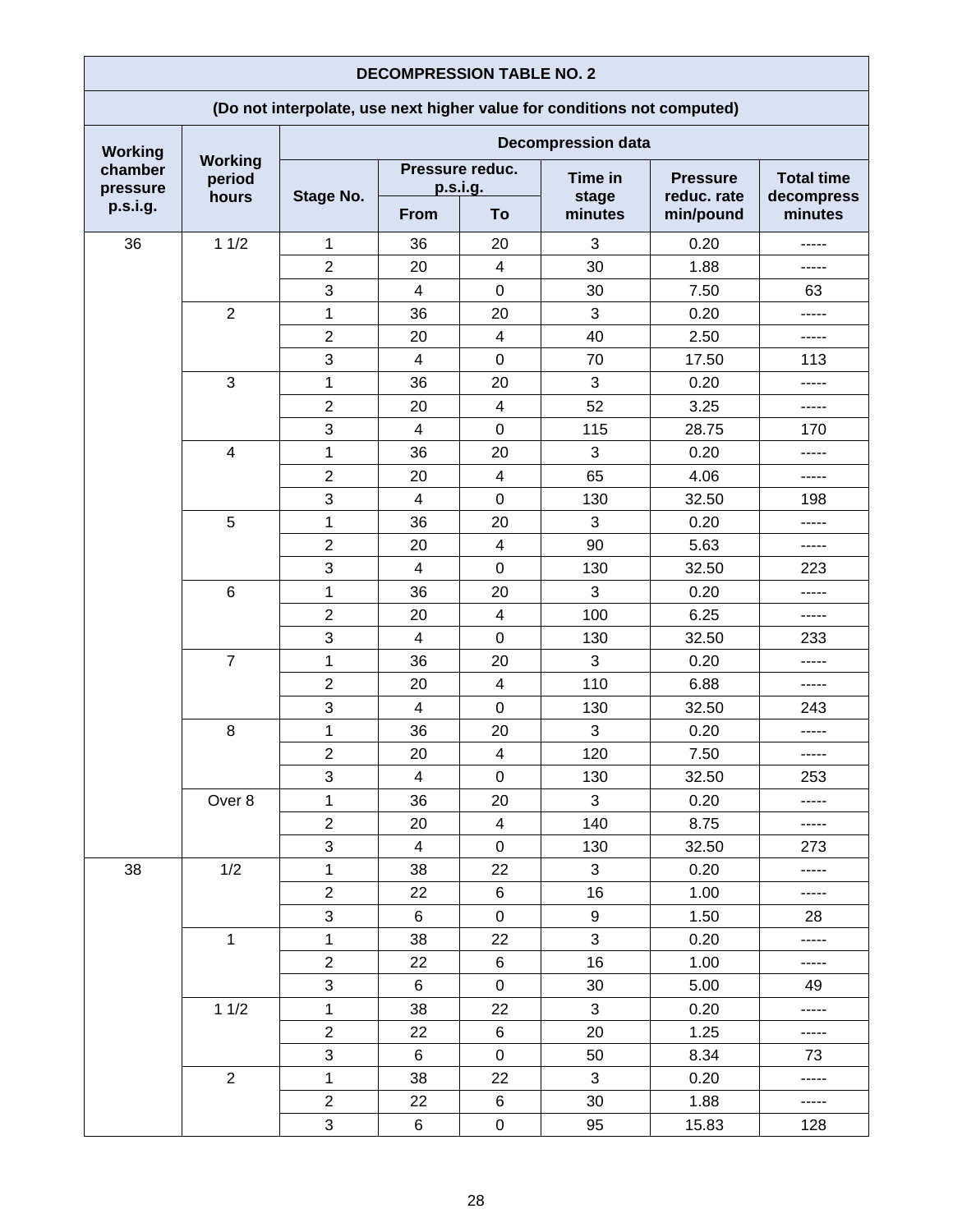| <b>DECOMPRESSION TABLE NO. 2</b>                                        |                                   |                           |                             |                 |                  |                                                                                                                                                                                                                                                                                                                                           |                                 |  |  |  |
|-------------------------------------------------------------------------|-----------------------------------|---------------------------|-----------------------------|-----------------|------------------|-------------------------------------------------------------------------------------------------------------------------------------------------------------------------------------------------------------------------------------------------------------------------------------------------------------------------------------------|---------------------------------|--|--|--|
| (Do not interpolate, use next higher value for conditions not computed) |                                   |                           |                             |                 |                  |                                                                                                                                                                                                                                                                                                                                           |                                 |  |  |  |
| <b>Working</b>                                                          |                                   | <b>Decompression data</b> |                             |                 |                  |                                                                                                                                                                                                                                                                                                                                           |                                 |  |  |  |
| chamber<br>pressure                                                     | <b>Working</b><br>period<br>hours | <b>Stage No.</b>          | Pressure reduc.<br>p.s.i.g. |                 | Time in<br>stage | <b>Pressure</b>                                                                                                                                                                                                                                                                                                                           | <b>Total time</b><br>decompress |  |  |  |
| p.s.i.g.                                                                |                                   |                           | From                        | To              | minutes          | reduc. rate<br>min/pound<br>0.20<br>2.19<br>23.35<br>0.20<br>3.12<br>25.00<br>0.20<br>3.44<br>27.50<br>0.20<br>4.38<br>27.50<br>0.20<br>5.32<br>27.50<br>0.20<br>5.93<br>27.50<br>0.20<br>6.88<br>27.50<br>0.20<br>1.00<br>1.00<br>2.00<br>0.20<br>1.00<br>1.25<br>6.25<br>0.20<br>1.00<br>5.00<br>11.25<br>0.20<br>1.56<br>5.00<br>23.75 | minutes                         |  |  |  |
| 38                                                                      | 3                                 | 1                         | 38                          | 22              | $\mathbf{3}$     |                                                                                                                                                                                                                                                                                                                                           | -----                           |  |  |  |
|                                                                         |                                   | $\overline{2}$            | 22                          | $6\phantom{1}6$ | 35               |                                                                                                                                                                                                                                                                                                                                           | -----                           |  |  |  |
|                                                                         |                                   | 3                         | 6                           | $\mathbf 0$     | 140              |                                                                                                                                                                                                                                                                                                                                           | 178                             |  |  |  |
|                                                                         | $\overline{4}$                    | 1                         | 38                          | 22              | $\mathbf{3}$     |                                                                                                                                                                                                                                                                                                                                           | -----                           |  |  |  |
|                                                                         |                                   | $\overline{2}$            | 22                          | 6               | 50               |                                                                                                                                                                                                                                                                                                                                           | -----                           |  |  |  |
|                                                                         |                                   | 3                         | $6\phantom{1}6$             | $\mathbf 0$     | 150              |                                                                                                                                                                                                                                                                                                                                           | 203                             |  |  |  |
|                                                                         | 5                                 | $\mathbf{1}$              | 38                          | 22              | 3                |                                                                                                                                                                                                                                                                                                                                           | -----                           |  |  |  |
|                                                                         |                                   | $\overline{2}$            | 22                          | $6\phantom{1}6$ | 55               |                                                                                                                                                                                                                                                                                                                                           | -----                           |  |  |  |
|                                                                         |                                   | 3                         | $6\phantom{1}6$             | $\mathbf 0$     | 165              |                                                                                                                                                                                                                                                                                                                                           | 223                             |  |  |  |
|                                                                         | $6\phantom{1}$                    | $\mathbf{1}$              | 38                          | 22              | 3                |                                                                                                                                                                                                                                                                                                                                           | -----                           |  |  |  |
|                                                                         |                                   | $\overline{2}$            | 22                          | 6               | 70               |                                                                                                                                                                                                                                                                                                                                           | -----                           |  |  |  |
|                                                                         |                                   | 3                         | $6\phantom{1}$              | $\mathbf 0$     | 165              |                                                                                                                                                                                                                                                                                                                                           | 238                             |  |  |  |
|                                                                         | $\overline{7}$                    | $\mathbf{1}$              | 38                          | 22              | 3                |                                                                                                                                                                                                                                                                                                                                           | -----                           |  |  |  |
|                                                                         |                                   | $\overline{2}$            | 22                          | $\,6$           | 85               |                                                                                                                                                                                                                                                                                                                                           | -----                           |  |  |  |
|                                                                         |                                   | 3                         | $6\phantom{1}6$             | $\mathbf 0$     | 165              |                                                                                                                                                                                                                                                                                                                                           | 253                             |  |  |  |
|                                                                         | 8                                 | $\mathbf{1}$              | 38                          | 22              | $\mathbf{3}$     |                                                                                                                                                                                                                                                                                                                                           | -----                           |  |  |  |
|                                                                         |                                   | $\overline{2}$            | 22                          | $\,6$           | 95               |                                                                                                                                                                                                                                                                                                                                           | -----                           |  |  |  |
|                                                                         |                                   | 3                         | $6\phantom{1}$              | $\mathbf 0$     | 165              |                                                                                                                                                                                                                                                                                                                                           | 263                             |  |  |  |
|                                                                         | Over 8                            | $\mathbf 1$               | 38                          | 22              | 3                |                                                                                                                                                                                                                                                                                                                                           | -----                           |  |  |  |
|                                                                         |                                   | $\overline{2}$            | 22                          | $\,6$           | 110              |                                                                                                                                                                                                                                                                                                                                           | -----                           |  |  |  |
|                                                                         |                                   | 3                         | $6\phantom{1}6$             | $\mathbf 0$     | 165              |                                                                                                                                                                                                                                                                                                                                           | 278                             |  |  |  |
| 40                                                                      | 1/2                               | 1                         | 40                          | 24              | $\sqrt{3}$       |                                                                                                                                                                                                                                                                                                                                           | -----                           |  |  |  |
|                                                                         |                                   | $\boldsymbol{2}$          | 24                          | $\bf 8$         | 16               |                                                                                                                                                                                                                                                                                                                                           | -----                           |  |  |  |
|                                                                         |                                   | 3                         | 8                           | $\overline{4}$  | 4                |                                                                                                                                                                                                                                                                                                                                           | -----                           |  |  |  |
|                                                                         |                                   | $\overline{\mathbf{4}}$   | $\overline{4}$              | $\mathbf 0$     | 8                |                                                                                                                                                                                                                                                                                                                                           | 31                              |  |  |  |
|                                                                         | $\mathbf{1}$                      | $\mathbf{1}$              | 40                          | 24              | 3                |                                                                                                                                                                                                                                                                                                                                           | -----                           |  |  |  |
|                                                                         |                                   | $\overline{2}$            | 24                          | 8               | 16               |                                                                                                                                                                                                                                                                                                                                           | -----                           |  |  |  |
|                                                                         |                                   | $\sqrt{3}$                | 8                           | $\overline{4}$  | 5                |                                                                                                                                                                                                                                                                                                                                           | -----                           |  |  |  |
|                                                                         |                                   | 4                         | 4                           | $\mathbf 0$     | 25               |                                                                                                                                                                                                                                                                                                                                           | 49                              |  |  |  |
|                                                                         | 11/2                              | 1                         | 40                          | 24              | 3                |                                                                                                                                                                                                                                                                                                                                           | -----                           |  |  |  |
|                                                                         |                                   | $\overline{2}$            | 24                          | 8               | 16               |                                                                                                                                                                                                                                                                                                                                           | -----                           |  |  |  |
|                                                                         |                                   | $\sqrt{3}$                | 8                           | 4               | 20               |                                                                                                                                                                                                                                                                                                                                           | -----                           |  |  |  |
|                                                                         |                                   | 4                         | $\overline{4}$              | $\mathbf 0$     | 45               |                                                                                                                                                                                                                                                                                                                                           | 84                              |  |  |  |
|                                                                         | $\overline{2}$                    | 1                         | 40                          | 24              | 3                |                                                                                                                                                                                                                                                                                                                                           | -----                           |  |  |  |
|                                                                         |                                   | $\boldsymbol{2}$          | 24                          | 8               | 25               |                                                                                                                                                                                                                                                                                                                                           | -----                           |  |  |  |
|                                                                         |                                   | $\ensuremath{\mathsf{3}}$ | 8                           | 4               | 20               |                                                                                                                                                                                                                                                                                                                                           | -----                           |  |  |  |
|                                                                         |                                   | $\overline{\mathbf{4}}$   | $\overline{\mathbf{4}}$     | $\pmb{0}$       | 95               |                                                                                                                                                                                                                                                                                                                                           | 143                             |  |  |  |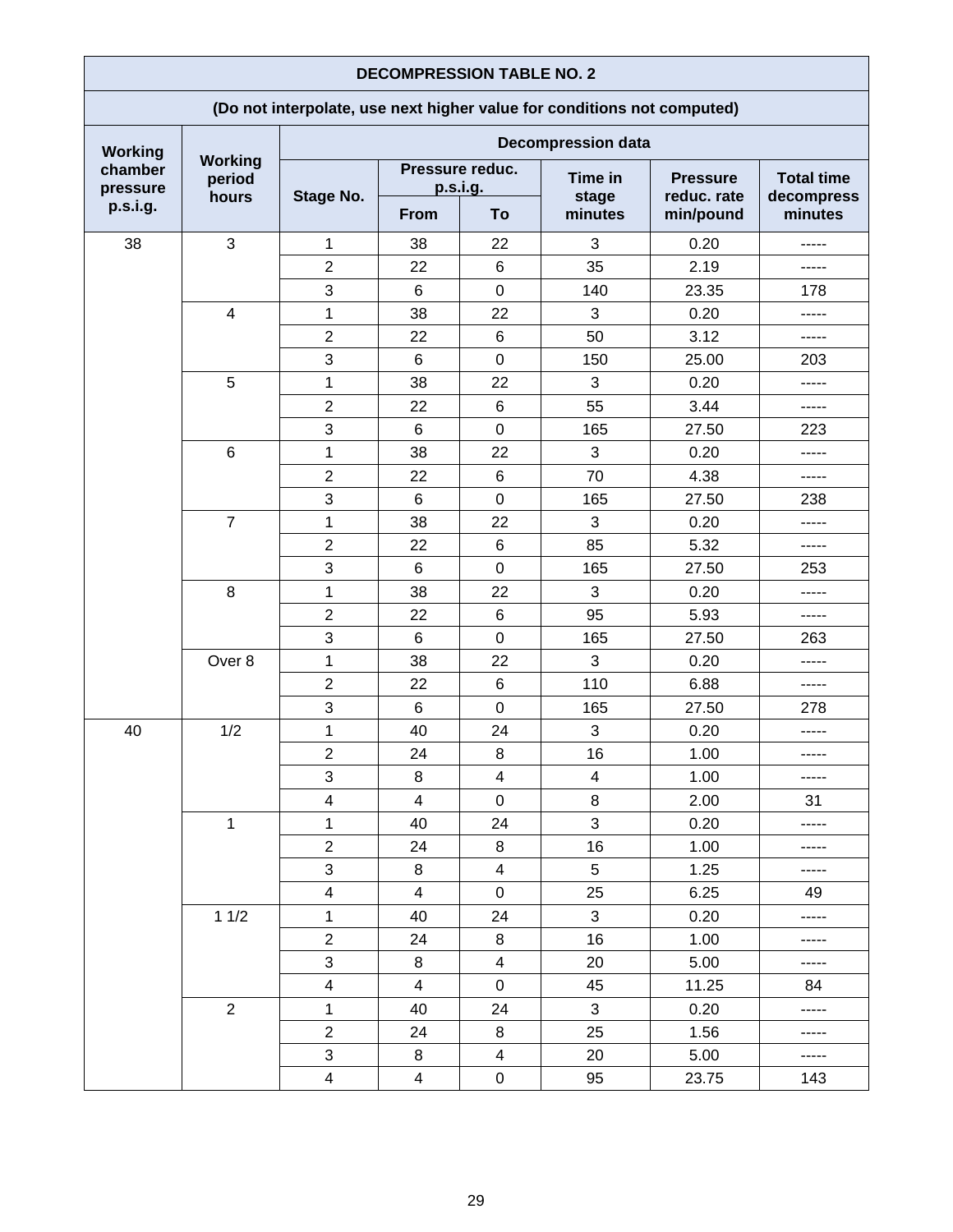| <b>DECOMPRESSION TABLE NO. 2</b>                                        |                                   |                           |                             |                         |                         |                                |                                 |  |  |  |
|-------------------------------------------------------------------------|-----------------------------------|---------------------------|-----------------------------|-------------------------|-------------------------|--------------------------------|---------------------------------|--|--|--|
| (Do not interpolate, use next higher value for conditions not computed) |                                   |                           |                             |                         |                         |                                |                                 |  |  |  |
| <b>Working</b>                                                          |                                   | <b>Decompression data</b> |                             |                         |                         |                                |                                 |  |  |  |
| chamber<br>pressure                                                     | <b>Working</b><br>period<br>hours | <b>Stage No.</b>          | Pressure reduc.<br>p.s.i.g. |                         | <b>Time in</b><br>stage | <b>Pressure</b><br>reduc. rate | <b>Total time</b><br>decompress |  |  |  |
| p.s.i.g.                                                                |                                   |                           | <b>From</b>                 | To                      | minutes                 | min/pound                      | minutes                         |  |  |  |
| 40                                                                      | 3                                 | $\mathbf 1$               | 40                          | 24                      | 3                       | 0.20                           | -----                           |  |  |  |
|                                                                         |                                   | $\overline{2}$            | 24                          | 8                       | 30                      | 1.88                           | -----                           |  |  |  |
|                                                                         |                                   | $\mathfrak{S}$            | $\, 8$                      | $\overline{\mathbf{4}}$ | 30                      | 7.50                           | -----                           |  |  |  |
|                                                                         |                                   | $\overline{\mathbf{4}}$   | $\overline{\mathbf{4}}$     | $\mathbf 0$             | 120                     | 30.00                          | 183                             |  |  |  |
|                                                                         | $\overline{4}$                    | $\mathbf{1}$              | 40                          | 24                      | 3                       | 0.20                           | -----                           |  |  |  |
|                                                                         |                                   | $\overline{2}$            | 24                          | 8                       | 45                      | 2.81                           | -----                           |  |  |  |
|                                                                         |                                   | 3                         | 8                           | $\overline{4}$          | 35                      | 8.75                           | -----                           |  |  |  |
|                                                                         |                                   | $\overline{\mathbf{4}}$   | $\overline{\mathbf{4}}$     | $\mathbf 0$             | 130                     | 32.50                          | 213                             |  |  |  |
|                                                                         | 5                                 | $\mathbf{1}$              | 40                          | 24                      | 3                       | 0.20                           | -----                           |  |  |  |
|                                                                         |                                   | $\overline{2}$            | 24                          | 8                       | 47                      | 2.94                           | -----                           |  |  |  |
|                                                                         |                                   | 3                         | 8                           | $\overline{4}$          | 53                      | 13.25                          | -----                           |  |  |  |
|                                                                         |                                   | $\overline{\mathbf{4}}$   | 4                           | $\mathbf 0$             | 130                     | 32.50                          | 233                             |  |  |  |
|                                                                         | 6                                 | $\mathbf{1}$              | 40                          | 24                      | 3                       | 0.20                           | -----                           |  |  |  |
|                                                                         |                                   | $\mathbf 2$               | 24                          | 8                       | 55                      | 3.44                           | -----                           |  |  |  |
|                                                                         |                                   | 3                         | $\, 8$                      | $\overline{4}$          | 60                      | 15.00                          | -----                           |  |  |  |
|                                                                         |                                   | $\overline{\mathbf{4}}$   | 4                           | $\mathbf 0$             | 130                     | 32.50                          | 248                             |  |  |  |
|                                                                         | $\overline{7}$                    | $\mathbf{1}$              | 40                          | 24                      | 3                       | 0.20                           | -----                           |  |  |  |
|                                                                         |                                   | $\overline{2}$            | 24                          | 8                       | 65                      | 4.06                           | -----                           |  |  |  |
|                                                                         |                                   | 3                         | 8                           | 4                       | 60                      | 15.00                          | -----                           |  |  |  |
|                                                                         |                                   | $\overline{\mathbf{4}}$   | 4                           | $\mathbf 0$             | 130                     | 32.50                          | 258                             |  |  |  |
|                                                                         | $\,8\,$                           | 1                         | 40                          | 24                      | 3                       | 0.20                           | -----                           |  |  |  |
|                                                                         |                                   | $\mathbf 2$               | 24                          | 8                       | 75                      | 4.70                           | -----                           |  |  |  |
|                                                                         |                                   | 3                         | 8                           | $\overline{\mathbf{4}}$ | 60                      | 15.00                          |                                 |  |  |  |
|                                                                         |                                   | 4                         | 4                           | 0                       | 130                     | 32.50                          | 268                             |  |  |  |
|                                                                         | Over 8                            | 1                         | 40                          | 24                      | 3                       | 0.20                           | -----                           |  |  |  |
|                                                                         |                                   | $\boldsymbol{2}$          | 24                          | 8                       | 95                      | 5.93                           | -----                           |  |  |  |
|                                                                         |                                   | 3                         | 8                           | 4                       | 60                      | 15.00                          | -----                           |  |  |  |
|                                                                         |                                   | $\overline{\mathbf{4}}$   | $\overline{4}$              | $\mathbf 0$             | 130                     | 32.50                          | 288                             |  |  |  |
| 42                                                                      | 1/2                               | 1                         | 42                          | 26                      | 3                       | 0.20                           | -----                           |  |  |  |
|                                                                         |                                   | $\boldsymbol{2}$          | 26                          | 10                      | 16                      | 1.00                           | -----                           |  |  |  |
|                                                                         |                                   | 3                         | 10                          | $\overline{4}$          | 6                       | 1.00                           | -----                           |  |  |  |
|                                                                         |                                   | $\overline{\mathbf{4}}$   | $\overline{\mathbf{4}}$     | $\boldsymbol{0}$        | 12                      | 3.00                           | 37                              |  |  |  |
|                                                                         | $\mathbf{1}$                      | 1                         | 42                          | 26                      | 3                       | 0.20                           | -----                           |  |  |  |
|                                                                         |                                   | $\overline{c}$            | 26                          | 10                      | 16                      | 1.00                           | -----                           |  |  |  |
|                                                                         |                                   | $\ensuremath{\mathsf{3}}$ | 10                          | 4                       | 12                      | 2.00                           | -----                           |  |  |  |
|                                                                         |                                   | $\overline{\mathbf{4}}$   | $\overline{\mathbf{4}}$     | $\pmb{0}$               | 25                      | 6.25                           | 56                              |  |  |  |
|                                                                         | 11/2                              | 1                         | 42                          | 26                      | $\mathbf{3}$            | 0.20                           | -----                           |  |  |  |
|                                                                         |                                   | $\overline{2}$            | 26                          | 10                      | 16                      | 1.00                           | -----                           |  |  |  |
|                                                                         |                                   | $\mathsf 3$               | 10                          | $\overline{4}$          | 23                      | 3.83                           | -----                           |  |  |  |
|                                                                         |                                   | $\overline{\mathbf{4}}$   | $\overline{\mathbf{4}}$     | $\mathbf 0$             | 60                      | 15.00                          | 102                             |  |  |  |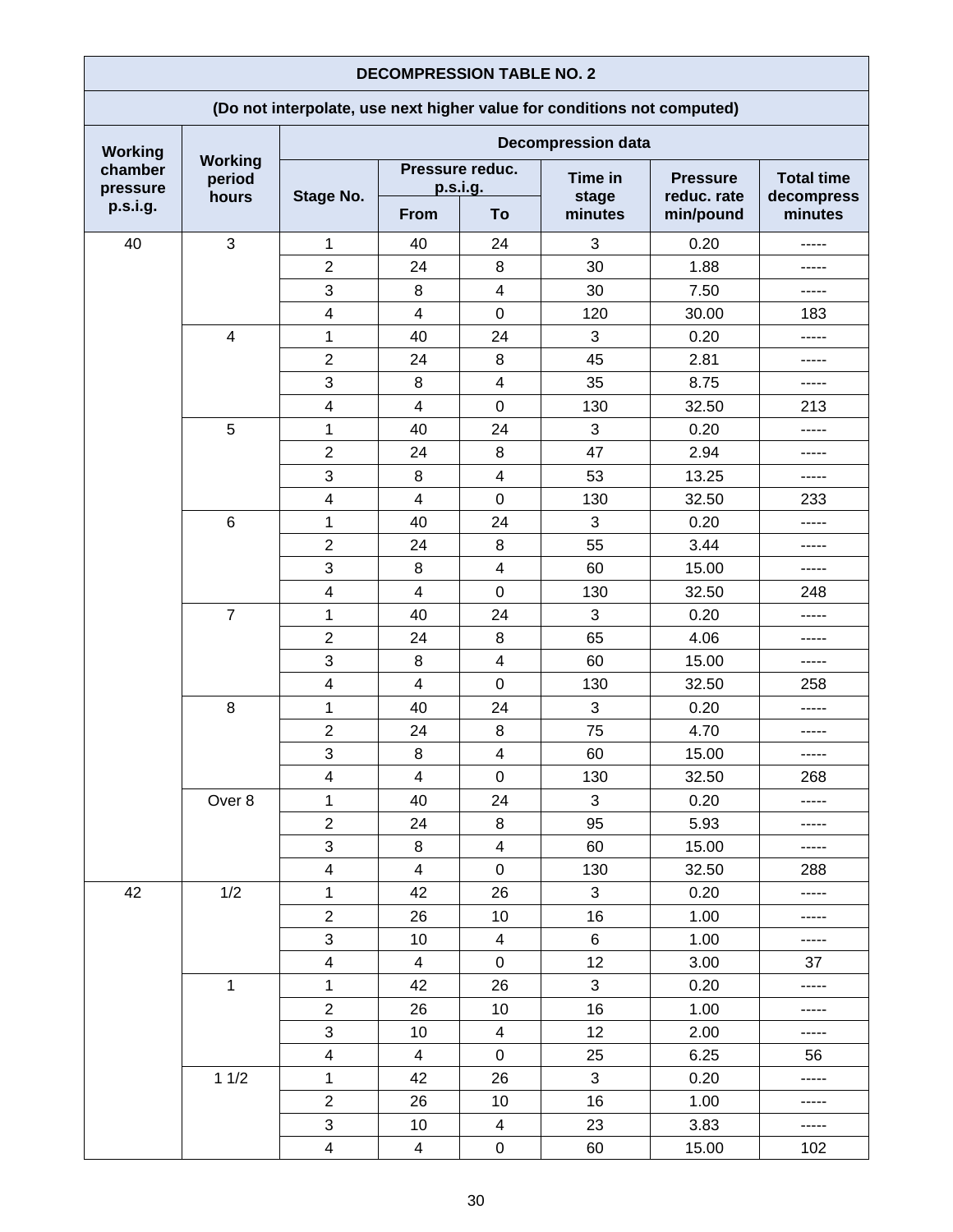| <b>DECOMPRESSION TABLE NO. 2</b>                                        |                                   |                           |                             |                         |                       |                          |                       |  |  |  |
|-------------------------------------------------------------------------|-----------------------------------|---------------------------|-----------------------------|-------------------------|-----------------------|--------------------------|-----------------------|--|--|--|
| (Do not interpolate, use next higher value for conditions not computed) |                                   |                           |                             |                         |                       |                          |                       |  |  |  |
| <b>Working</b>                                                          | <b>Working</b><br>period<br>hours | <b>Decompression data</b> |                             |                         |                       |                          |                       |  |  |  |
| chamber<br>pressure                                                     |                                   |                           | Pressure reduc.<br>p.s.i.g. |                         | <b>Time in</b>        | <b>Pressure</b>          | <b>Total time</b>     |  |  |  |
| p.s.i.g.                                                                |                                   | <b>Stage No.</b>          | <b>From</b>                 | To                      | stage<br>minutes      | reduc. rate<br>min/pound | decompress<br>minutes |  |  |  |
| 42                                                                      | $\overline{2}$                    | $\mathbf{1}$              | 42                          | 26                      | $\mathbf{3}$          | 0.20                     | -----                 |  |  |  |
|                                                                         |                                   | $\overline{2}$            | 26                          | 10                      | 16                    | 1.00                     | -----                 |  |  |  |
|                                                                         |                                   | 3                         | 10                          | $\overline{\mathbf{4}}$ | 30                    | 5.00                     | -----                 |  |  |  |
|                                                                         |                                   | $\overline{\mathbf{4}}$   | $\overline{4}$              | $\mathbf 0$             | 95                    | 23.75                    | 144                   |  |  |  |
|                                                                         | 3                                 | $\mathbf{1}$              | 42                          | 26                      | 3                     | 0.20                     | -----                 |  |  |  |
|                                                                         |                                   | $\overline{2}$            | 26                          | 10                      | 16                    | 1.00                     | -----                 |  |  |  |
|                                                                         |                                   | 3                         | 10                          | $\overline{\mathbf{4}}$ | 50                    | 8.34                     | -----                 |  |  |  |
|                                                                         |                                   | $\overline{\mathbf{4}}$   | $\overline{4}$              | $\mathbf 0$             | 120                   | 30.00                    | 189                   |  |  |  |
|                                                                         | $\overline{4}$                    | 1                         | 42                          | 26                      | 3                     | 0.20                     | -----                 |  |  |  |
|                                                                         |                                   | $\overline{2}$            | 26                          | 10                      | 17                    | 1.06                     | -----                 |  |  |  |
|                                                                         |                                   | 3                         | 10                          | $\overline{\mathbf{4}}$ | 65                    | 10.83                    | -----                 |  |  |  |
|                                                                         |                                   | $\overline{\mathcal{A}}$  | 4                           | $\mathbf 0$             | 130                   | 32.50                    | 215                   |  |  |  |
|                                                                         | 5                                 | 1                         | 42                          | 26                      | $\mathbf{3}$          | 0.20                     | -----                 |  |  |  |
|                                                                         |                                   | $\overline{2}$            | 26                          | 10                      | 27                    | 1.69                     | -----                 |  |  |  |
|                                                                         |                                   | 3                         | 10                          | $\overline{4}$          | 85                    | 14.18                    | -----                 |  |  |  |
|                                                                         | $\,6$                             | $\overline{\mathcal{A}}$  | 4<br>42                     | $\mathbf 0$<br>26       | 130<br>$\mathfrak{B}$ | 32.50<br>0.20            | 245<br>-----          |  |  |  |
|                                                                         |                                   | 1<br>$\overline{2}$       | 26                          | 10                      | 27                    | 1.69                     |                       |  |  |  |
|                                                                         |                                   | 3                         | 10                          | $\overline{4}$          | 100                   | 16.67                    | -----<br>-----        |  |  |  |
|                                                                         |                                   | $\overline{\mathbf{4}}$   | 4                           | $\mathbf 0$             | 130                   | 32.50                    | 260                   |  |  |  |
|                                                                         | $\overline{7}$                    | 1                         | 42                          | 26                      | 3                     | 0.20                     | -----                 |  |  |  |
|                                                                         |                                   | $\overline{2}$            | 26                          | 10                      | 30                    | 1.88                     | -----                 |  |  |  |
|                                                                         |                                   | 3                         | 10                          | $\overline{\mathbf{4}}$ | 100                   | 16.67                    |                       |  |  |  |
|                                                                         |                                   | 4                         | 4                           | 0                       | 130                   | 32.50                    | 263                   |  |  |  |
|                                                                         | $\bf 8$                           | 1                         | 42                          | 26                      | 3                     | 0.20                     | -----                 |  |  |  |
|                                                                         |                                   | $\overline{2}$            | 26                          | 10                      | 35                    | 2.19                     | -----                 |  |  |  |
|                                                                         |                                   | 3                         | 10                          | $\overline{4}$          | 100                   | 16.67                    | -----                 |  |  |  |
|                                                                         |                                   | $\overline{\mathbf{4}}$   | $\overline{\mathbf{4}}$     | $\mathsf 0$             | 130                   | 32.50                    | 268                   |  |  |  |
|                                                                         | Over 8                            | 1                         | 42                          | 26                      | $\mathbf{3}$          | 0.20                     | -----                 |  |  |  |
|                                                                         |                                   | $\overline{2}$            | 26                          | 10                      | 60                    | 3.75                     | -----                 |  |  |  |
|                                                                         |                                   | 3                         | 10                          | $\overline{4}$          | 100                   | 16.67                    | -----                 |  |  |  |
|                                                                         |                                   | $\overline{\mathbf{4}}$   | 4                           | 0                       | 130                   | 32.50                    | 293                   |  |  |  |
| 44                                                                      | 1/2                               | 1                         | 44                          | 28                      | 3                     | 0.20                     | -----                 |  |  |  |
|                                                                         |                                   | $\overline{2}$            | 28                          | 12                      | 16                    | 1.00                     | -----                 |  |  |  |
|                                                                         |                                   | 3                         | 12                          | $\overline{4}$          | 8                     | 1.00                     | -----                 |  |  |  |
|                                                                         |                                   | $\overline{\mathbf{4}}$   | $\overline{4}$              | 0                       | 16                    | 4.00                     | 43                    |  |  |  |
|                                                                         | $\mathbf 1$                       | 1                         | 44                          | 28                      | 3                     | 0.20                     | -----                 |  |  |  |
|                                                                         |                                   | $\overline{2}$            | 28                          | 12                      | 16                    | 1.00                     | -----                 |  |  |  |
|                                                                         |                                   | $\sqrt{3}$                | 12                          | 4                       | 20                    | 2.50                     | -----                 |  |  |  |
|                                                                         |                                   | $\overline{4}$            | $\overline{4}$              | 0                       | 25                    | 6.25                     | 64                    |  |  |  |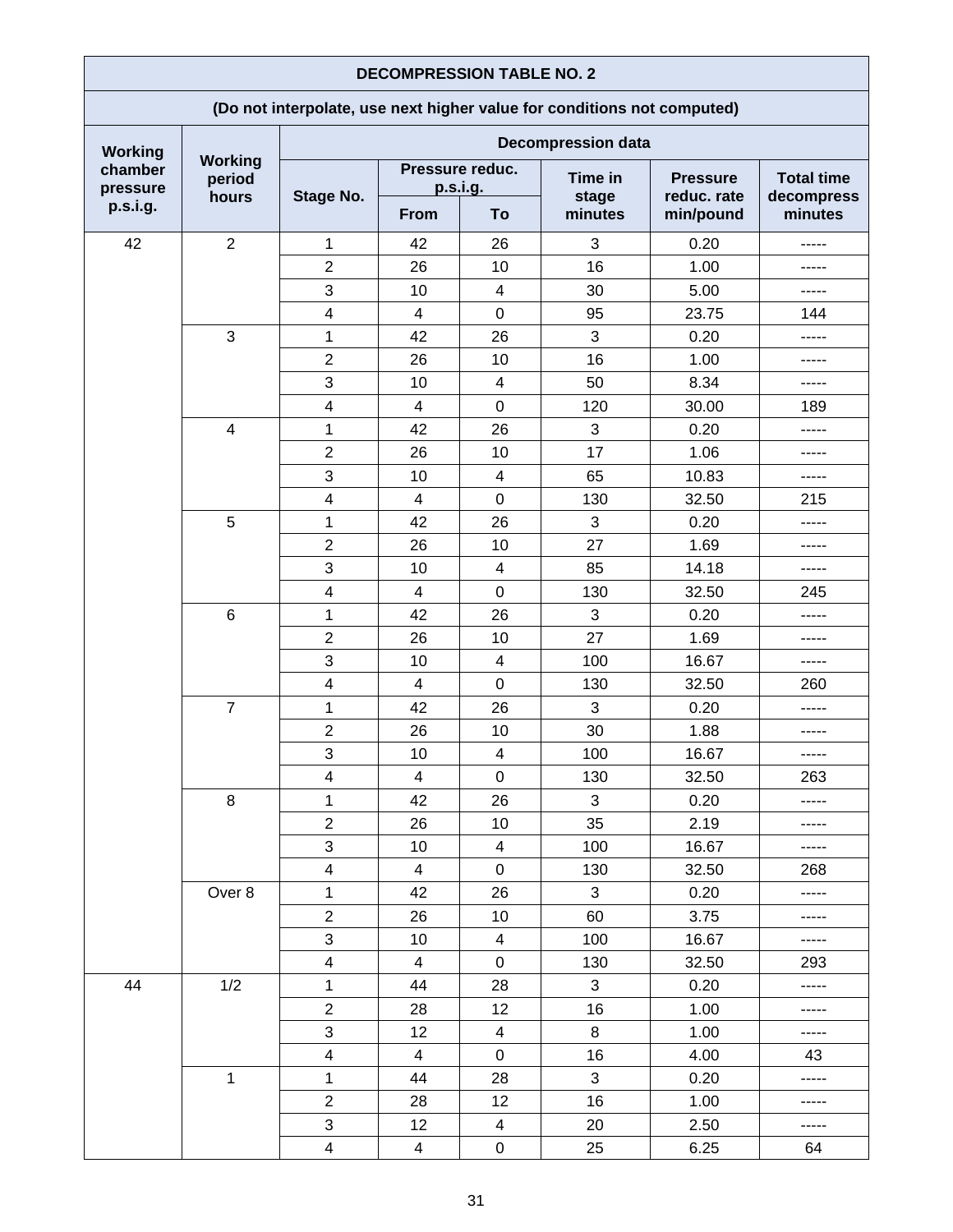#### **DECOMPRESSION TABLE NO. 2 (Do not interpolate, use next higher value for conditions not computed) Working chamber pressure p.s.i.g. Working period hours Decompression data Stage No. Pressure reduc. p.s.i.g. Time in stage minutes Pressure reduc. rate min/pound From To minutes Total time decompress**  44 | 1 1/2 | 1 | 44 | 28 | 3 | 0.20 | -----2 | 28 | 12 | 16 | 1.00 | -----3 | 12 | 4 | 27 | 3.38 | -----4 | 4 | 0 | 72 | 18.00 | 118 2 | 1 | 44 | 28 | 3 | 0.20 | -----2 | 28 | 12 | 16 | 1.00 | -----3 | 12 | 4 | 40 | 5.00 | -----4 | 4 | 0 | 95 | 23.75 | 154 3 | 1 | 44 | 28 | 3 | 0.20 | -----2 | 28 | 12 | 16 | 1.00 | -----3 | 12 | 4 | 60 | 7.50 | -----4 | 4 | 0 | 120 | 30.00 | 199 4 | 1 | 44 | 28 | 3 | 0.20 | -----2 | 28 | 12 | 16 | 1.00 | -----3 | 12 | 4 | 85 | 10.62 | -----4 | 4 | 0 | 130 | 32.50 | 234 5 | 1 | 44 | 28 | 3 | 0.20 | -----2 | 28 | 12 | 16 | 1.00 | -----3 | 12 | 4 | 105 | 13.13 | -----4 | 4 | 0 | 130 | 32.50 | 254 6 | 1 | 44 | 28 | 3 | 0.20 | -----2 | 28 | 12 | 16 | 1.00 | -----3 | 12 | 4 | 115 | 14.38 | -----4 | 4 | 0 | 130 | 32.50 | 264 7 | 1 | 44 | 28 | 3 | 0.20 | -----2 | 28 | 12 | 16 | 1.00 | -----3 | 12 | 4 | 120 | 15.00 | -----4 | 4 | 0 | 130 | 32.50 | 269 8 | 1 | 44 | 28 | 3 | 0.20 | -----2 | 28 | 12 | 16 | 1.00 | -----3 | 12 | 4 | 120 | 15.00 | -----4 | 4 | 0 | 130 | 32.50 | 269 Over 8 | 1 | 44 | 28 | 3 | 0.20 | -----2 | 28 | 12 | 40 | 2.50 | -----3 | 12 | 4 | 120 | 15.00 | -----

46 | 1/2 | 1 | 46 | 30 | 3 | 0.20 | -----

4 | 4 | 0 | 130 | 32.50 | 293

2 | 30 | 14 | 16 | 1.00 | -----3 | 14 | 4 | 10 | 1.00 | -----4 | 4 | 0 | 15 | 3.75 | 44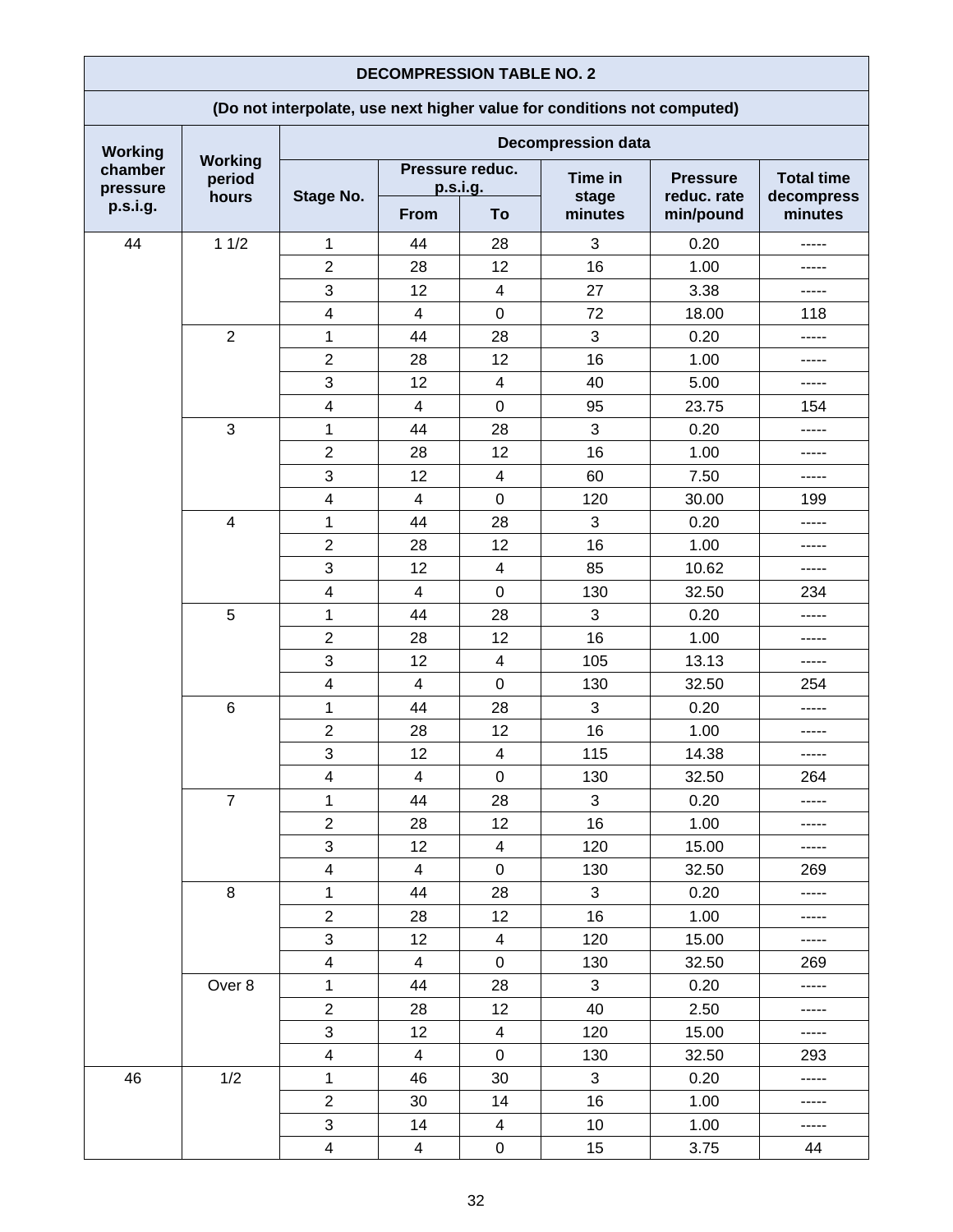| <b>DECOMPRESSION TABLE NO. 2</b>                                        |                          |                           |                             |                         |                  |                          |                       |  |  |  |
|-------------------------------------------------------------------------|--------------------------|---------------------------|-----------------------------|-------------------------|------------------|--------------------------|-----------------------|--|--|--|
| (Do not interpolate, use next higher value for conditions not computed) |                          |                           |                             |                         |                  |                          |                       |  |  |  |
| <b>Working</b><br>chamber<br>pressure                                   |                          | <b>Decompression data</b> |                             |                         |                  |                          |                       |  |  |  |
|                                                                         | <b>Working</b><br>period |                           | Pressure reduc.<br>p.s.i.g. |                         | Time in          | <b>Pressure</b>          | <b>Total time</b>     |  |  |  |
| p.s.i.g.                                                                | hours                    | <b>Stage No.</b>          | <b>From</b>                 | To                      | stage<br>minutes | reduc. rate<br>min/pound | decompress<br>minutes |  |  |  |
| 46                                                                      | 1                        | $\mathbf 1$               | 46                          | 30                      | 3                | 0.20                     | -----                 |  |  |  |
|                                                                         |                          | $\overline{2}$            | 30                          | 14                      | 16               | 1.00                     | -----                 |  |  |  |
|                                                                         |                          | 3                         | 14                          | $\overline{\mathbf{4}}$ | 25               | 2.50                     | -----                 |  |  |  |
|                                                                         |                          | $\overline{\mathbf{4}}$   | $\overline{4}$              | $\mathbf 0$             | 30               | 7.50                     | 74                    |  |  |  |
|                                                                         | 11/2                     | $\mathbf{1}$              | 46                          | 30                      | 3                | 0.20                     | -----                 |  |  |  |
|                                                                         |                          | $\overline{2}$            | 30                          | 14                      | 16               | 1.00                     | -----                 |  |  |  |
|                                                                         |                          | 3                         | 14                          | $\overline{4}$          | 35               | 3.50                     | -----                 |  |  |  |
|                                                                         |                          | $\overline{\mathbf{4}}$   | 4                           | $\mathbf 0$             | 85               | 21.20                    | 139                   |  |  |  |
|                                                                         | $\overline{2}$           | 1                         | 46                          | 30                      | 3                | 0.20                     | -----                 |  |  |  |
|                                                                         |                          | $\overline{2}$            | 30                          | 14                      | 16               | 1.00                     | -----                 |  |  |  |
|                                                                         |                          | 3                         | 14                          | $\overline{4}$          | 47               | 4.70                     | -----                 |  |  |  |
|                                                                         |                          | $\overline{\mathbf{4}}$   | 4                           | $\mathbf 0$             | 105              | 26.25                    | 171                   |  |  |  |
|                                                                         | 3                        | 1                         | 46                          | 30                      | 3                | 0.20                     | -----                 |  |  |  |
|                                                                         |                          | $\overline{2}$            | 30                          | 14                      | 16               | 1.00                     | -----                 |  |  |  |
|                                                                         |                          | 3                         | 14                          | $\overline{4}$          | 65               | 6.50                     | -----                 |  |  |  |
|                                                                         |                          | $\overline{\mathbf{4}}$   | 4                           | $\mathbf 0$             | 130              | 32.50                    | 214                   |  |  |  |
|                                                                         | $\overline{\mathbf{4}}$  | 1                         | 46                          | 30                      | $\mathbf{3}$     | 0.20                     | -----                 |  |  |  |
|                                                                         |                          | $\overline{2}$            | 30                          | 14                      | 16               | 1.00                     | -----                 |  |  |  |
|                                                                         |                          | 3                         | 14                          | $\overline{4}$          | 95               | 9.50                     | -----                 |  |  |  |
|                                                                         |                          | $\overline{\mathbf{4}}$   | 4                           | $\overline{0}$          | 130              | 32.50                    | 244                   |  |  |  |
|                                                                         | 5                        | 1                         | 46                          | 30                      | 3                | 0.20                     | -----                 |  |  |  |
|                                                                         |                          | $\overline{2}$            | 30                          | 14                      | 16               | 1.00                     | -----                 |  |  |  |
|                                                                         |                          | $\mathfrak{S}$            | 14                          | $\overline{\mathbf{4}}$ | 120              | 12.00                    |                       |  |  |  |
|                                                                         |                          | 4                         | 4                           | 0                       | 130              | 32.50                    | 269                   |  |  |  |
|                                                                         | 6                        | 1                         | 46                          | 30                      | 3                | 0.20                     | -----                 |  |  |  |
|                                                                         |                          | $\boldsymbol{2}$          | 30                          | 14                      | 16               | 1.00                     | -----                 |  |  |  |
|                                                                         |                          | 3                         | 14                          | 4                       | 125              | 12.50                    | -----                 |  |  |  |
|                                                                         |                          | $\overline{\mathbf{4}}$   | 4                           | $\pmb{0}$               | 130              | 32.50                    | 274                   |  |  |  |
|                                                                         | $\overline{7}$           | 1                         | 46                          | 30                      | 3                | 0.20                     | -----                 |  |  |  |
|                                                                         |                          | $\overline{2}$            | 34                          | 14                      | 16               | 1.00                     | -----                 |  |  |  |
|                                                                         |                          | 3                         | 10                          | 4                       | 140              | 14.00                    | -----                 |  |  |  |
|                                                                         |                          | $\overline{\mathbf{4}}$   | $\overline{4}$              | $\pmb{0}$               | 130              | 32.50                    | 289                   |  |  |  |
|                                                                         | 8                        | 1                         | 46                          | 30                      | 3                | 0.20                     | -----                 |  |  |  |
|                                                                         |                          | $\overline{2}$            | 30                          | 14                      | 16               | 1.00                     | -----                 |  |  |  |
|                                                                         |                          | 3                         | 14                          | $\overline{4}$          | 150              | 15.00                    | -----                 |  |  |  |
|                                                                         |                          | $\overline{4}$            | $\overline{4}$              | $\mathbf 0$             | 130              | 32.50                    | 299                   |  |  |  |
|                                                                         | Over 8                   | 1                         | 46                          | 30                      | 3                | 0.20                     | -----                 |  |  |  |
|                                                                         |                          | $\overline{2}$            | 30                          | 14                      | 25               | 1.56                     | -----                 |  |  |  |
|                                                                         |                          | $\sqrt{3}$                | 14                          | 4                       | 160              | 16.00                    | -----                 |  |  |  |
|                                                                         |                          | $\overline{\mathbf{4}}$   | $\overline{4}$              | $\pmb{0}$               | 130              | 32.50                    | 318                   |  |  |  |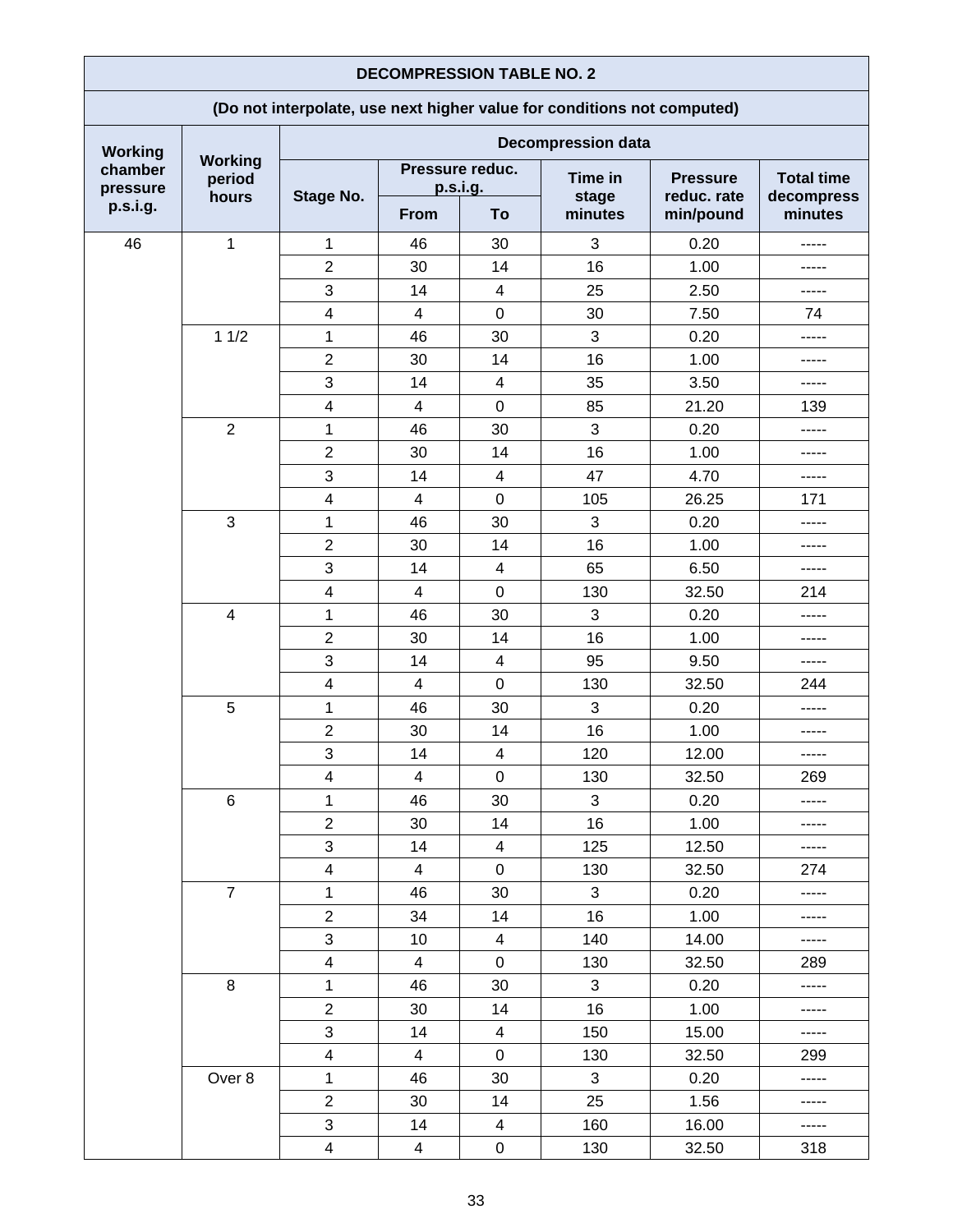#### **DECOMPRESSION TABLE NO. 2 (Do not interpolate, use next higher value for conditions not computed) Working chamber pressure p.s.i.g. Working period hours Decompression data Stage No. Pressure reduc. p.s.i.g. Time in stage minutes Pressure reduc. rate min/pound From To minutes Total time decompress**  48 | 1/2 | 1 | 48 | 32 | 3 | 0.20 | -----2 | 32 | 16 | 16 | 1.00 | -----3 | 16 | 4 | 12 | 1.00 | -----4 | 4 | 0 | 20 | 5.00 | 51 1 | 1 | 48 | 32 | 3 | 0.20 | -----2 | 32 | 16 | 16 | 1.00 | -----3 | 16 | 4 | 35 | 2.92 | -----4 | 4 | 0 | 35 | 8.75 | 89 1 1/2 | 1 | 48 | 32 | 3 | 0.20 | -----2 | 32 | 16 | 16 | 1.00 | -----3 | 16 | 4 | 45 | 3.75 | -----4 | 4 | 0 | 80 | 20.00 | 144 2 | 1 | 48 | 32 | 3 | 0.20 | -----2 | 32 | 16 | 16 | 1.00 | -----3 | 16 | 4 | 60 | 5.00 | -----4 | 4 | 0 | 110 | 27.50 | 189 3 | 1 | 48 | 32 | 3 | 0.20 | -----2 | 32 | 16 | 16 | 1.00 | -----3 | 16 | 4 | 90 | 7.50 | -----4 | 4 | 0 | 120 | 30.00 | 229 4 | 1 | 48 | 32 | 3 | 0.20 | -----2 | 32 | 16 | 16 | 1.00 | -----3 | 16 | 4 | 120 | 10.00 | -----4 | 4 | 0 | 130 | 32.50 | 269 5 | 1 | 48 | 32 | 3 | 0.20 | -----2 | 32 | 16 | 16 | 1.00 | -----3 | 16 | 4 | 140 | 11.67 | -----4 | 4 | 0 | 130 | 32.50 | 209 6 | 1 | 48 | 32 | 3 | 0.20 | -----2 | 32 | 16 | 16 | 1.00 | -----3 | 16 | 4 | 160 | 13.33 | -----4 | 4 | 0 | 130 | 32.50 | 309 7 | 1 | 48 | 32 | 3 | 0.20 | -----2 | 32 | 16 | 16 | 1.00 | -----3 | 16 | 4 | 170 | 14.17 | -----4 | 4 | 0 | 130 | 32.50 | -----8 | 1 | 48 | 32 | 3 | 0.20 | -----2 | 32 | 16 | 16 | 1.00 | -----3 | 16 | 4 | 170 | 14.17 | -----

4 | 4 | 0 | 130 | 32.50 | -----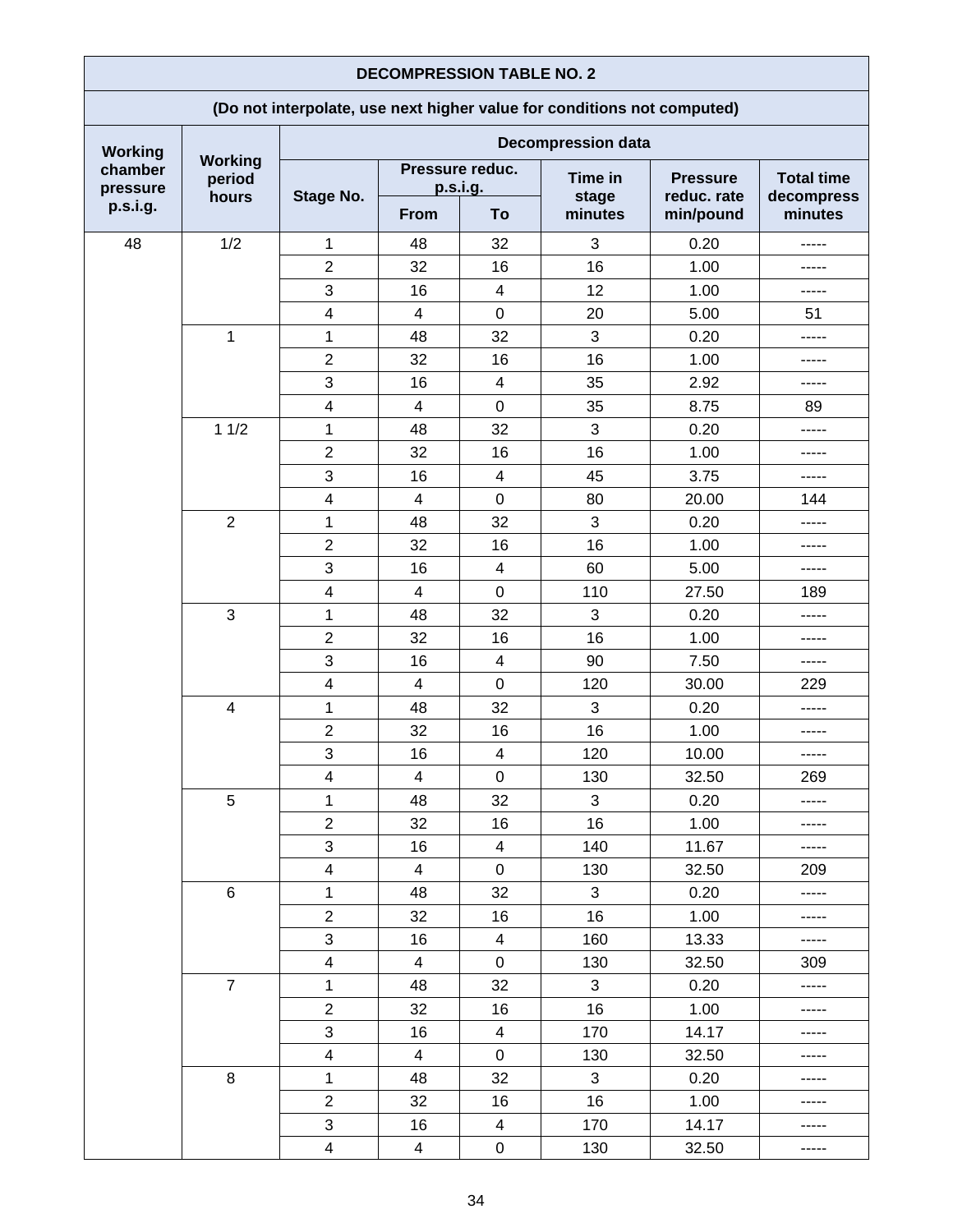| <b>DECOMPRESSION TABLE NO. 2</b>                                        |                                   |                           |                         |                                   |                                    |                                             |                                            |  |  |  |
|-------------------------------------------------------------------------|-----------------------------------|---------------------------|-------------------------|-----------------------------------|------------------------------------|---------------------------------------------|--------------------------------------------|--|--|--|
| (Do not interpolate, use next higher value for conditions not computed) |                                   |                           |                         |                                   |                                    |                                             |                                            |  |  |  |
| <b>Working</b>                                                          | <b>Working</b><br>period<br>hours | <b>Decompression data</b> |                         |                                   |                                    |                                             |                                            |  |  |  |
| chamber<br>pressure<br>p.s.i.g.                                         |                                   | Stage No.                 | <b>From</b>             | Pressure reduc.<br>p.s.i.g.<br>To | <b>Time in</b><br>stage<br>minutes | <b>Pressure</b><br>reduc. rate<br>min/pound | <b>Total time</b><br>decompress<br>minutes |  |  |  |
|                                                                         |                                   |                           |                         |                                   |                                    |                                             |                                            |  |  |  |
| 50                                                                      | 1/2                               | $\mathbf{1}$              | 50                      | 34                                | 3                                  | 0.20                                        | -----                                      |  |  |  |
|                                                                         |                                   | $\overline{2}$            | 34                      | 18                                | 16                                 | 1.00                                        | -----                                      |  |  |  |
|                                                                         |                                   | 3                         | 18                      | $\overline{4}$                    | 14                                 | 1.00                                        | -----                                      |  |  |  |
|                                                                         |                                   | $\overline{\mathbf{4}}$   | 4                       | $\overline{0}$                    | 25                                 | 6.25                                        | 58                                         |  |  |  |
|                                                                         | 1                                 | 1                         | 50                      | 34                                | 3                                  | 0.20                                        | -----                                      |  |  |  |
|                                                                         |                                   | $\overline{2}$            | 34                      | 18                                | 16                                 | 1.00                                        | -----                                      |  |  |  |
|                                                                         |                                   | 3                         | 18                      | $\overline{4}$                    | 40                                 | 2.86                                        | -----                                      |  |  |  |
|                                                                         |                                   | $\overline{\mathbf{4}}$   | $\overline{\mathbf{4}}$ | $\mathbf 0$                       | 35                                 | 8.75                                        | 94                                         |  |  |  |
|                                                                         | 11/2                              | $\mathbf 1$               | 50                      | 34                                | 3                                  | 0.20                                        | -----                                      |  |  |  |
|                                                                         |                                   | $\overline{2}$            | 34                      | 18                                | 16                                 | 1.00                                        | -----                                      |  |  |  |
|                                                                         |                                   | 3                         | 18                      | $\overline{\mathbf{4}}$           | 55                                 | 3.93                                        | -----                                      |  |  |  |
|                                                                         |                                   | $\overline{\mathbf{4}}$   | $\overline{\mathbf{4}}$ | $\mathbf 0$                       | 90                                 | 22.50                                       | 164                                        |  |  |  |
|                                                                         | $\overline{2}$                    | 1                         | 50                      | 34                                | 3                                  | 0.20                                        | -----                                      |  |  |  |
|                                                                         |                                   | $\overline{2}$            | 34                      | 18                                | 16                                 | 1.00                                        | -----                                      |  |  |  |
|                                                                         |                                   | 3                         | 18                      | $\overline{4}$                    | 70                                 | 5.00                                        | -----                                      |  |  |  |
|                                                                         |                                   | $\overline{\mathbf{4}}$   | $\overline{\mathbf{4}}$ | $\mathbf 0$                       | 120                                | 30.00                                       | 209                                        |  |  |  |
|                                                                         | 3                                 | 1                         | 50                      | 34                                | 3                                  | 0.20                                        | -----                                      |  |  |  |
|                                                                         |                                   | $\overline{2}$            | 34                      | 18                                | 16                                 | 1.00                                        | -----                                      |  |  |  |
|                                                                         |                                   | 3                         | 18                      | 4                                 | 100                                | 7.15                                        | -----                                      |  |  |  |
|                                                                         |                                   | $\overline{\mathbf{4}}$   | 4                       | $\mathbf 0$                       | 130                                | 32.50                                       | 249                                        |  |  |  |
|                                                                         | 4                                 | 1                         | 50                      | 34                                | 3                                  | 0.20                                        | -----                                      |  |  |  |
|                                                                         |                                   | $\overline{2}$            | 34                      | 18                                | 16                                 | 1.00                                        | -----                                      |  |  |  |
|                                                                         |                                   | 3                         | 18                      | 4                                 | 130                                | 8.58                                        | -----                                      |  |  |  |
|                                                                         |                                   | $\overline{\mathbf{4}}$   | 4                       | $\mathbf 0$                       | 130                                | 32.50                                       | 279                                        |  |  |  |
|                                                                         | 5                                 | 1                         | 50                      | 34                                | 3                                  | 0.20                                        | -----                                      |  |  |  |
|                                                                         |                                   | $\overline{2}$            | 34                      | 18                                | 16                                 | 1.00                                        | -----                                      |  |  |  |
|                                                                         |                                   | 3                         | 18                      | 4                                 | 160                                | 11.42                                       | -----                                      |  |  |  |
|                                                                         |                                   | $\overline{\mathcal{A}}$  | $\overline{4}$          | $\mathbf 0$                       | 130                                | 32.50                                       | 309                                        |  |  |  |
|                                                                         | 6                                 | 1                         | 50                      | 34                                | 3                                  | 0.20                                        | -----                                      |  |  |  |
|                                                                         |                                   | $\overline{2}$            | 34                      | 18                                | 16                                 | 1.00                                        | -----                                      |  |  |  |
|                                                                         |                                   | $\mathbf{3}$              | 18                      | $\overline{4}$                    | 180                                | 12.85                                       | -----                                      |  |  |  |
|                                                                         |                                   | $\overline{\mathbf{4}}$   | $\overline{\mathbf{4}}$ | $\boldsymbol{0}$                  | 130                                | 32.50                                       | 329                                        |  |  |  |